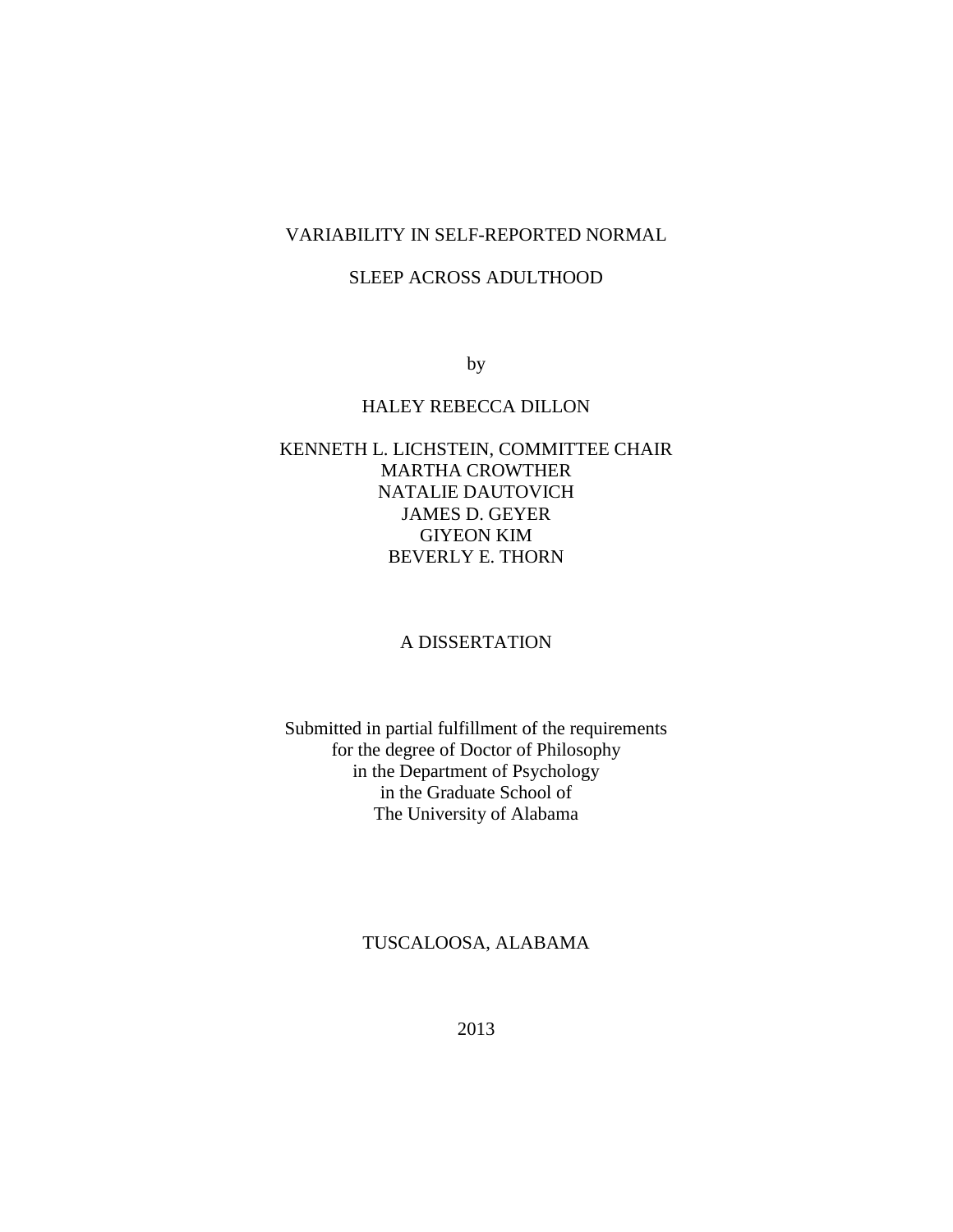Copyright Haley Rebecca Dillon 2013 ALL RIGHTS RESERVED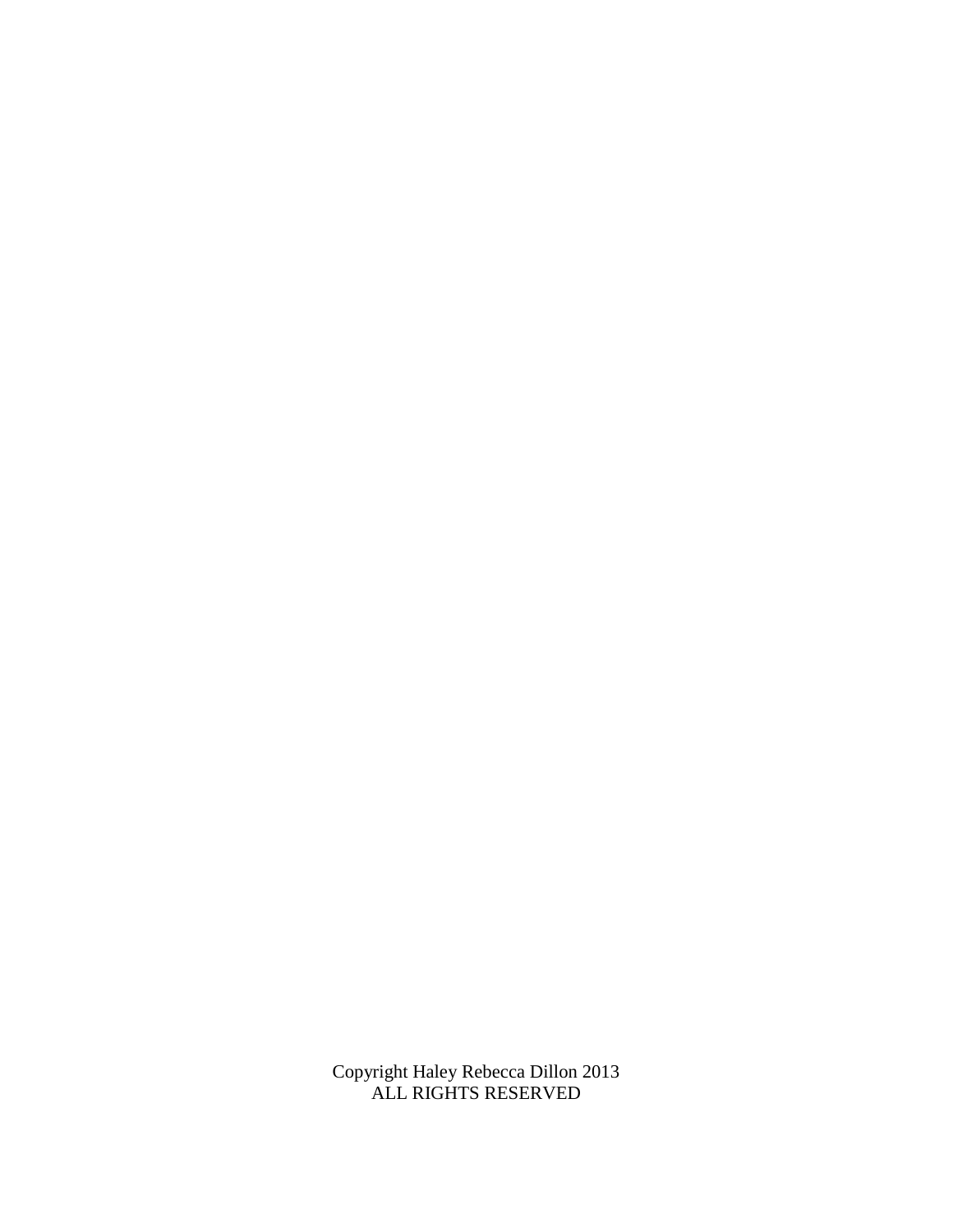#### **ABSTRACT**

This study used archival data to examine variability in sleep diary measures across a twoweek period. Data were analyzed for 592 normal sleepers (defined as absence of sleep disorder) ranging in age from 20 to 96 years. Variability was examined in four sleep diary parameters: total sleep time (TST), number of nighttime awakenings (NWAK), sleep-onset latency (SOL), and wake time after sleep onset (WASO) for the overall sample and by age, sex (male,  $n = 294$ , female,  $n = 298$ ) and race (White,  $n = 415$ ; Black,  $n = 177$ ). Intraclass correlation coefficients were calculated from multilevel models to describe the extent to which self-reported sleep varied within- and between-individuals across the two-week period. Night-to-night differences in sleep within the same individual generally exceeded sleep differences between individuals for TST, SOL, and WASO. Multiple regression analyses were conducted to test for age, sex, and race differences in night-to-night, intra-individual variability (measured by the intra-individual standard deviation across nightly values for each individual). Results showed that the amount of intra-individual variability in TST and NWAK decreased with older age. Further, the degree of reduction in variability in TST associated with age was dependent on sex and race. Although effect sizes were small, females tended to have more intra-individual variability in SOL and NWAK than males. Results of this study provide empirical support for considerable night-tonight variability in subjective sleep in the general population and should be taken into account in future research linking sleep with various psychological and physical health outcomes. Methodological implications regarding measurement/research design are also discussed.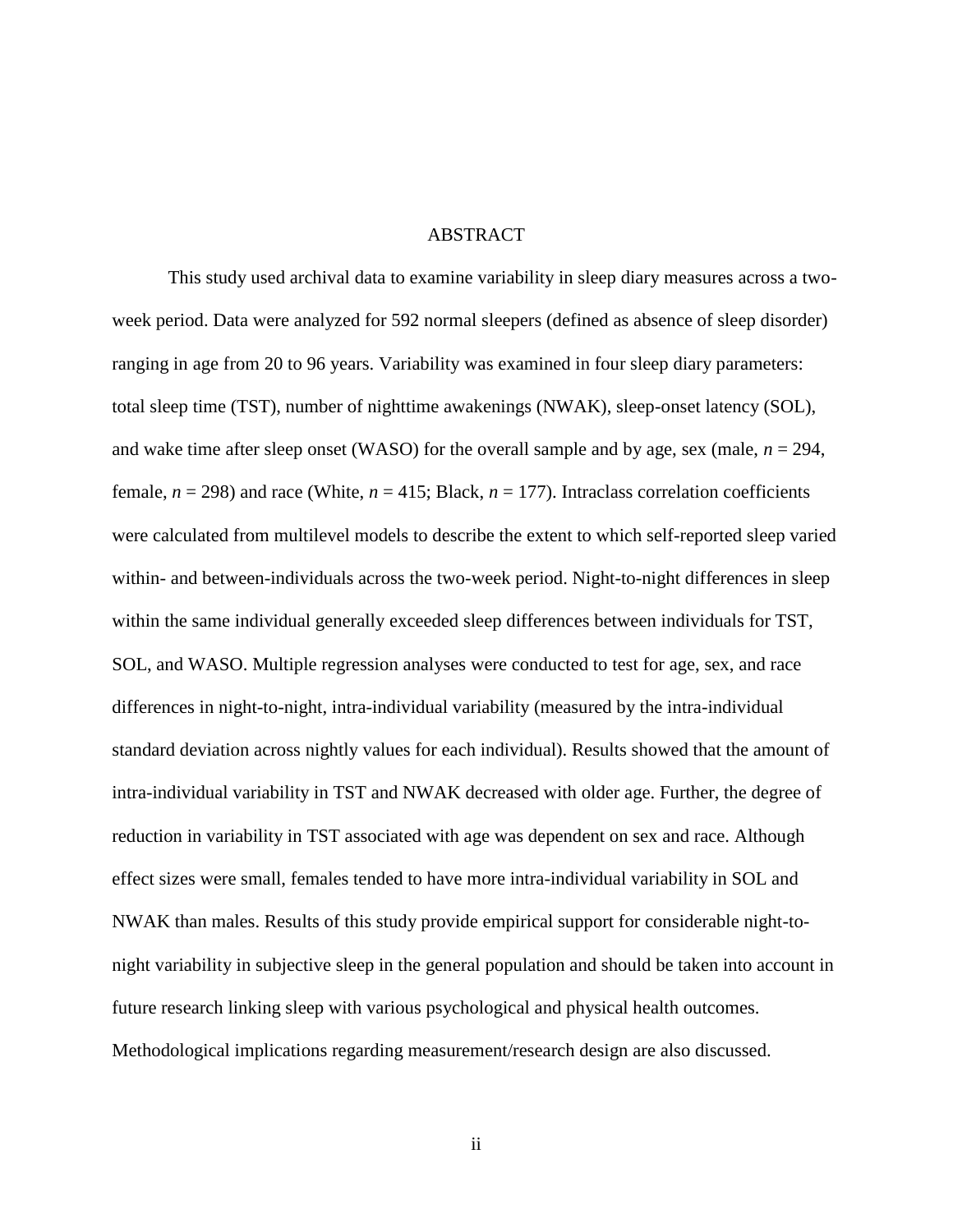# DEDICATION

This dissertation is dedicated to my parents, whose unwavering love and support over the past 30 years brought me to where I am today. And to Brannon and my sister, who believed in me through every step of this journey.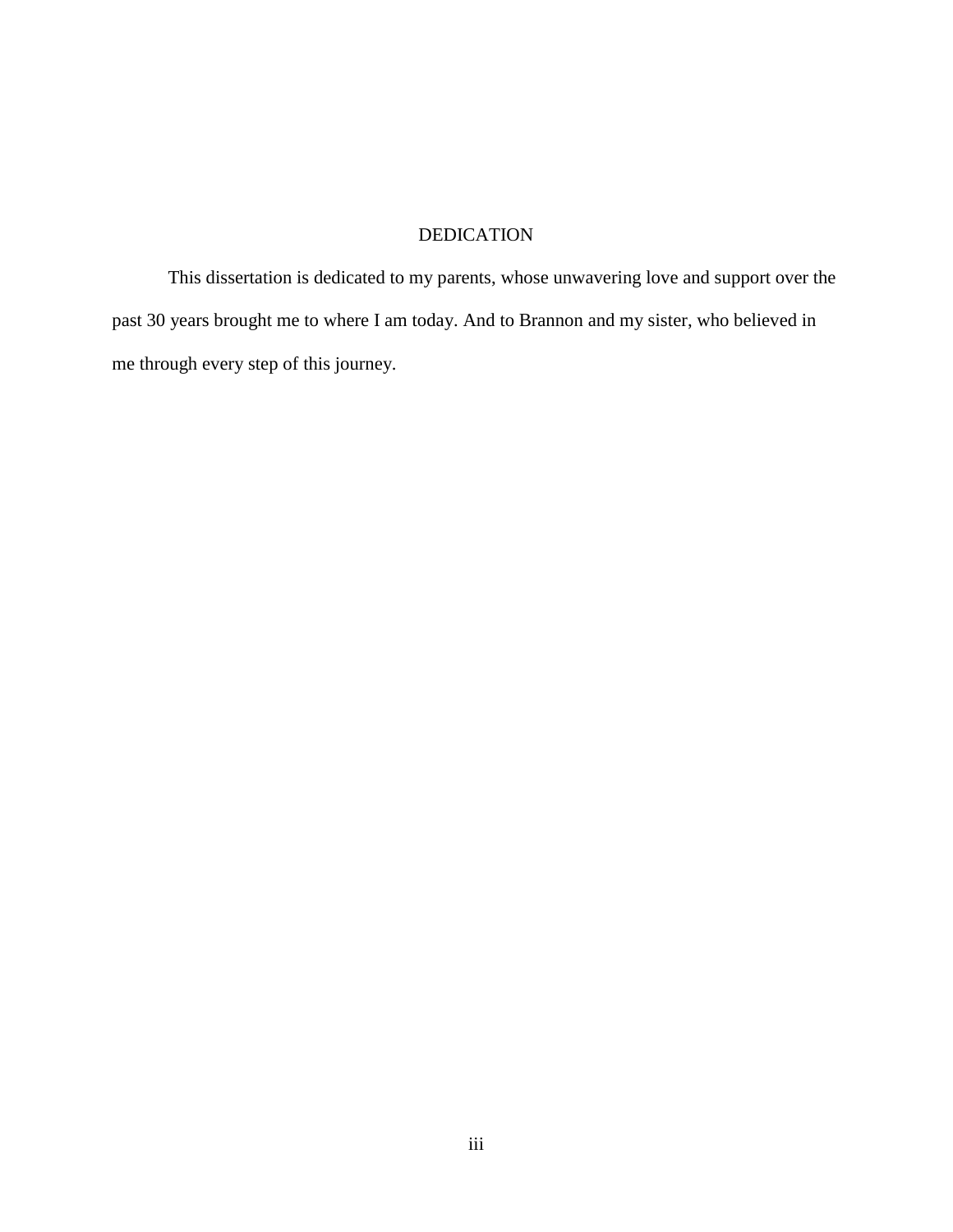### LIST OF ABBREVIATIONS AND SYMBOLS

- $\beta$  Standardized regression coefficient
- Unstandardized regression coefficient
- *df* Degrees of freedom: number of values free to vary after certain restrictions have been placed on the data
- *F* Fisher's *F* ratio: A ration of two variances

$$
f^2
$$
 Cohen's  $f^2$  effect size

- ICC Intraclass correlation coefficient: between-persons variance divided by total variance (sum of between- and within- persons variance)
- IIV Intra-individual variability
- iSD Intra-individual standard deviation: standard deviation in an individual's sleep parameter across study nights
- *M* Mean: sum of a set of measurements divided by the number of measurements in the set
- *p* Probability associated with the occurrence under the null hypothesis of a value as extreme as or more extreme than the observed value
- *r* Pearson product-moment correlation
- $R^2$ Coefficient of determination
- $sr^2$ Semi partial correlation coefficient
- *t* Computed value of *t* test
- *<* Less than
- *=* Equal to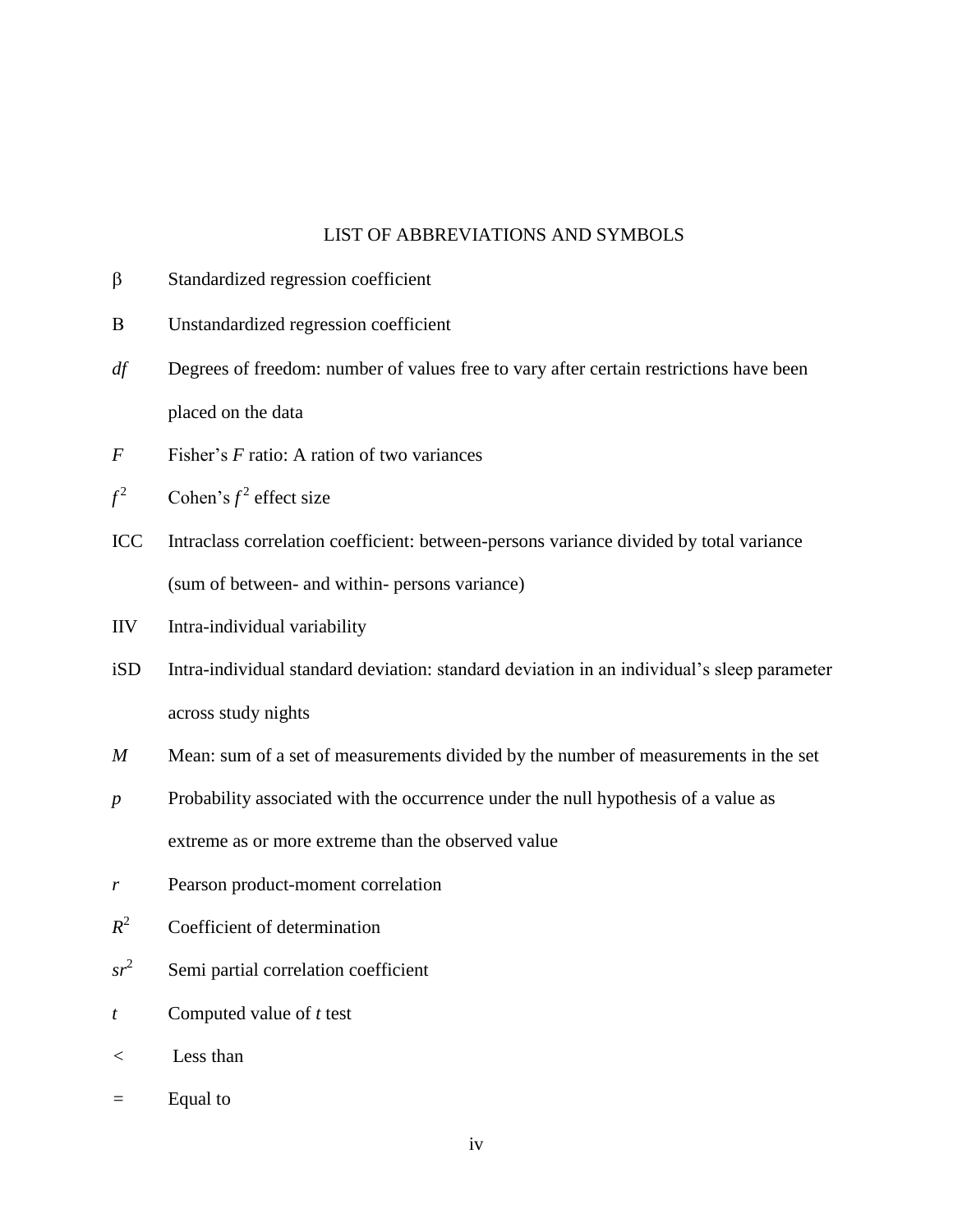#### ACKNOWLEDGEMENTS

First and foremost, I would like to acknowledge my mentor, Dr. Kenneth Lichstein, who not only introduced me to the study of sleep, but has provided me with exceptional guidance and training opportunities over the years. In addition to sharing his wisdom and humor, I appreciate his generosity in allowing me the use of this dataset in order to pursue my research questions. I would also like to thank my committee members, Drs. James Geyer, Beverly Thorn, Martha Crowther, Giyeon Kim, and Natalie Dautovich, who have all inspired me in different ways throughout graduate school and provided valuable input into the current project. In particular, I would like to express my utmost gratitude to Dr. Natalie Dautovich for her time, patience, and statistical consultation as I ventured into the world of multilevel analyses and explorations of variability. And finally, I must thank those closest to me – my family, friends, and fellow graduate students, as this research would not have been possible without their constant encouragement and support.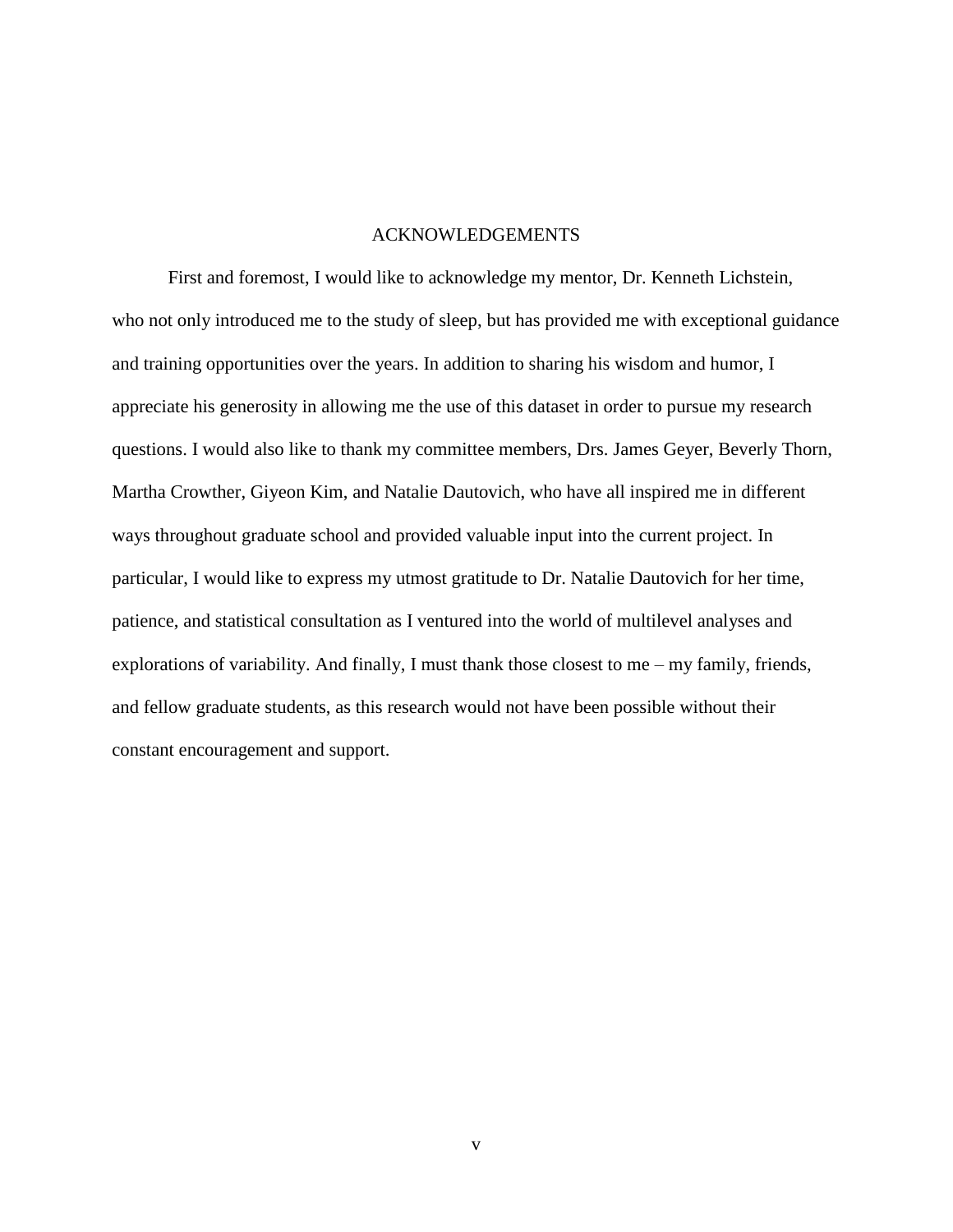# **CONTENTS**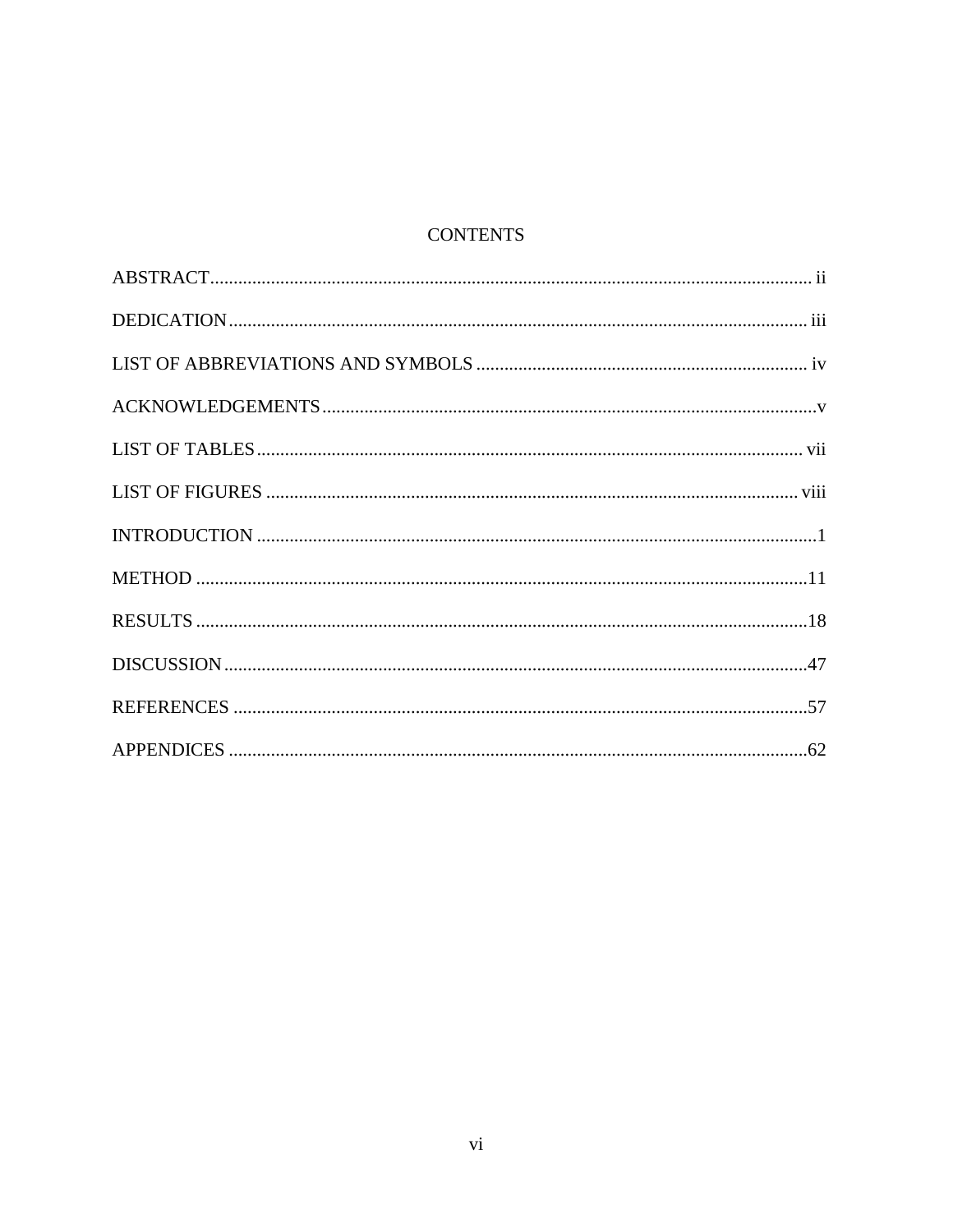# LIST OF TABLES

| 2. Estimates of Within- and Between- Person Variance in Sleep for Overall Sample 32 |
|-------------------------------------------------------------------------------------|
| 3. Estimates of Within-and Between-Person Variance in TST by Demographic Group34    |
| 4. Estimates of Within-and Between-Person Variance in NWAK by Demographic Group 35  |
| 5. Estimates of Within-and Between-Person Variance in SOL by Demographic Group 36   |
| 6. Estimates of Within-and Between-Person Variance in WASO by Demographic Group37   |
|                                                                                     |
| 8. Means and Standard Deviations of Sleep Characteristics by Age Group39            |
| 9. Means and Standard Deviations of Sleep Characteristics by Demographic Group40    |
| 10. Intercorrelations Between Sleep Variables and Potential Covariates41            |
| 11. Final Multiple Regression Analysis Predicting Intra-Individual Standard         |
| 12. Final Multiple Regression Analysis Predicting Intra-Individual Standard         |
| 13. Final Multiple Regression Analysis Predicting Intra-Individual Standard         |
| 14. Final Multiple Regression Analysis Predicting Intra-Individual Standard         |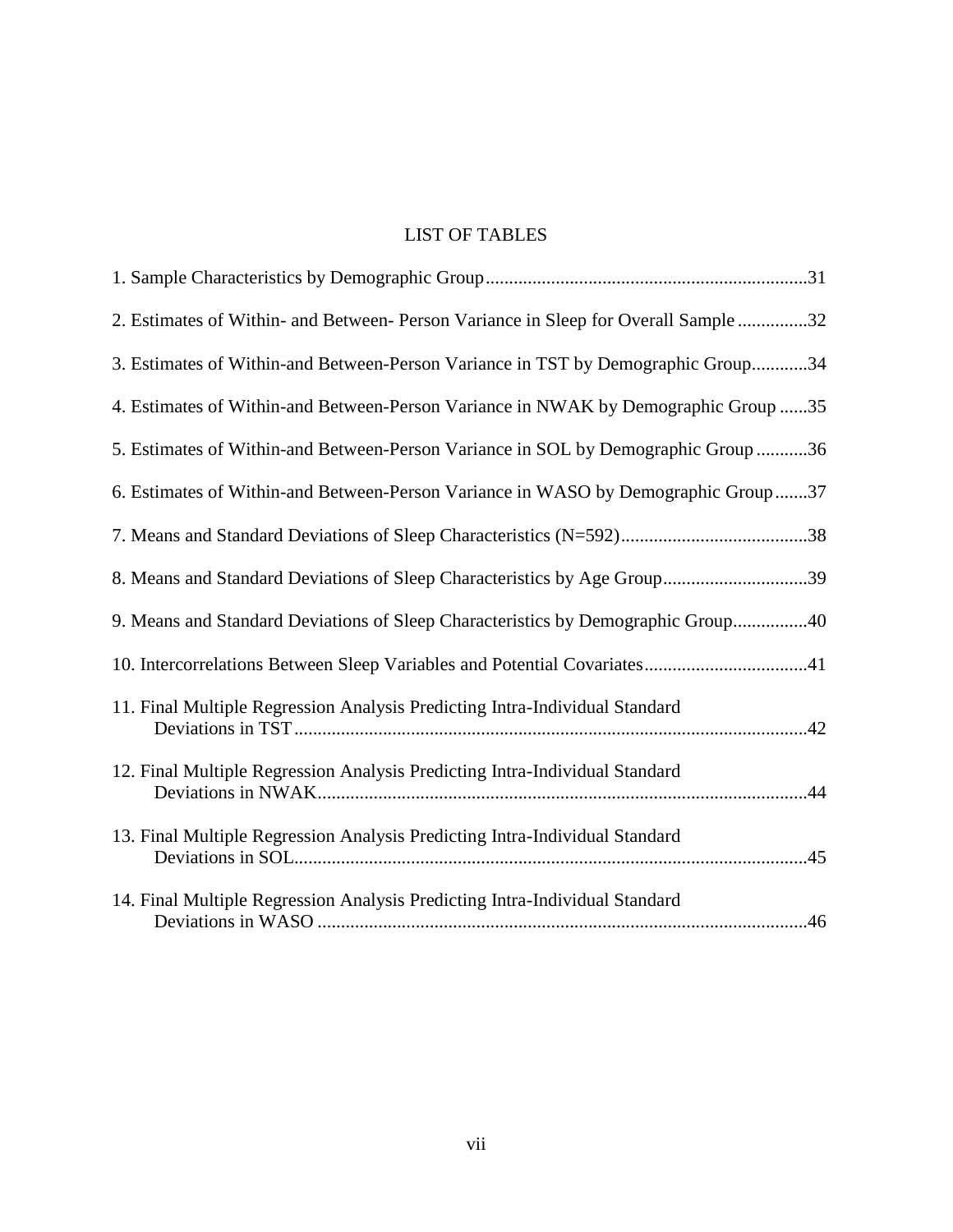# LIST OF FIGURES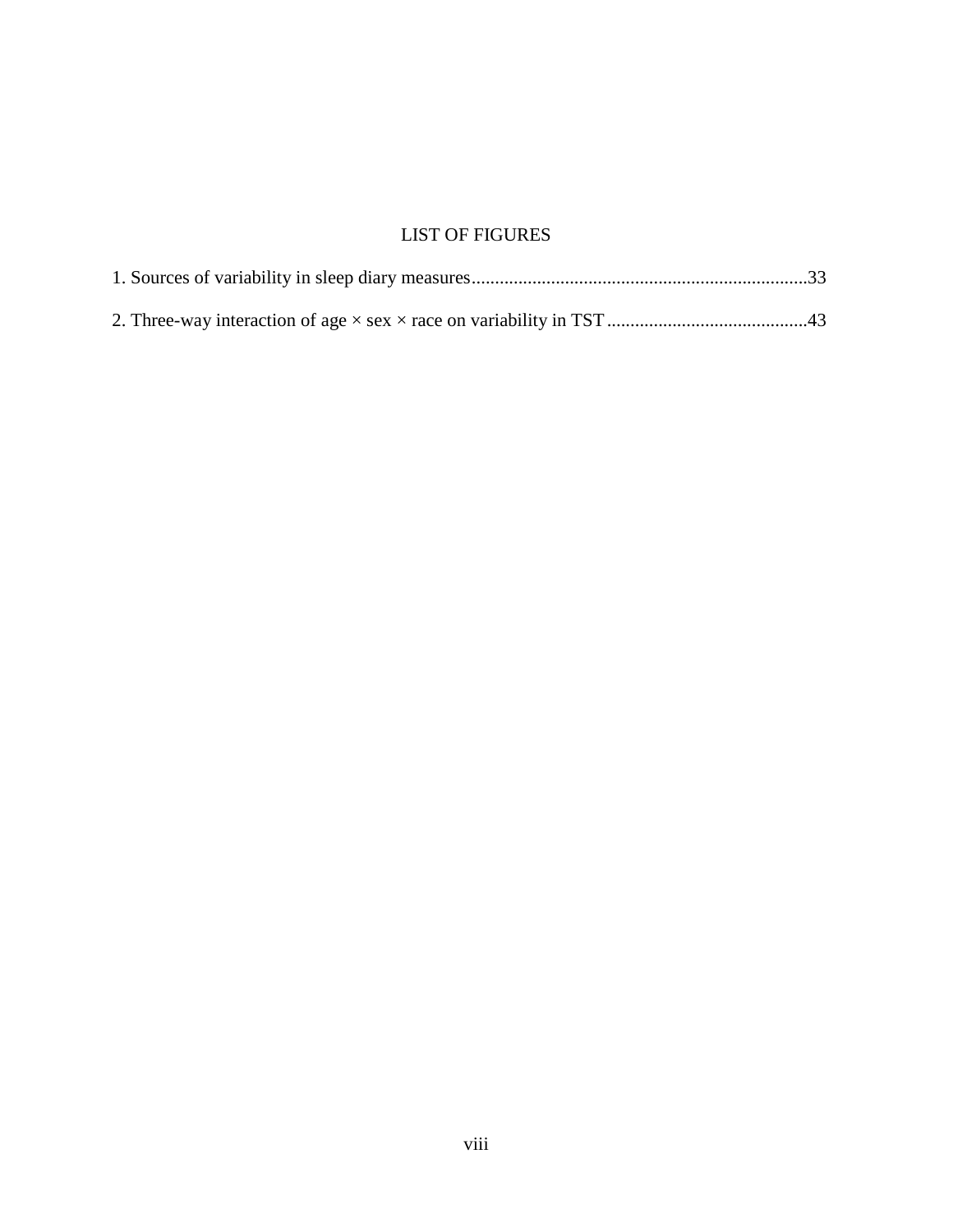#### **INTRODUCTION**

Intra-individual variability (IIV) in normal sleep, or the extent to which sleep varies from night to night in the general population, has become a topic of increasing interest. Although it is recognized that collecting data across multiple nights yields more accurate and reliable estimates of sleep (i.e., Rowe, McCrae, Campbell, Horne, et al., 2008; Wohlgemuth, Edinger, Fins, & Sullivan, 1999), simply collapsing the multiple data points into averages may be overlooking valuable information. For instance, two individuals can have the same mean total sleep time, but exhibit very different sleep patterns, with either a narrow or wide range of sleep times from one night to the next. The extent of these nightly fluctuations in normal sleep may have implications for psychological and physical health outcomes in the general population. Recent research has shown that greater IIV in sleep is associated with increased stressful life events (Mezick et al., 2009), negative affect (Fuligni & Hardway, 2006), depression and suicidal ideation (Bernert, 2009), and poor sleep quality (Carney, Edinger, Meyer, Lindman, & Istre, 2006). Moreover, nightly fluctuations in sleep have been linked to subsequent daily fluctuations in mood, pain, and physical health complaints in community samples (Edwards et al., 2008; Fuligni & Hardway, 2006; McCrae et al, 2008).

There are many factors that contribute to sleep variability. Two core processes are thought to regulate the normal human sleep/wake cycle; the sleep homeostatic drive, which builds during wakefulness and declines during sleep, and the circadian system, which is largely independent of prior sleep and waking. Circadian rhythms operate on a roughly 24-hour schedule set by an endogenous biological clock. However, the circadian system can be influenced by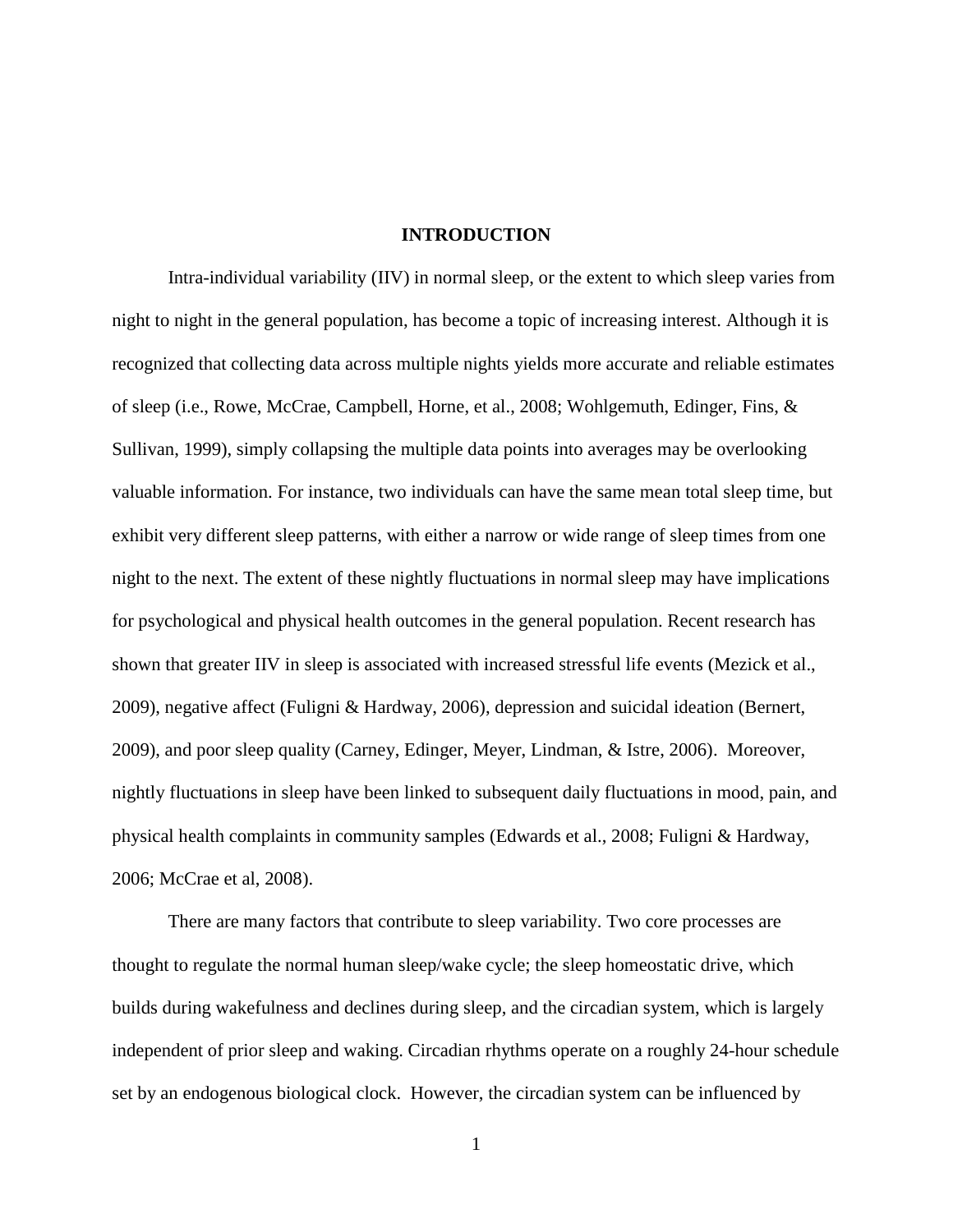exogenous factors such as behaviors and light exposure. This two-process model of sleep regulation (Borbely & Achermann, 2005) posits that the timing, duration, and structure of sleep each night is determined by the interaction of these homeostatic and circadian processes. This theory supports the idea that sleep is a dynamic process and likely to fluctuate as it adjusts to internal and external demands. Nonetheless, the degree to which normal sleep varies from night to night within a person has been an understudied topic that is the focus of this study.

In order to study variability in sleep, we must first be able to measure sleep itself. Sleep can be assessed objectively (e.g., polysomnography, actigraphy) or subjectively (e.g., selfreported estimates, daily sleep diaries). Both types of measurement yield quantitative values for a range of sleep parameters. Typical nightly sleep parameters include: sleep onset latency (SOL), wake-time after sleep onset (WASO), number of nighttime awakenings (NWAK), time in bed (TIB), total sleep time (TST), and sleep efficiency percent (SE; ratio of TST to TIBx100). However, objective measures do not always reflect the subjective experience of sleep and correlations between these two modes of measurement can differ based on demographic and sleep characteristics (Baker, Maloney, & Driver, 1999; Lauderdale, Knutson, Yan, Liu, & Rathouz, 2008; McCrae et al., 2005). Accordingly, it is important for the literature to assess both aspects of sleep: subjective and objective sleep. Unfortunately, in the existing research on IIV in sleep, there is a lack of data on variability in subjective sleep.

The majority of research on IIV in normal adult sleep has used objective measures. Several studies have documented considerable night-to-night variability in the general adult population using actigraphic measures of sleep (Knutson, Rathouz, Yan, Liu, & Lauderdale, 2007; Mezick et al., 2009; Tworoger, Davis, Vitiello, Lentz, & McTiernan, 2005; van Hilten et al., 1993). These studies found that sleep differences within-individuals exceeded the differences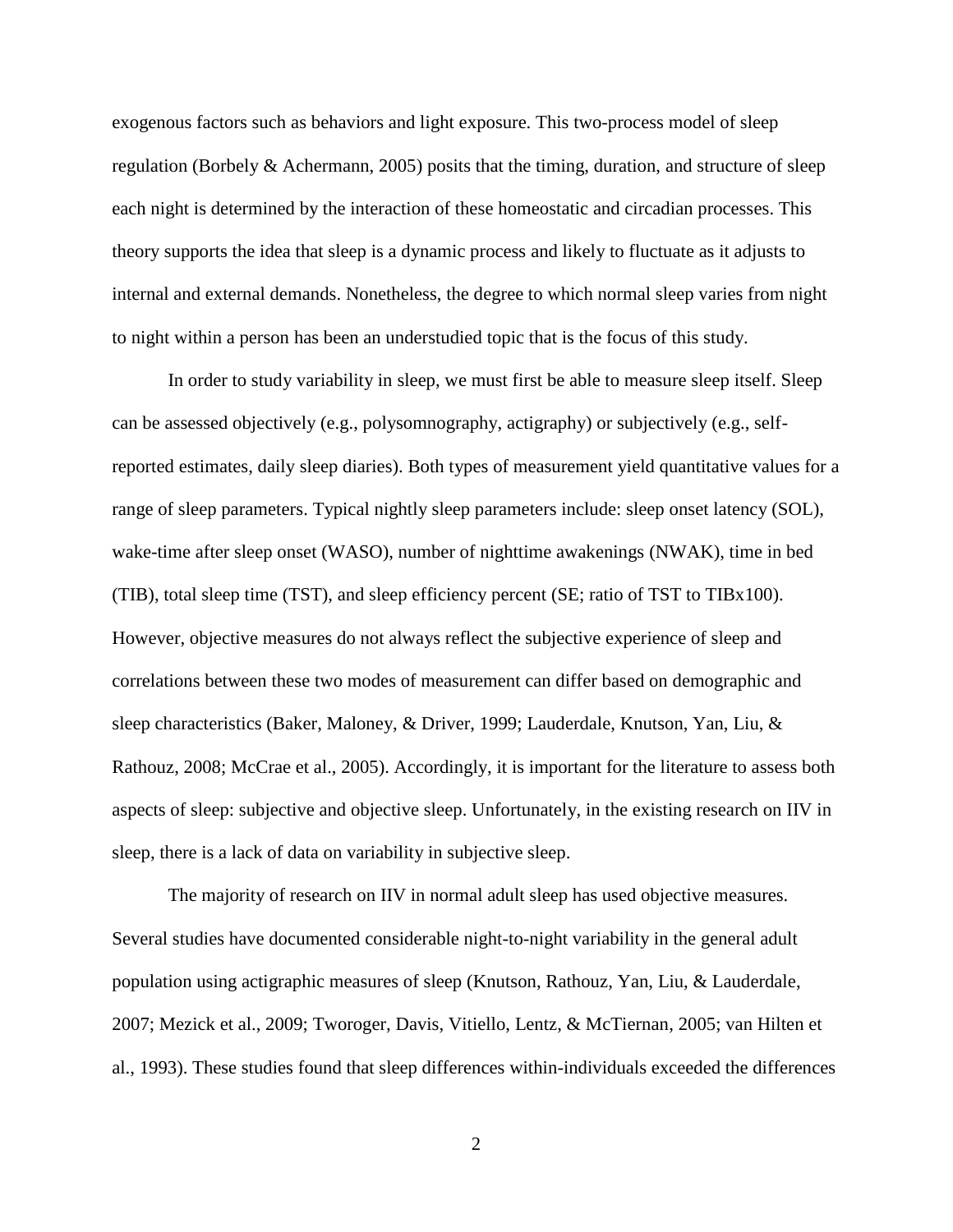between individuals in objective measures, which indicates that adults differ more from night to night than they do from each other (in regard to their sleep). Three of these studies reported quantitative values for the extent to which sleep varied over several nights of measurement. In a large sample of healthy, early middle-aged adults (ages 38-50 years), Knutson and colleagues (2007) found that across three nights of actigraphy data, TST varied by more than one hour and SOL by 30 minutes. Mezick et al. (2009) found similar variations in actigraphic measures of TST and sleep fragmentation across nine nights with an older adult (46-78 years) sample. Likewise, seven nights of actigraphy in an all-female sample (ages 20-40 years) revealed approximately one hour variation in TST, and less than 15 minutes variation in both SOL and WASO (Tworoger et al., 2005).

Much less is known about variability in adults' self-reported sleep. The extant research in this area has focused primarily on sleep patterns in insomnia (e.g., Buysse et al., 2010; Wohlgemuth et al., 1999) or on sleep-wake behaviors that are more voluntary in nature (i.e., bedtime, wake-up time, napping; Carney, Edinger, Meyer, Lindman, & Istre, 2006; Dautovich et al., 2012; Kramer, Kerkhof, & Hofman, 1999; Okun et al., 2011). However, Buysse et al. compared night-to-night variability in older adults with insomnia to older adults without insomnia and reported quantitative estimates of variability for both groups. Across two weeks of daily sleep diaries collected from the matched control group without insomnia  $(n=31)$ , subjective SOL varied 21 minutes, WASO varied 17 minutes, and TST varied just over one hour (67 minutes). Although these values of subjective sleep variability are similar to estimates of variability in objective sleep, the sample size was small and limited to a matched control group of older adults. No studies have directly addressed IIV in self-reported sleep in the general population.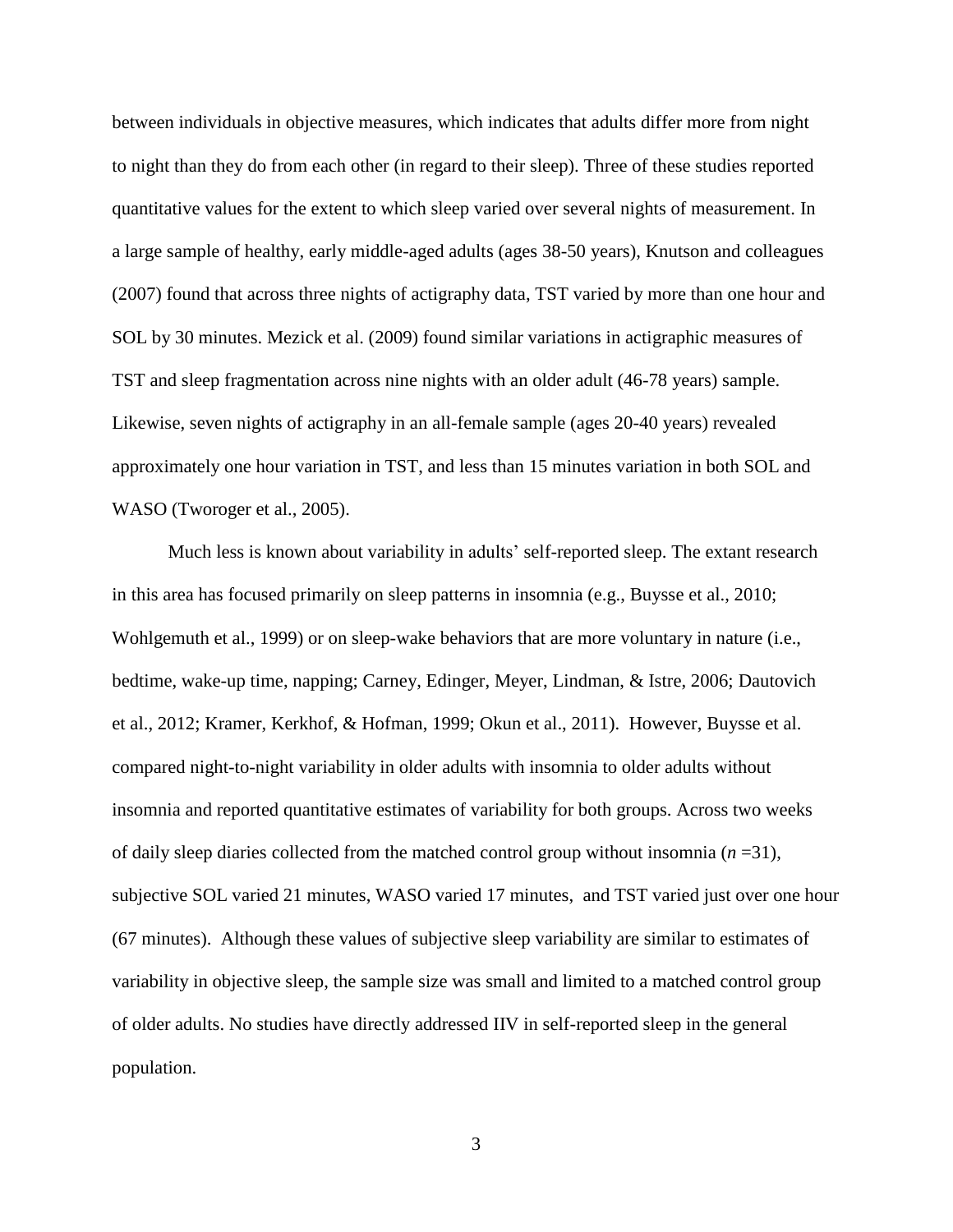Research has also documented associations between variability in self-reported sleepwake behaviors, sleep disturbance, and daytime functioning. For instance, studies with children and adolescents have linked irregular sleep schedules with behavioral problems and poor academic functioning (e.g., Acebo & Carskadon, 2002; Wolfson & Carskadon, 1998). Greater variability in bedtimes and rise times for college students is associated with poorer sleep quality (Carney et al., 2006). Another study with college students found that regularizing sleep-wake schedules led to improvements in sleep quality ratings and reductions in daytime sleepiness (Manber, Bootzin, Acebo, & Carskadon, 1996). Behavioral treatments for insomnia even recommend monitoring the regularity and variability of sleep behaviors to gauge adherence to treatment (Riedel & Lichstein, 2001), suggesting that consistent sleep patterns are optimal for good sleep and improved daytime functioning. Studying the consistency in sleep-wake behaviors is clearly important, as the timing of one's sleep schedule can contribute to the actual quantity and quality of one's sleep each night. However, there is a need for more research on the extent of IIV in other characteristics of sleep, such as SOL, WASO, and TST.

One compelling reason to examine IIV in sleep is that the amount of nightly variability seems to be independent of aggregate measures of sleep. Thus, sleep variability may have different consequences and associations with health and well-being than mean values of sleep. For instance, a recent study of napping behavior in community dwelling older adults found that day-to-day variability in naptime was predictive of medical morbidity while average nap duration was not (Dautovich et al., 2012). Additional support comes from a 14-day diary study with over 750 adolescents (Fuligni & Hardway, 2006). The researchers found that nightly variability in self-reported TST was just as important as average TST in explaining individual differences in anxiety, depression, and fatigue.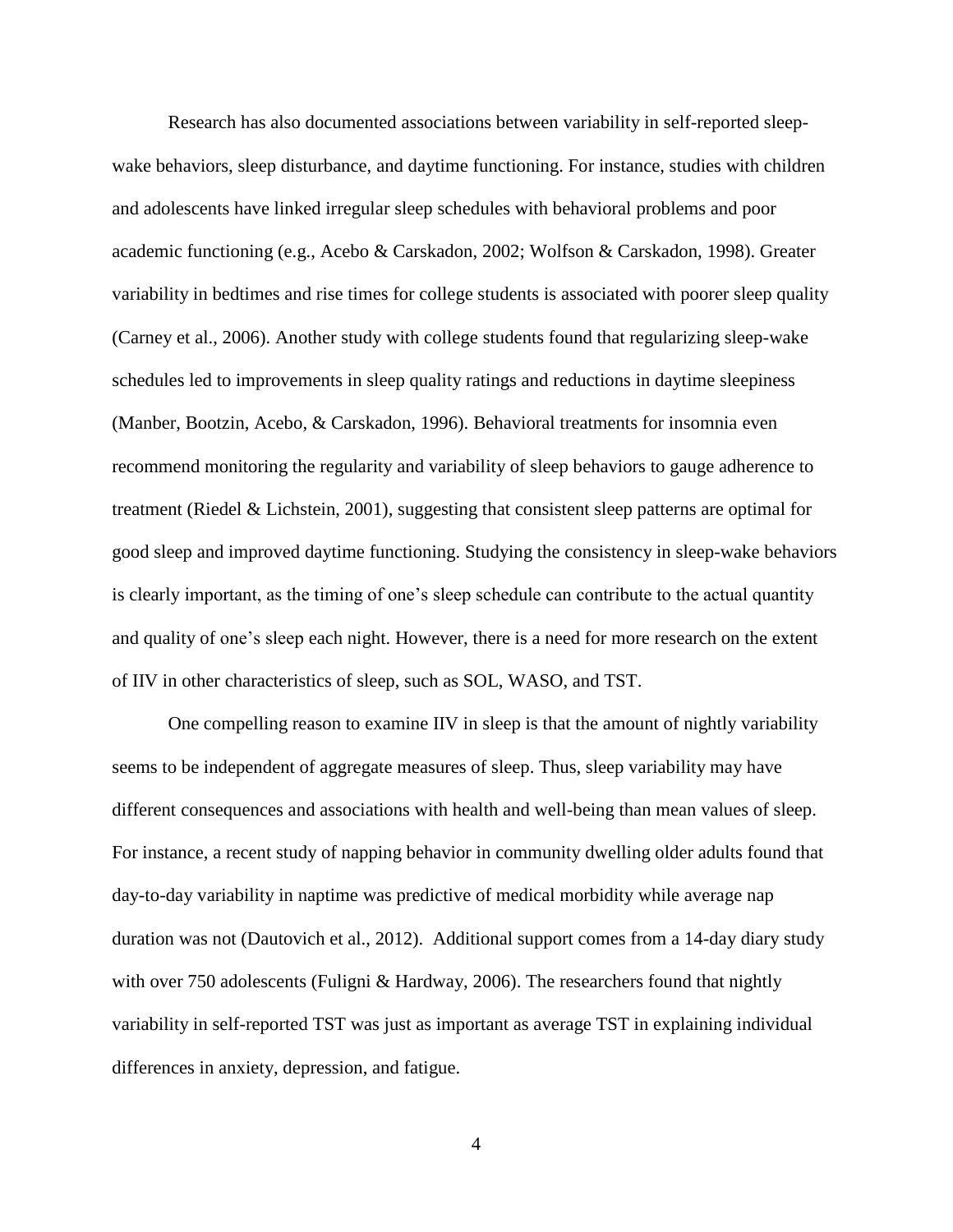In addition to a lack of normative data on intra-individual variability in self-reported sleep, little is known about potential age, sex, and race-ethnic differences in sleep variability. Regarding sleep in general, research has documented fairly consistent changes in sleep structure and pattern across the adult age span. A meta-analysis of polysomnography data indicates that sleep becomes lighter with age and the shifts between sleep stages become more frequent (Ohayon, Carskadon, Guilleminault, & Vitiello, 2004). As a result, older adults experience more nighttime awakenings and arousals and the amount of time spent awake during the night increases with age (Lichstein, Durrence, Riedel, Taylor, & Bush, 2004; Ohayon et al., 2004). Circadian rhythm changes also occur with age and can affect the timing and resilience of the 24-hour sleep/wake cycle. For example, the sleep phase of older adults tends to advance, with typical sleep onset and wake-up times that are several hours earlier than desired (Myers & Badia, 1995).

Given the mean-level changes in sleep that occur with age, it is likely that IIV in sleep also changes with age. Two studies addressed this possibility using objective measures of sleep, and both failed to find age effects on sleep variability (Mezick et al., 2009; van Hilten et al., 1993). However, both study samples were at the higher end of the age span; with one sample ranging in age from 46-78 years (Mezick et al., 2009), and the other sample ranging from 50 to 98 years of age (van Hilten et al., 1993). As Mezick et al. noted, age differences may exist outside the age range in her sample, and future research should include younger and middle-age adults.

Another study compared self-reported sleep-wake patterns in older (59-74 years) and younger (19-26 years) healthy adult males (Kramer et al., 1999). The younger group showed more day to day variability in their sleep schedules (i.e., times entering and leaving bed) than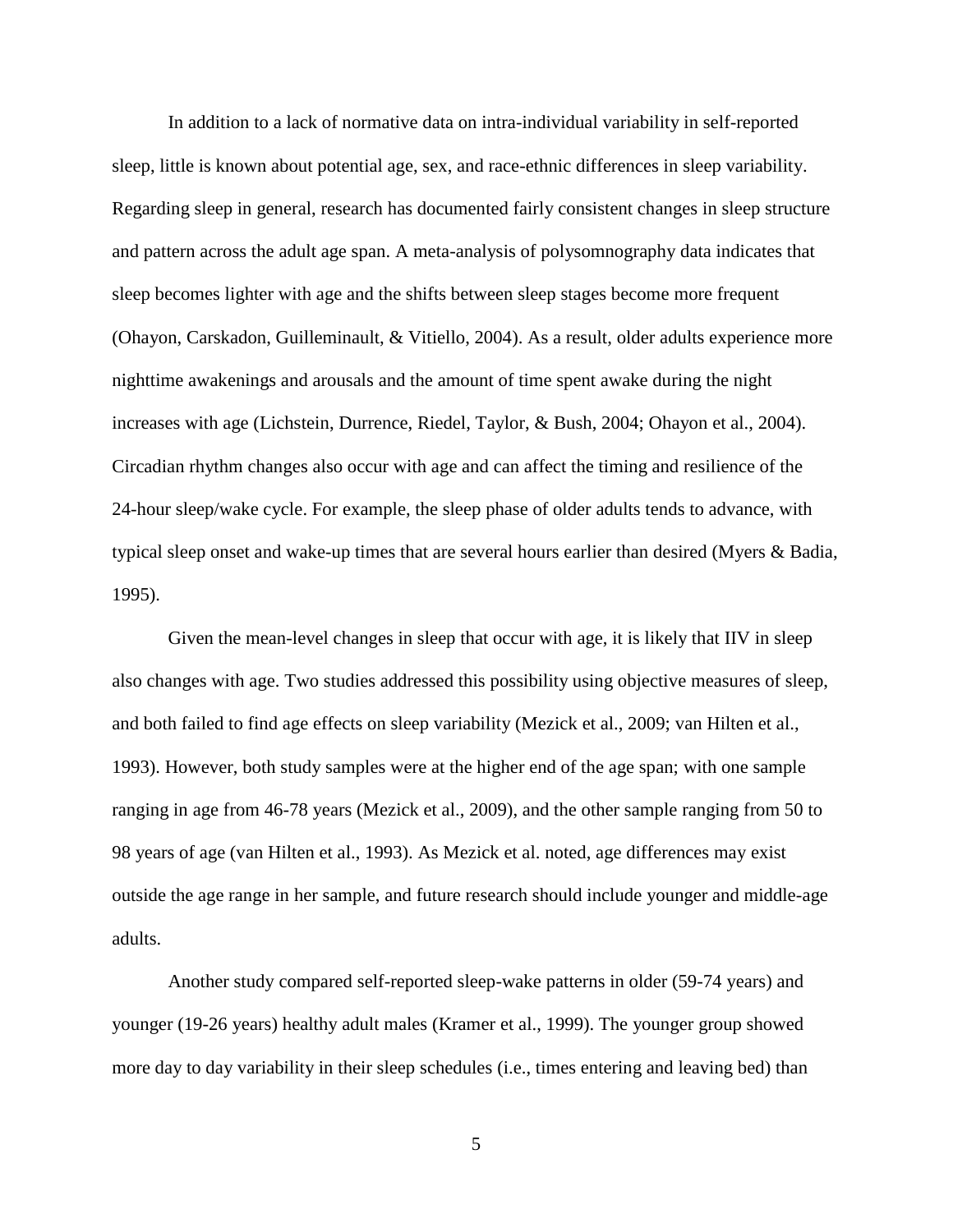the older males. If younger adults have more variability in the timing of their sleep schedules, they will likely exhibit greater variability in other sleep diary parameters (i.e., SOL, TST) as well. As previously mentioned, extensive nightly variation in bedtimes, wake-times, and time in bed could lead to analogous variation in TST from night to night.

Some researchers theorize that greater regularity in the sleep schedules of older adults is due to lifestyle changes that tend to occur with increasing age. Indeed, research shows that lifestyle regularity (i.e., keeping a more constant daily routine) increases with age (Monk et al., 1997) and that greater lifestyle regularity is associated with better sleep quality (Monk, Reynolds, Buysse, DeGrazia, & Kupfer, 2003). Perhaps there is more heterogeneity in the daily schedules of younger and middle-aged adults as they balance work schedules with other family and life demands (such as childcare, house/yardwork, social activities, etc), and this continues into the night, leading to greater variability in sleep patterns. Rowe, McCrae, Campbell, and colleagues (2008) found that older adult caregivers to persons with dementia had greater nightto-night variation in both objective and subjective sleep (i.e., SOL, TST, SE) than non-caregiving older adults. Although Rowe's findings do not address age differences in daily demands or sleep variability, they suggest that caregiving responsibilities could potentially influence variability of sleep patterns.

Sex and race-ethnic differences in mean levels of sleep have also been documented. The literature has consistently shown that sleep complaints are more prevalent in woman than men (e.g., Lichstein et al., 2004; National Sleep Foundation, 2005). Unfortunately, research on sex differences in normal sleep has had conflicting results. Ohayon's meta-analysis of objective sleep data across the lifespan found that women had longer TST and SOL than men of the same age, although the effect sizes were small (Ohayon et al., 2004). A national survey using a single-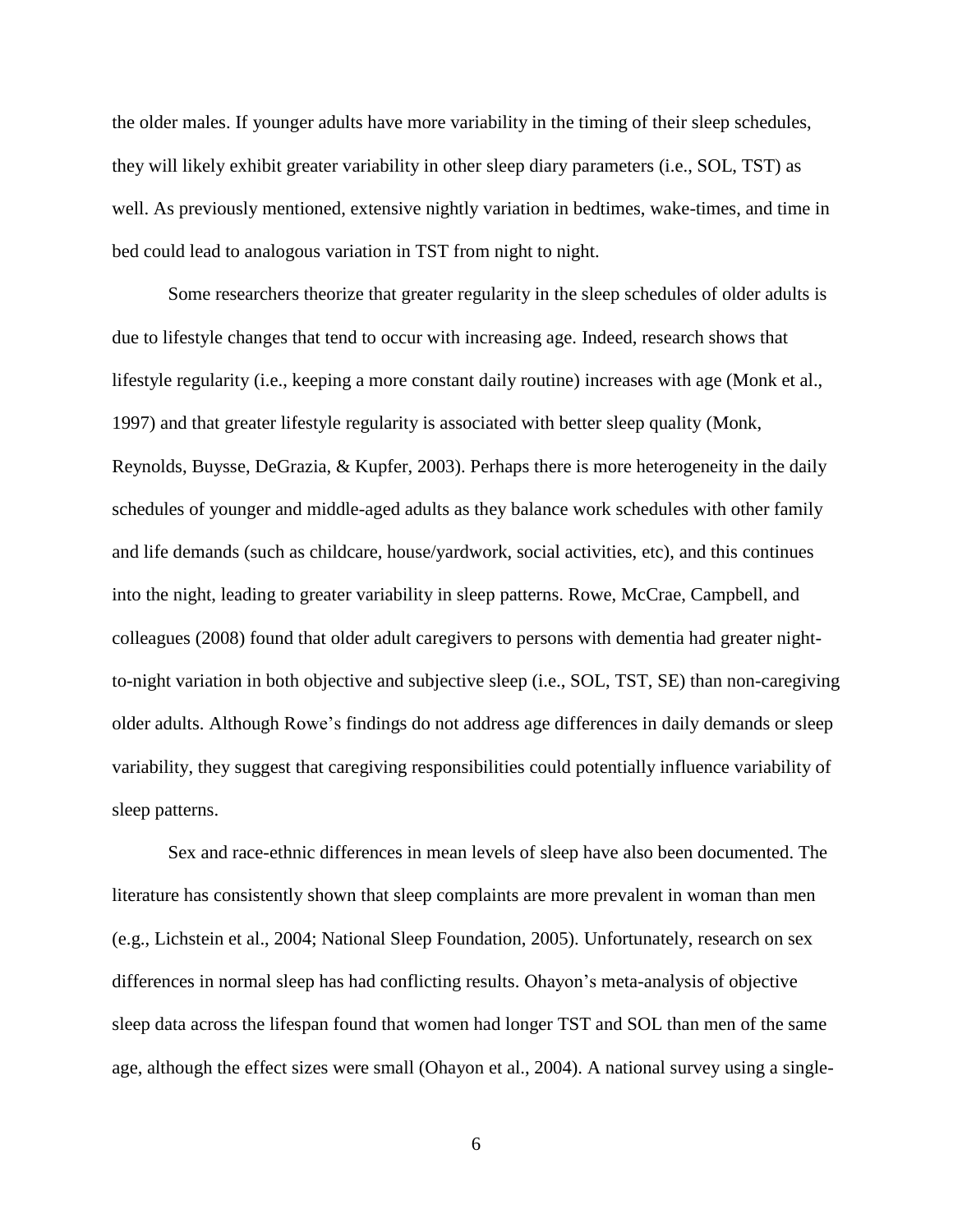point retrospective estimate of habitual sleep also found that women reported poorer sleep quality, but longer TST than men (National Sleep Foundation, 2005). However, Lichstein et al.'s (2004) study using 14 nights of sleep diary data did not find sex differences in average TST for normal sleepers. Although the women in this study did report more awakenings during the night, greater WASO, and worse sleep efficiency (SE), compared to men, the magnitude of these differences was still small. In summary, there seems to be a trend for women to self-report worse sleep than men, but the magnitude and direction of sex differences in quantitative values of sleep seem to depend in part on how sleep was assessed.

Research on racial-ethnic differences in sleep has grown considerably over the past 10 to 15 years. A recent meta-analysis examined the existing data on normal sleep in Blacks and Whites and concluded that Blacks slept worse on both objective and subjective measures of sleep (Ruiter, DeCoster, Jacobs, & Lichstein, 2011). Additionally, at least two studies have shown that when estimating habitual TST, Blacks are more likely than Whites to report extreme sleep durations (TST of less than 6 hours or TST longer than 8 or 9 hours; Hale & Do, 2007; Nunes et al., 2008). Given the increased mortality risks associated with short and long sleep duration (Grandner, Hale, Moore, & Patel, 2010), this finding could have important implications for understanding health disparities experienced by Blacks and other minority groups. However, many epidemiological studies, including the two just discussed, used retrospective estimates of self-reported sleep time. The validity of a single item question taken at one time point is still unknown, and responses are likely influenced by a host of other social and behavioral factors (Bliwise & Young, 2007). Thus, findings derived from single point estimates of sleep should be interpreted cautiously, as they might not fully represent the dynamic associations between sleep and health.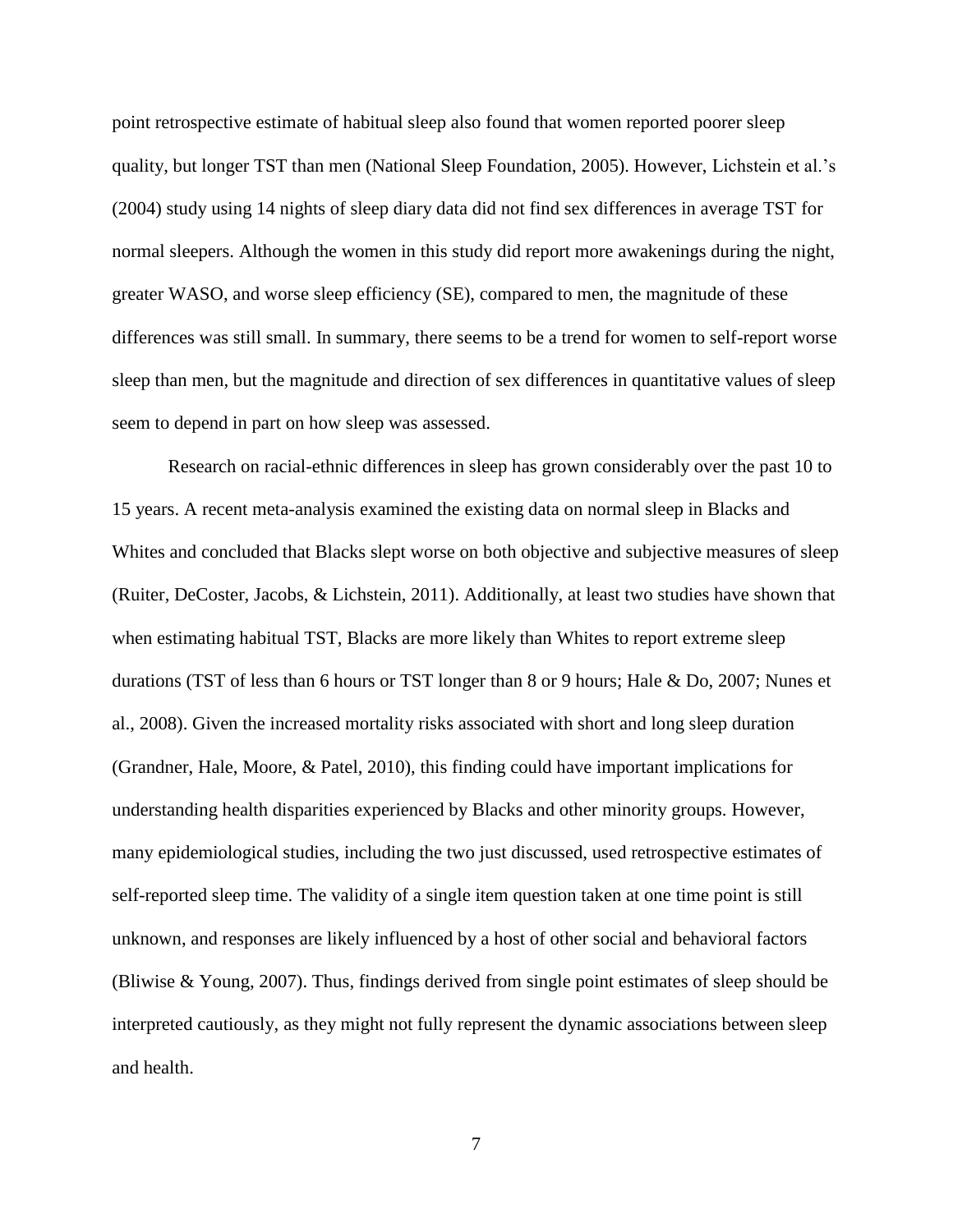In addition to the research on average sleep parameters, a few studies have documented sex and race differences in sleep variability. Results from three studies using actigraphy measures of sleep suggest greater IIV for adult females compared to males (Knutson et al., 2007; Mezick et al., 2009; van Hilten et al, 1993). Importantly, even after controlling for average TST, Mezick and colleagues found that women had more night-to-night fluctuation in objective TST than men. Mezick et al. did not find differences between men and women in nightly variability in the degree of fragmented or disrupted sleep (as measured by actigraphy). Another study examined subjective estimates of TST across 14 days in a sample of adolescents (Fuligni & Hardway, 2006). Although both sexes were similar on average TST, adolescent girls had greater night-to-night variability in subjective TST than adolescent boys. Two of these studies also addressed racial differences in IIV. Knutson et al. (2007) reported that Blacks generally showed greater night-to-night variability in actigraphy measures than Whites, although the patterns were not consistent across each sleep parameter. Mezick et al. (2009) also used actigraphy data and found increased variability in sleep fragmentation for Blacks compared to Whites, but no differences in TST variability. A third study using actigraphy with a sample of adolescents found that adolescents identifying with the minority ethnicity (which consisted primarily of Blacks) had more night-to-night variability in TST than Whites (Moore et al., 2011). However, in contrast with the previously mentioned studies documenting sex differences in IIV in sleep, Moore and colleagues did not find differences between male and female adolescents in TST variability.

Given this evidence for age, sex, and racial differences in objective measures of sleep variability, further investigation of IIV in sleep is warranted. In particular, it is currently unknown whether subjective measures of sleep variability differ across the adult age span or by sex and race categories. Developing normative values of IIV across demographic groups will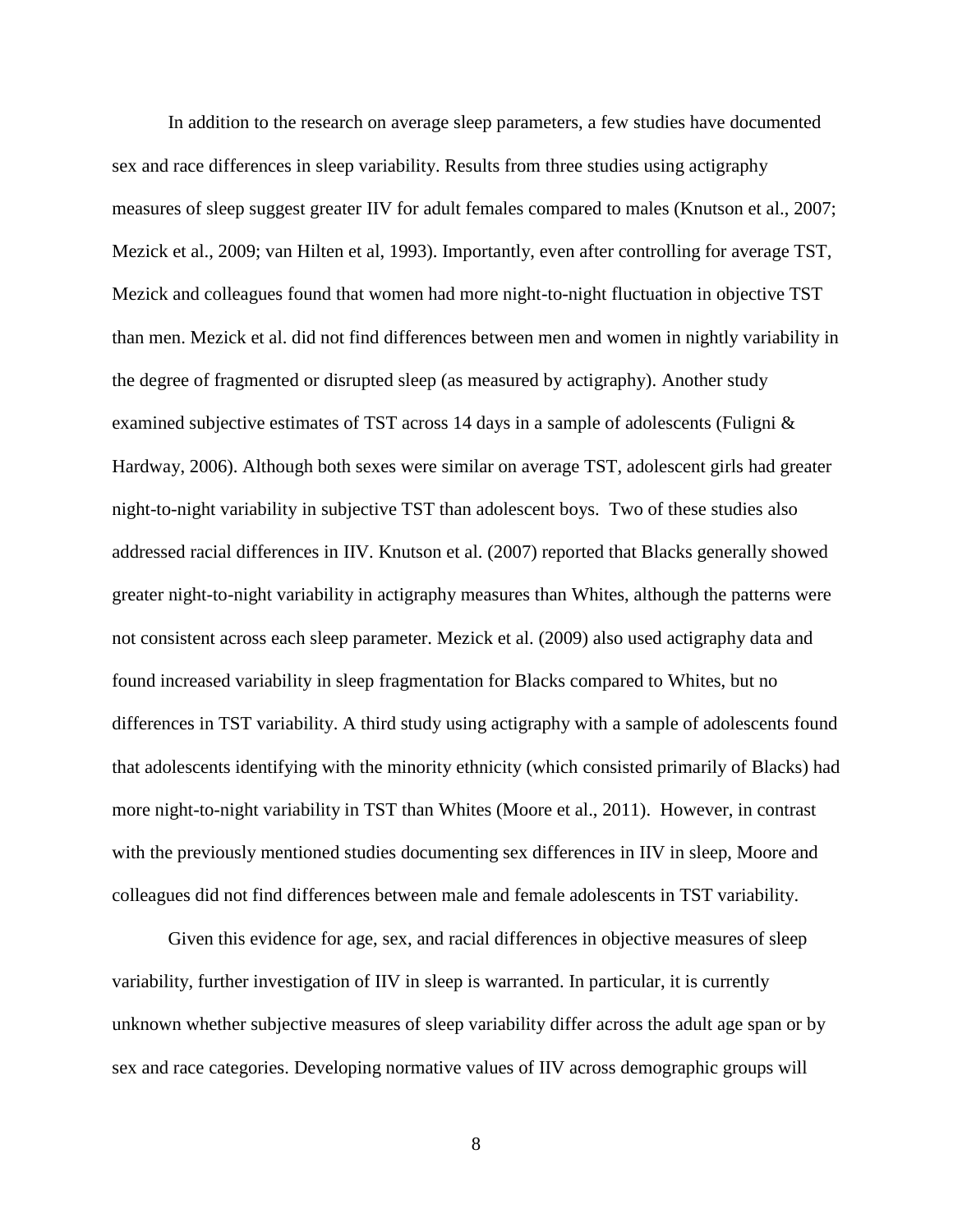provide sleep researchers and clinicians with a baseline level of normal, short-term variability in sleep. In time, we can build on this knowledge to increase our understanding of how pathological sleep patterns develop at different stages of life. There may also be methodological implications of this study. If certain demographic groups tend to have greater nightly variability in their sleep than others, one night of data may not be enough to accurately represent their sleep. With the current interest and amount of research linking sleep with mortality and health outcomes, it is important that we take into account the sources of variability in normal sleep.

The current study used an existing epidemiological sample to examine variability in normal sleep across 14 days of sleep diary data. Primary variables of interest were; SOL, WASO, NWAK, and TST. These four parameters were chosen as they represent important aspects of perceived sleep. SOL and WASO are commonly reported sleep complaints and have potential for wide variability within individuals. The number of nighttime awakenings (NWAK) is the best subjective measure of fragmented sleep. Sleep fragmentation can have negative effects similar to sleep deprivation (Bonnet & Arand, 2003) and was previously examined by Mezick et al. (2008). Finally, TST is the most common sleep parameter.

Any variable measured over time has at least two sources of variation: within-person and between-person. Therefore the first aim of this study was to examine the sources of variability in self-reported sleep parameters in a nonclinical sample of normal sleepers. Based on prior research documenting high intra-individual variability in sleep, it was hypothesized that the majority of variability in all four sleep parameters (i.e., SOL, WASO, NWAK, and TST) would be due to within-person as opposed to between-person differences. Furthermore, the distribution/sources of variability were examined for three age groups (young adults, middleaged adults, and older adults) and by sex and race.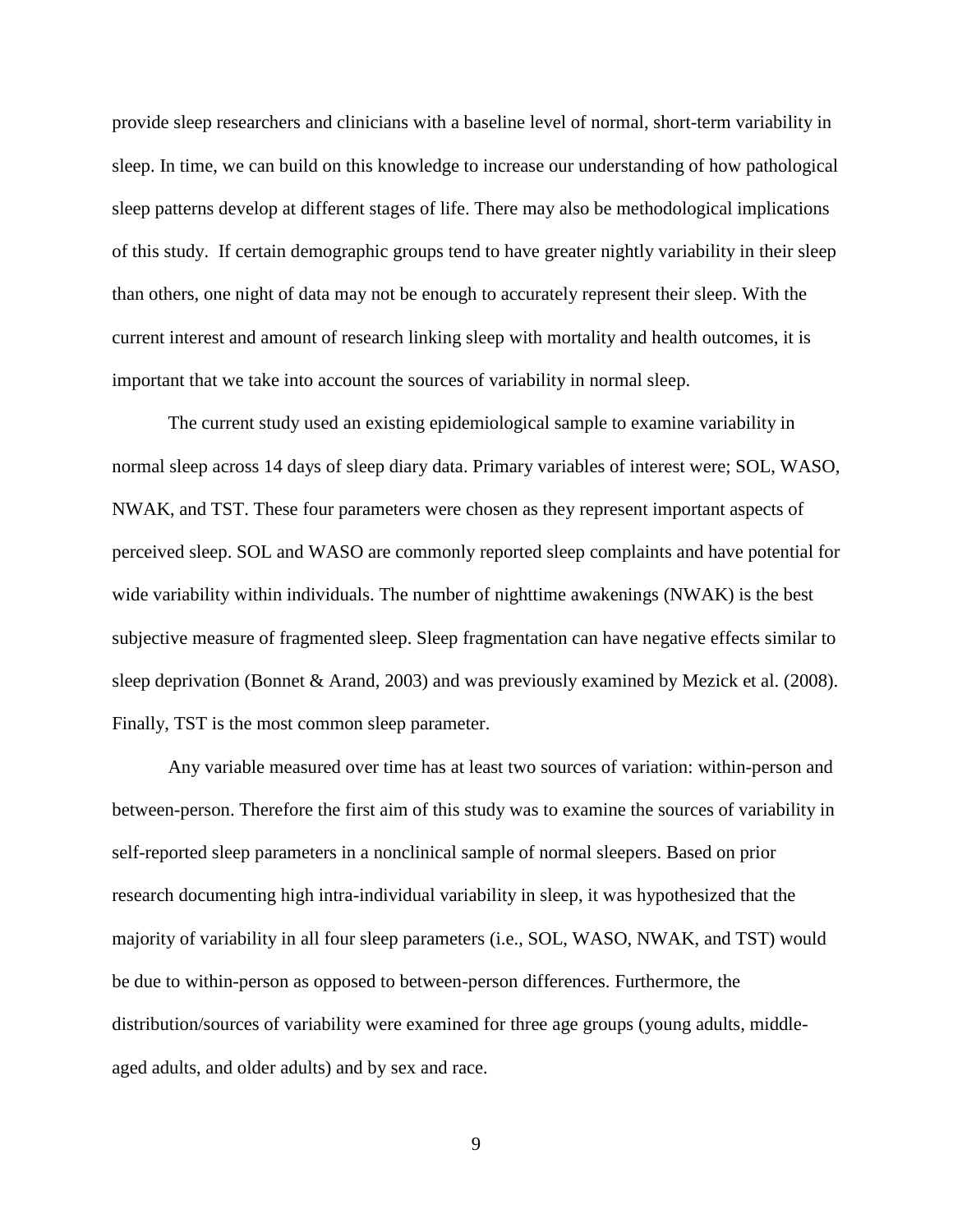The second aim was to investigate individual differences in this within-person variability. Specifically, we examined whether the amount of IIV in each sleep parameter differed by a person's age group, sex, or race. Due to a lack of prior research or theory on IIV in SOL and WASO, individual hypotheses were not made for these sleep parameters. However, specific patterns of IIV in TST and NWAK were hypothesized. Consistent with research showing that lifestyle regularity and regularity in sleep-wake behaviors increases with age, we expected the amount of variability in TST to also become more regular (i.e., less variable) with increasing age. However, because the average number of nighttime awakenings tends to increase with older age, we did not expect the amount of night-to-night variability in NWAK to change with age. We also expected sex and race differences in IIV in TST and NWAK. Based on a few previous studies, we hypothesized that women and Blacks would exhibit greater variability in selfreported TST than men and Whites. We expected this same pattern to hold for IIV in NWAK. Finally, several health and demographic factors (i.e., household education level, depression, physical health) that have been associated with mean-level sleep parameters were considered as potential correlates of IIV in normal sleep.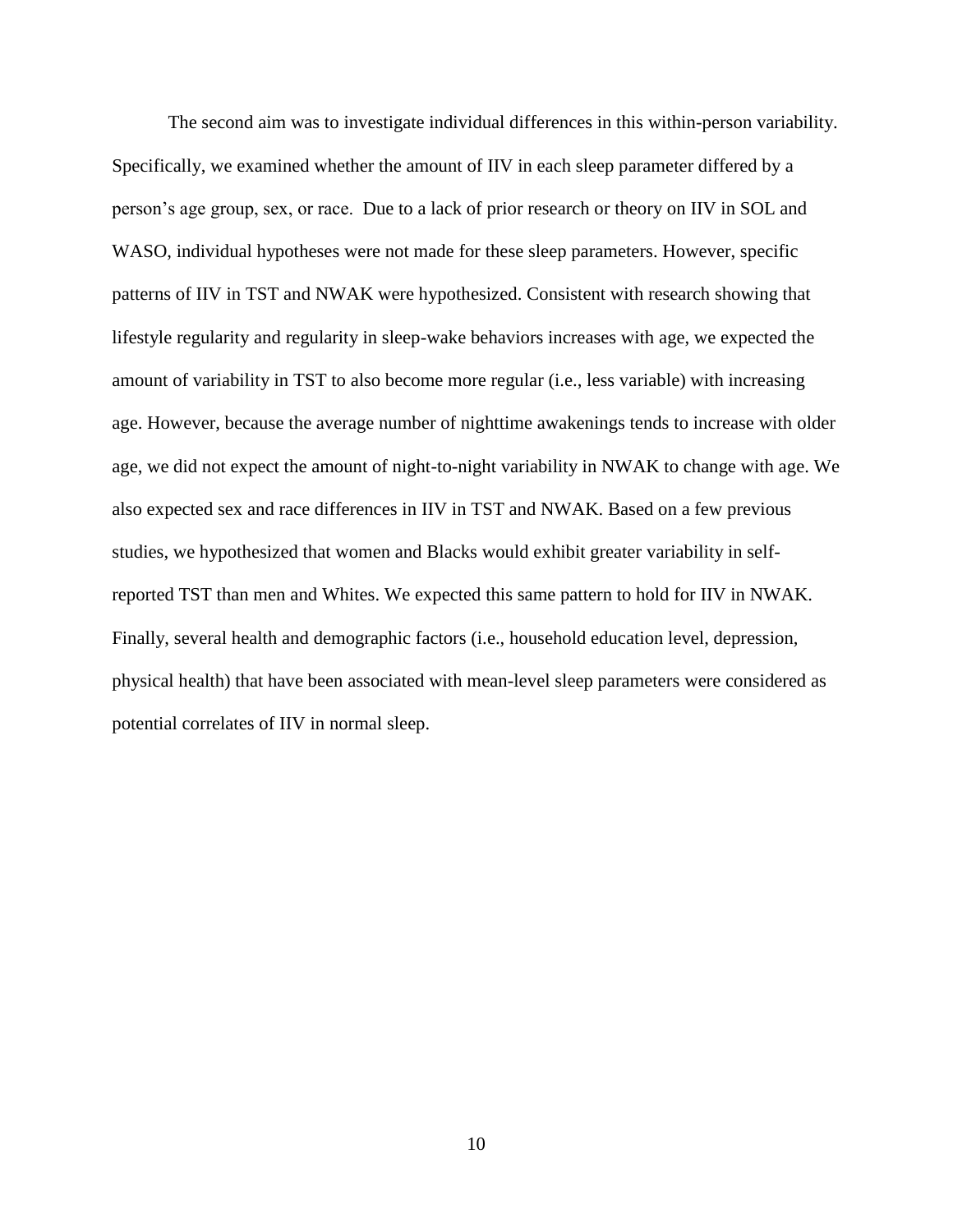#### **METHOD**

This study used archival data gathered as part of the University of Memphis Sleep Research Project epidemiological survey of sleep and daytime functioning (Lichstein et al., 2004).

#### **Participants**

A random-digit dialing procedure was used to recruit a stratified, randomly selected sample of adults from Shelby County, Tennessee. To ensure adequate sampling of sex and age, recruitment continued until at least 50 men and 50 women in each age decade were enrolled, beginning with ages 20-29 and ending with 80 and older. The population of Shelby County, Tennessee is nearly equally distributed between African Americans and Caucasians, allowing a sufficient number of participants in these two racial groups. To obtain a broad sample, the only eligibility criteria were that the participant be at least 20 years old and be able to speak and read English at approximately a seventh grade level. All participants were required to make a two week commitment and respond to numerous self-report questionnaires sent to them by mail. As participants completed and returned the two weeks of data, they received monetary compensation between \$15 and \$200. Older adults and male participants received larger payments because of difficulties recruiting these participants.

#### **Measures**

The current study focused on demographic and sleep diary data. Self-report data on health, depression, and anxiety were explored as potential correlates of sleep variability. The database contained additional measures that were not utilized in this study (i.e. State-Trait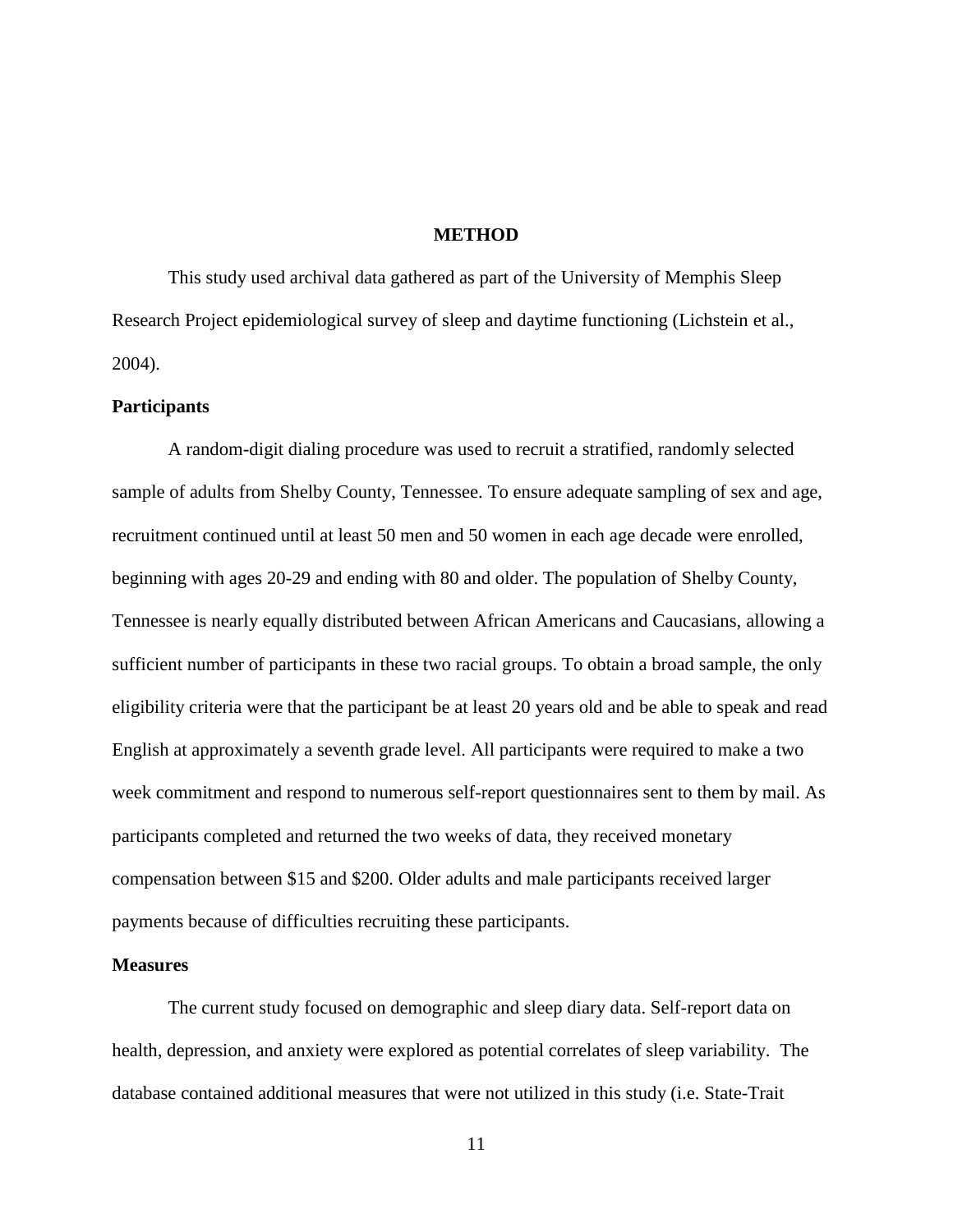Anxiety Inventory, Fatigue Severity Scale, Epworth Sleepiness Scale, Stanford Sleepiness Scale, and Insomnia Impact Scale), but are discussed in Lichstein et al. (2004).

**Demographics.** Participant age, sex, and race were determined by self-report data provided on a health survey form (Appendix 1) that was included in the questionnaire packet. In addition to using age as a continuous variable, participants were classified into three groups based on their reported age; young (20-35 years), middle-aged (36-64 years) or older (65-96 years) adults. Participant sex was categorized as male or female. Two race categories were used in analyses; Blacks and Whites.

**Sleep Diary**. Self-reported sleep was assessed using two weeks of sleep diaries (given in Lichstein et al., 2004; see Appendix 2). Participants were asked to complete the sleep diary upon awakening each morning for 14 consecutive days. The diary takes approximately 2 minutes to complete and respondents estimate the time they entered bed the previous night, number of minutes until falling asleep (sleep-onset latency), number of awakenings during the night, number of minutes spent awake after sleep onset, time of final morning awakening and exit from bed, and minutes spent napping the day before. Respondents also rate the perceived quality of the previous night's sleep on a 5-point scale from 1 (*very poor*) to 5 (*excellent*).

The current study included four daily sleep measures calculated from the 14 nights of sleep diary data: sleep-onset latency (SOL), wake time after sleep-onset (WASO), number of awakenings (NWAK), and total sleep time (TST) in minutes. Each night's SOL was obtained directly from the sleep diary, where participants recorded the number of minutes it took to fall asleep that night. Each night's WASO was also obtained from the sleep diary, where participants recorded the total number of minutes they spent awake during the night (from the time they first fell asleep until their final wake-up time the next morning). Each night's NWAK reflected the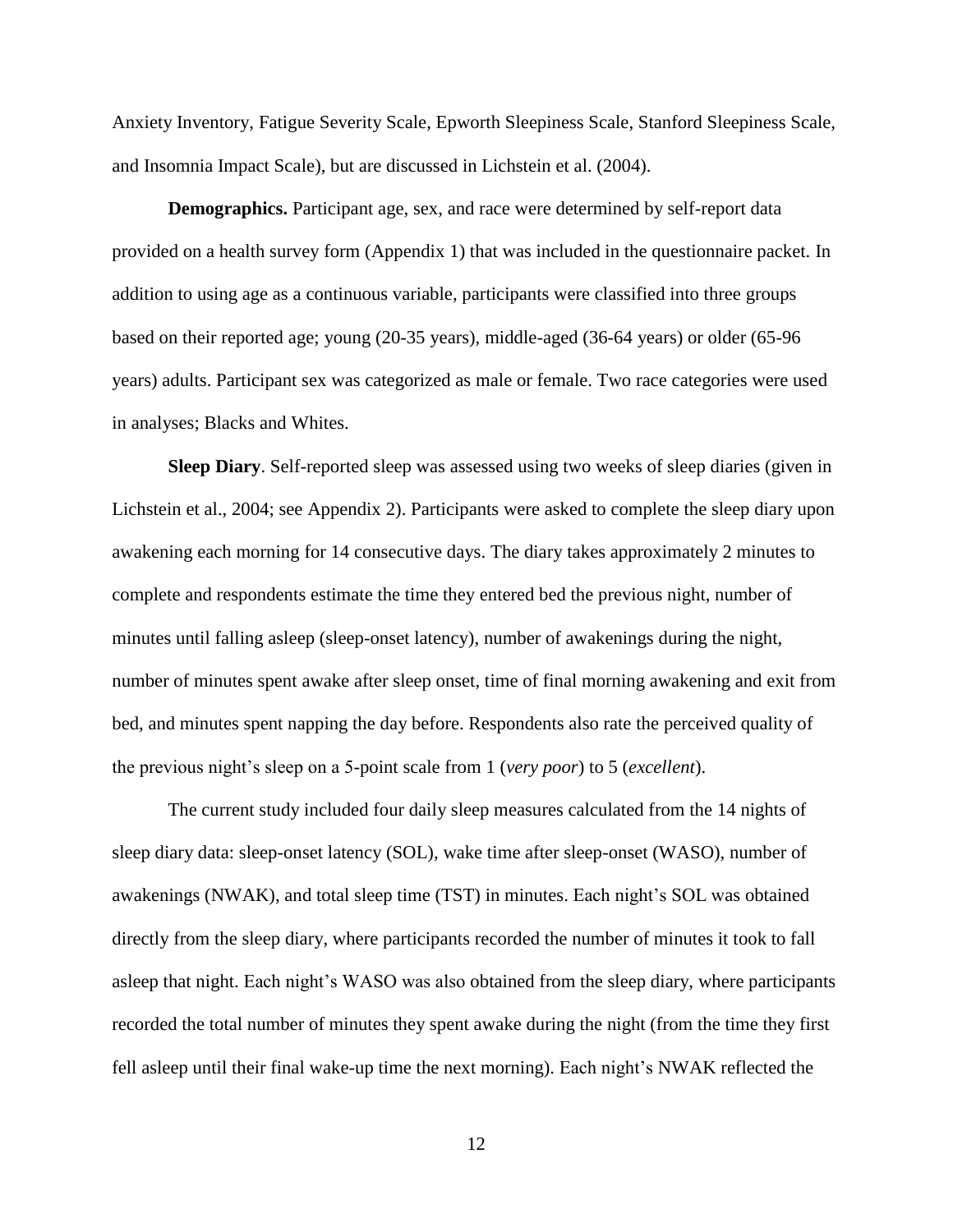number of nighttime awakenings reported that night on the sleep diary. Finally, each night's TST was computed in a series of steps. First, time in bed (TIB) was calculated by subtracting the time participants got out of bed in the morning from the time participants entered bed the night before. Second, total wake time during the sleep period was the sum of SOL, WASO, and minutes spent awake in the morning (between final awakening time and the time participant exited the bed). Then, TST was calculated by subtracting total wake time at night from TIB. Additionally, individual level summary measures were calculated for each sleep parameter. Within-person means were calculated by averaging the individual's 14 nightly values for each sleep parameter. Within-person standard deviations were also calculated across each individual's 14 nights of data. This intra-individual standard deviation (iSD) represents the amount of short-term, nightly variation an individual has with regard to his/her own mean.

**Potential Correlates.** Mean levels of sleep were also considered as potential correlates of intra-individual variability in sleep. The amount of variability possible in a characteristic of sleep is dependent in part on the range of observed values for that sleep parameter. For example, an individual reporting between zero and 2 awakenings each night (for a mean NWAK of 1 across the two weeks) typically has a more limited range of values around the mean for which to fluctuate in comparison with an individual reporting mean NWAK of 5 across the two weeks. Thus, in order to help control for associations between means and the intra-individual standard deviations used as the outcome variables, for each sleep outcome, the corresponding mean level of that particular sleep characteristic was considered as a potential covariate in analyses.

The health survey form (see Appendix 1) collected additional demographic and health information (Lichstein et al., 2004) that was used as covariates in analyses. Education level was assessed by two questions in which participants indicated the total number of years of education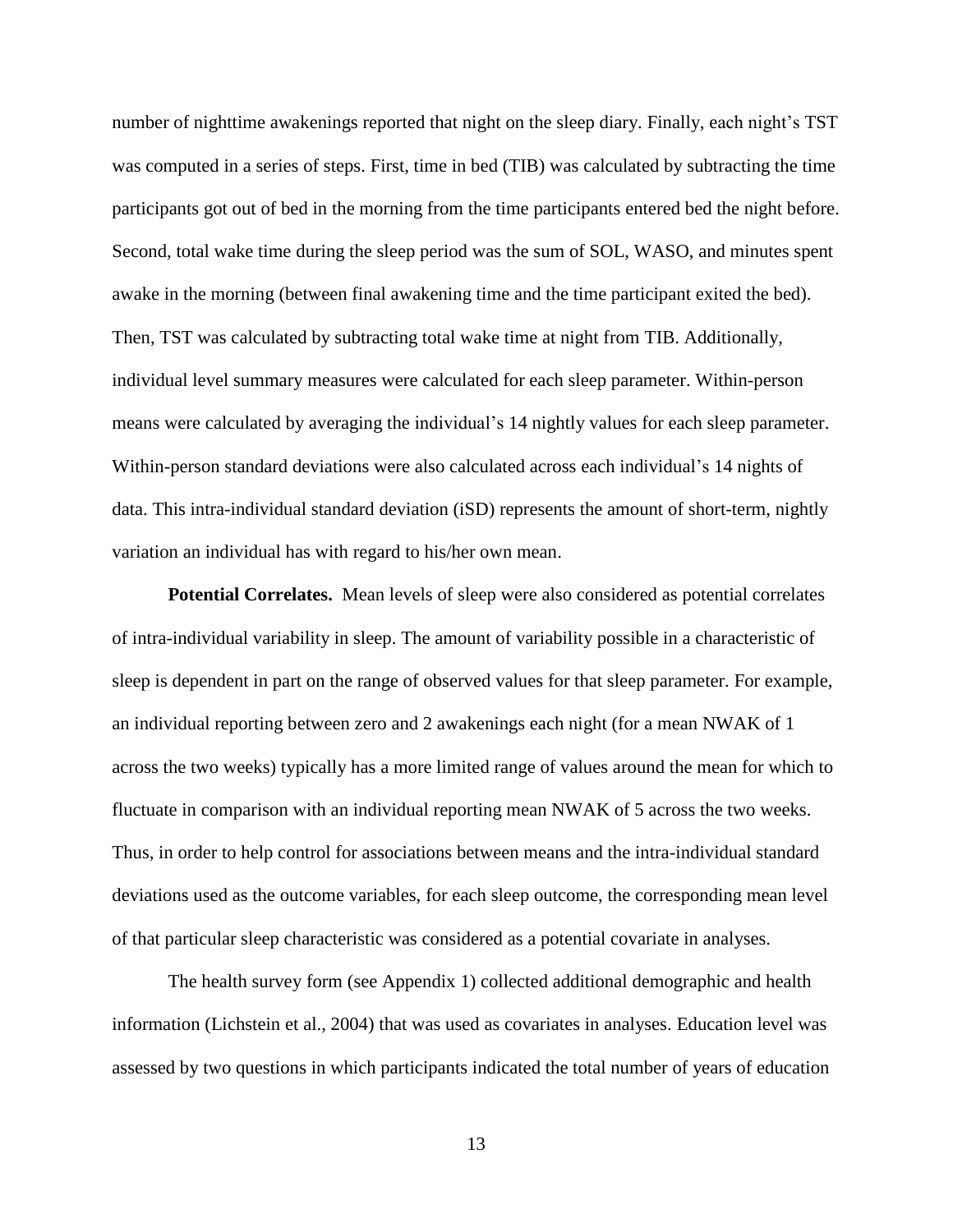achieved for themselves and for their spouse. The highest response was used to indicate the household education level, which served as a proxy for socioeconomic status. In light of research documenting interactive effects of race and SES on sleep (Patel, Grandner, Xie, Branas, & Gooneratne, 2010), education level was included as a control variable when appropriate.

Regarding physical health, respondents were asked to indicate all of the following categories in which they have health problems: heart disease, cancer, AIDS, high blood pressure, neurological disease (e.g., seizures, Parkinson's disease), breathing problems (e.g., asthma, emphysema), urinary problems (e.g., kidney disease, prostate problems), diabetes, gastrointestinal problems (e.g., stomach, irritable bowel syndrome, ulcers), and chronic pain (e.g., arthritis, back pain, migraines). For the ten categories, all affirmative responses were summed to obtain a total number of health problems for each participant. Given that certain health problems may contribute to a disruption in sleep patterns, total number of physical health problems was examined as a potential covariate of sleep variability.

Symptoms of depression have been associated with sleep disturbance and may be related to sleep variability as well. The Beck Depression Inventory-II (BDI-II; Beck, Brown, & Steer, 1996), a 21-item self-report questionnaire, was used to measure cognitive and behavioral symptoms of depression experienced over the past two weeks. Participants rated each item from 0- 3 with a higher summed score representing more severe mood disturbance. Beck and colleagues (1996) reported a Cronbach's alpha of .92 for an outpatient sample. Total scores on the BDI-II were examined as a potential correlate of sleep variability.

#### **Procedure**

Participants were recruited through a random-digit dialing procedure. The sampling protocol consisted of pairing valid, three-digit telephone prefixes with computer-generated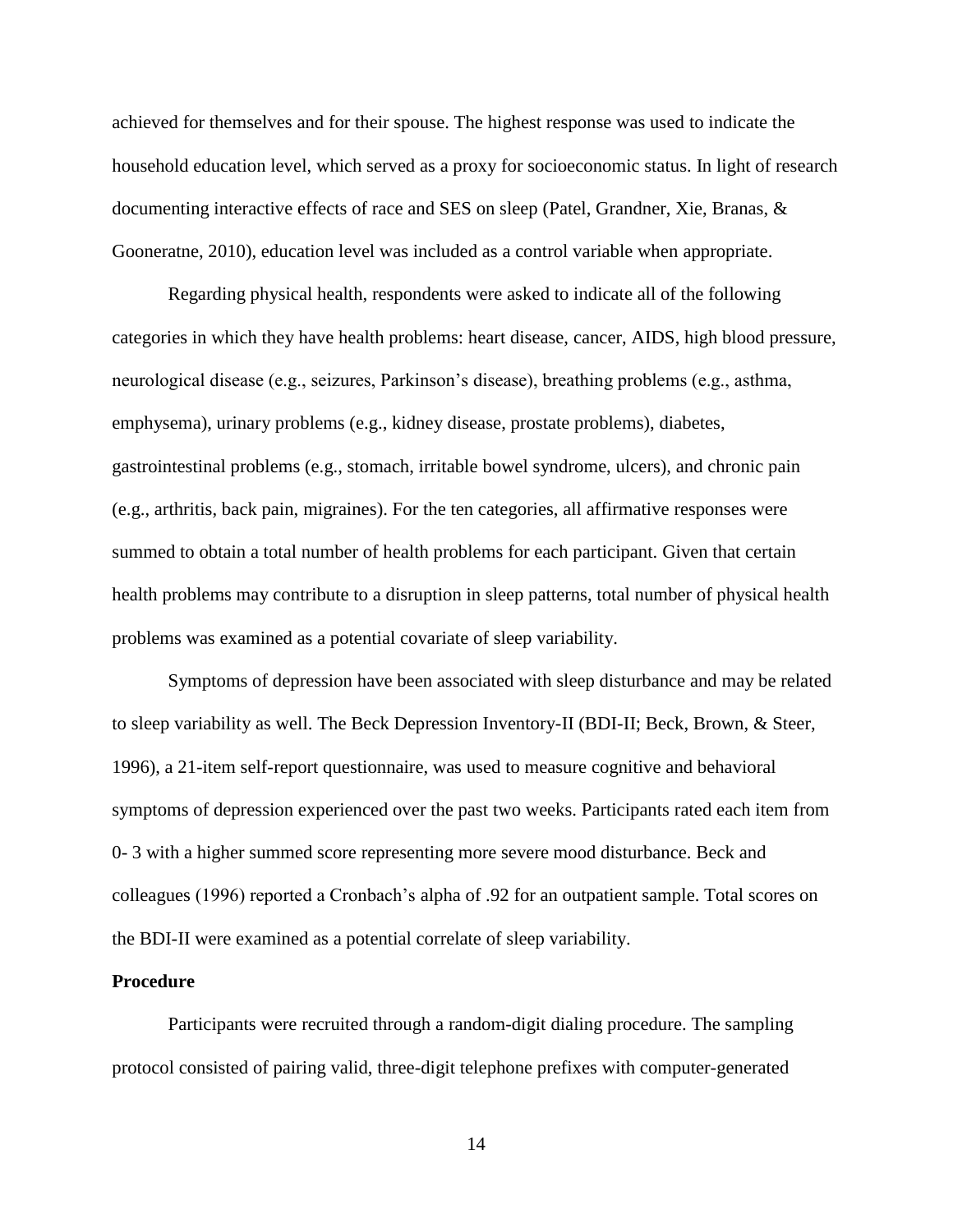random four-digit numbers. Undergraduate research assistants called the list of random numbers, disqualifying businesses and organizations. When a person answered, the research assistant read a brief script to deliver information about the study and assess interest. Recruiting continued until at least 50 men and 50 women returned data in each age decade. Interested recruits were mailed a packet containing informed consent, two weeks of daily sleep diaries, and several questionnaires about daytime symptoms and impairment. Participants were instructed to begin completing the sleep diary immediately and to complete the rest of the packet in one sitting at the end of the 2-week period. Participants returned the completed sleep diaries and questionnaires by mail in a pre-addressed, stamped envelope. Upon receipt of the data, participants received monetary compensation (more complete details on methods can be found in Lichstein et al., 2004). The original study was supported by National Institute on Aging grants AG12136 and AG14738, by Methodist Healthcare of Memphis, and by the Center for Applied Psychological Research, Department of Psychology, University of Memphis, part of the State of Tennessee's Center of Excellence Grant program (Lichstein et al., 2004).

#### **Statistical Analysis**

The first set of analyses used multilevel modeling to examine the sources of variability in self-reported TST, NWAK, SOL, and WASO. Multilevel modeling refers to a set of techniques focused on decomposing the variance across multiple levels of hierarchy (Bryk & Raudenbush, 1992; Hoffman, 2007). By accounting for dependence among repeated-measures from a single person (e.g., 14 nights of sleep diary data), multilevel analyses allow us to take advantage of all existing data points. Nightly sleep values from the 14 days of measurement (Level 1 variables) were nested within individuals (Level 2 variables) in multilevel analyses. For each of the four sleep outcomes, an unconditional (i.e., no predictors) random intercept two-level model was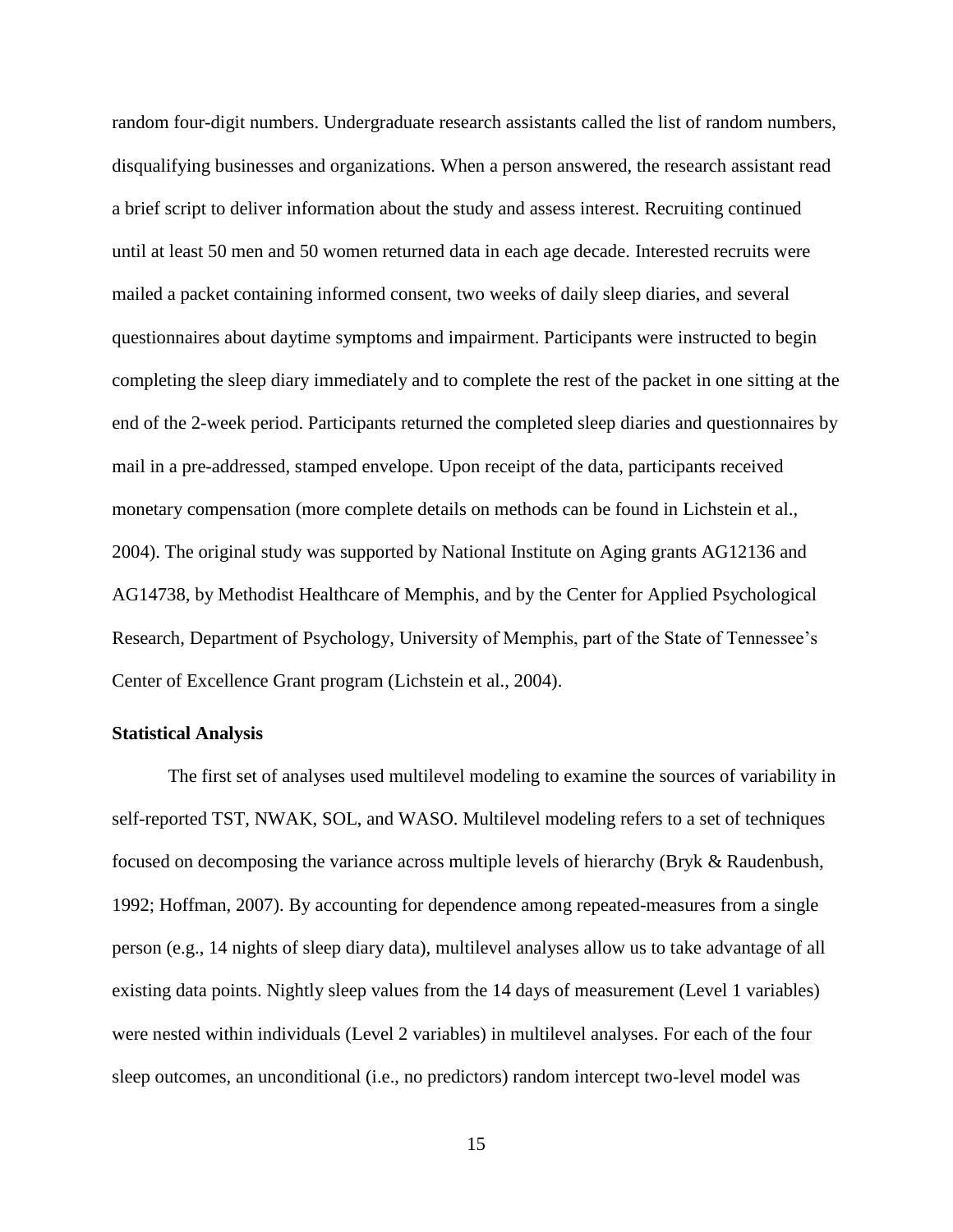estimated using the entire sample of normal sleepers. Results yielded estimates of within-person and between-person variation which were then placed in a ratio to describe the relative magnitude of each source of variation. To examine the distribution of each source of variability within demographic groups, we estimated separate unconditional random intercept models for each subgroup (i.e., young, middle-age, older, males, females, Whites, Blacks).

The presence of multiple levels in these analyses complicates the determination of power, as both levels must be taken into consideration. (The greater the sample size at Level 1, the more reliable your measures of within-person fluctations are, while the greater the sample size at Level 2, the more reliable are your measures and predictions of individual differences.) For basic multilevel analyses with two levels, Snijders and Bosker (1993) recommend a minimum sample size of  $n = 6$  per Level 1 unit and a minimum of  $N = 10$  for higher level units. This study's sample exceeds these minimum size requirements with approximately 14 cases per Level 1 unit nested within 593 individuals as Level 2 units. Thus, there should be adequate power to detect an effect using multilevel analyses.

Next, we calculated individual and group-level statistics for the sleep diary data. As stated, means and standard deviations were calculated for each individual across his/her 14 nights of sleep values, and these summary measures were averaged across individuals to obtain group statistics. Intra-individual standard deviations (iSD) for each sleep parameter were used to quantify the amount of nightly, within-person variability in that sleep characteristic. The iSDs for TST, NWAK, SOL, and WASO were reported for the total sample of normal sleepers and for each age, sex, and race category. To examine potential correlates of intra-individual variability in sleep, correlational analyses were run among the iSDs and mean level of each sleep parameter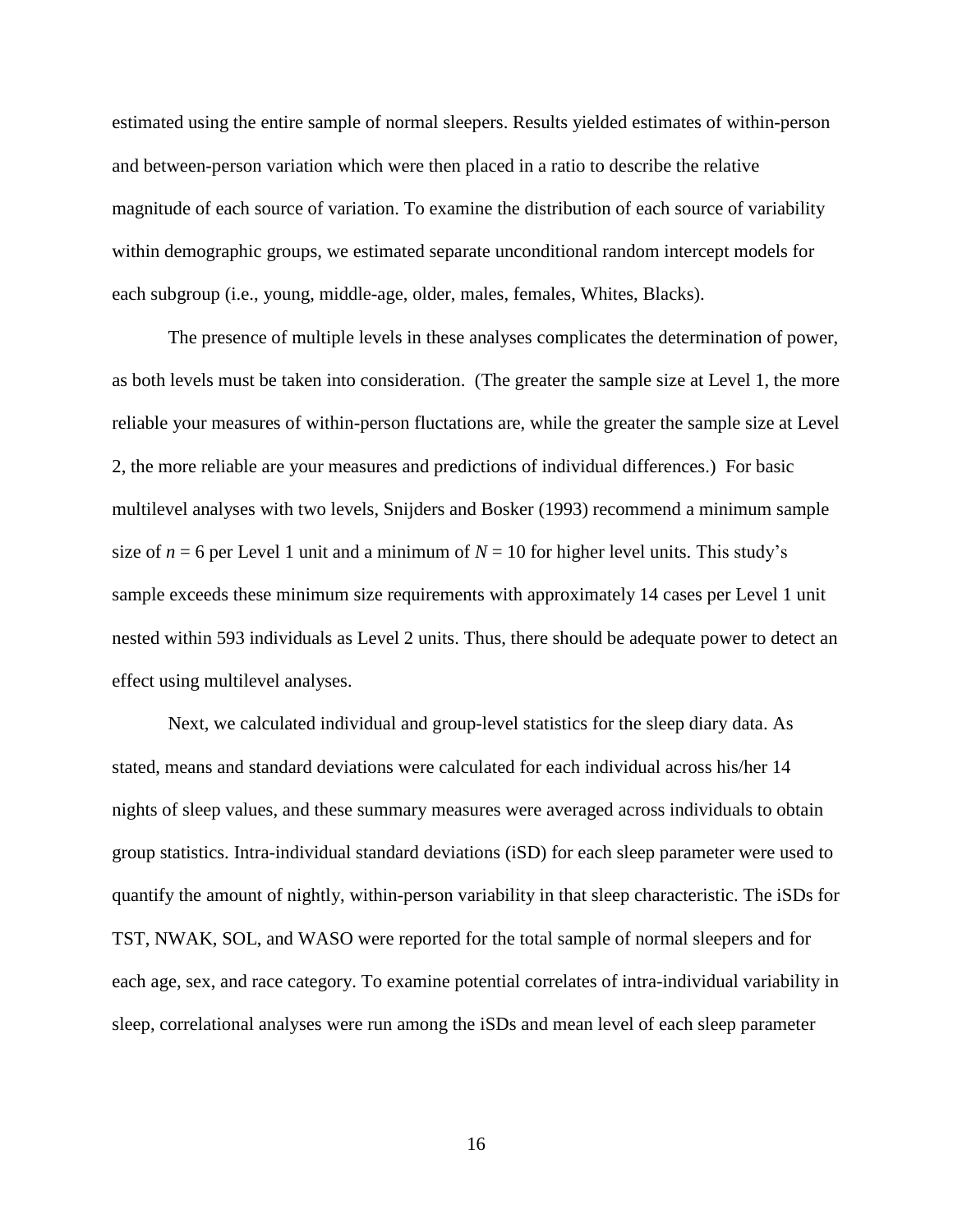and other health and demographic factors (i.e., household education level, depressive symptoms, and physical health problems).

Lastly, multiple regression analyses were used to test for age, sex, and race differences in nightly sleep variability. Separate hierarchical regression models were built for each sleep characteristic (TST, NWAK, SOL, and WASO), with iSDs of these sleep variables serving as the dependent variable. For each sleep parameter, relevant control variables, often including mean values of that sleep variable, were entered in Step 1 of the regression. The three independent variables of interest (age, sex, and race) were entered in Step 2. Finally, potential interactive effects between age, sex, and race were entered in Step 3. Nonsignificant control variables and interactions were removed from the final regression models.

A medium size effect  $(f^2 = .15 \text{ or } 13\% \text{ variance})$  was expected for total variance explained in iSD by all the predictors combined. Using a statistical power level of .80, probability level of 0.05, and the maximum number of 11 possible predictors (including four potential covariates, three independent variables, and four potential interactions), power analyses determined a minimum sample size of 122 was needed to detect a medium size effect for overall variance explained in the dependent variable. Furthermore, since age, sex, and race were the independent variables of interest, power analyses were also conducted for a hierarchical multiple regression analysis. Anticipating a small effect size  $(f^2 = .02)$  or 2% variance explained) for the addition of the set of demographic variables (age, sex, and race) in the second step of a hierarchical regression analysis requires a minimum sample size of 547.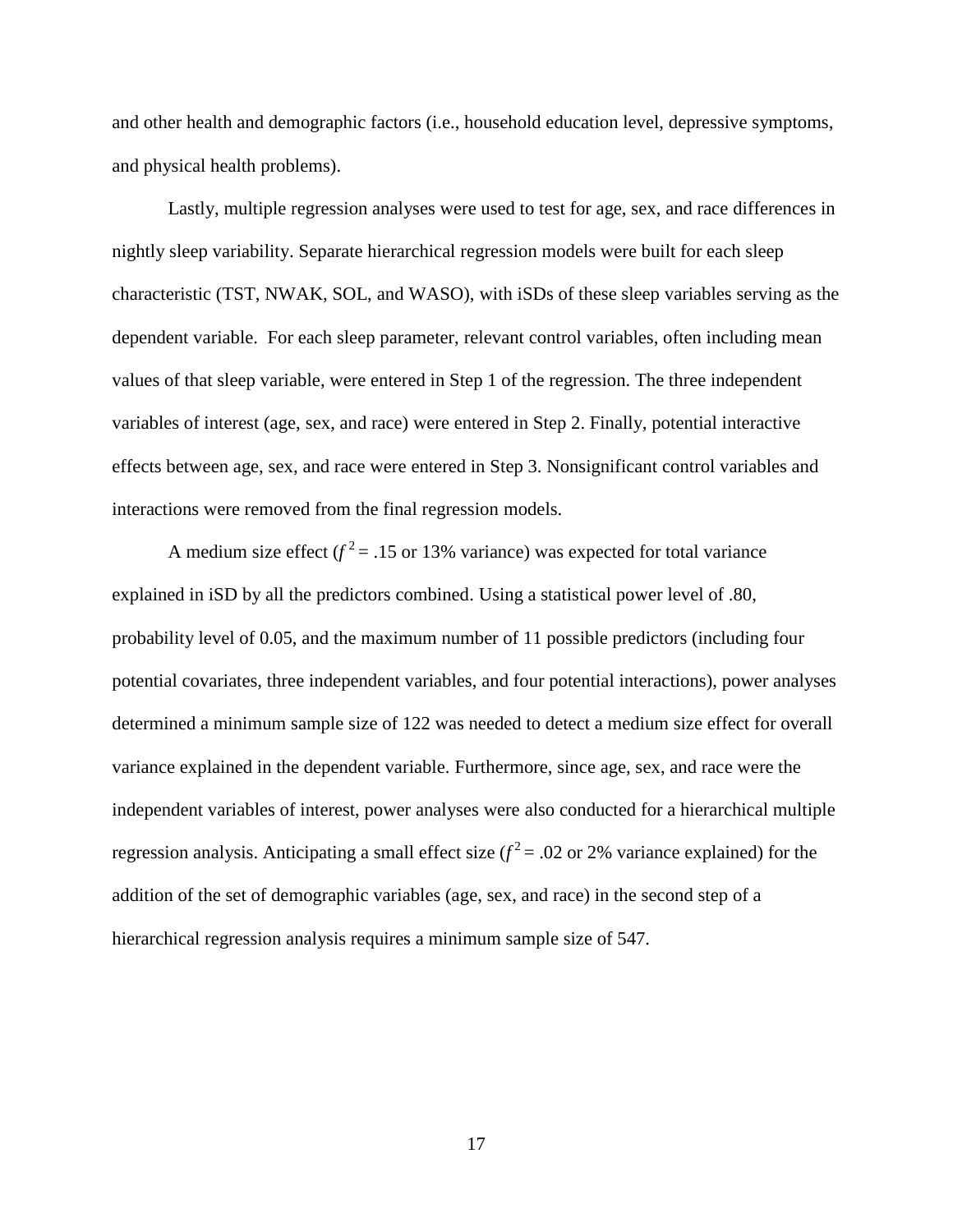#### **RESULTS**

### **Sample Characteristics**

During the 3-year recruitment period, a total of 1,769 participants were recruited, with an adjusted response rate of 37.7% (Lichstein et al., 2004). The final sample of 772 participants ranged in age from 20 to 98 years ( $M = 53.8$  years,  $SD = 19.8$ ) and was evenly distributed between males (49.4%) and females (50.6%). The sample was composed of primarily Whites (69.8%) and Blacks (28.9%). To obtain our subsample of normal sleepers, 137 individuals were excluded for having insomnia and 33 individuals for reporting another sleep disorder (e.g., sleep apnea, restless leg syndrome). In addition, 9 participants who identified themselves as belonging to a racial-ethnic group other than Blacks or Whites were excluded from analyses due to their limited numbers. Thus, data from 593 normal sleepers were identified.

Data were first examined for outliers and missing data*.* One participant's data yielded extreme values on all four sleep outcome variables (i.e., intra-individual standard deviations of zero for TST, NWAK, SOL, and WASO). Upon further inspection of the participant's original sleep diary responses, this individual's data were determined to be invalid and excluded from all analyses, resulting in a final sample of 592 participants. The amount of missing data was minimal and seemed at random, with the exception of household education level. The question about education was added to the questionnaire packets shortly after data collection began, so this data was not collected from 89 participants in the current study sample (15%). Regarding the sleep diary data, less than 1% of the possible 8288 nightly measurements (592 participants x 14 nights) were missing for each sleep parameter of interest.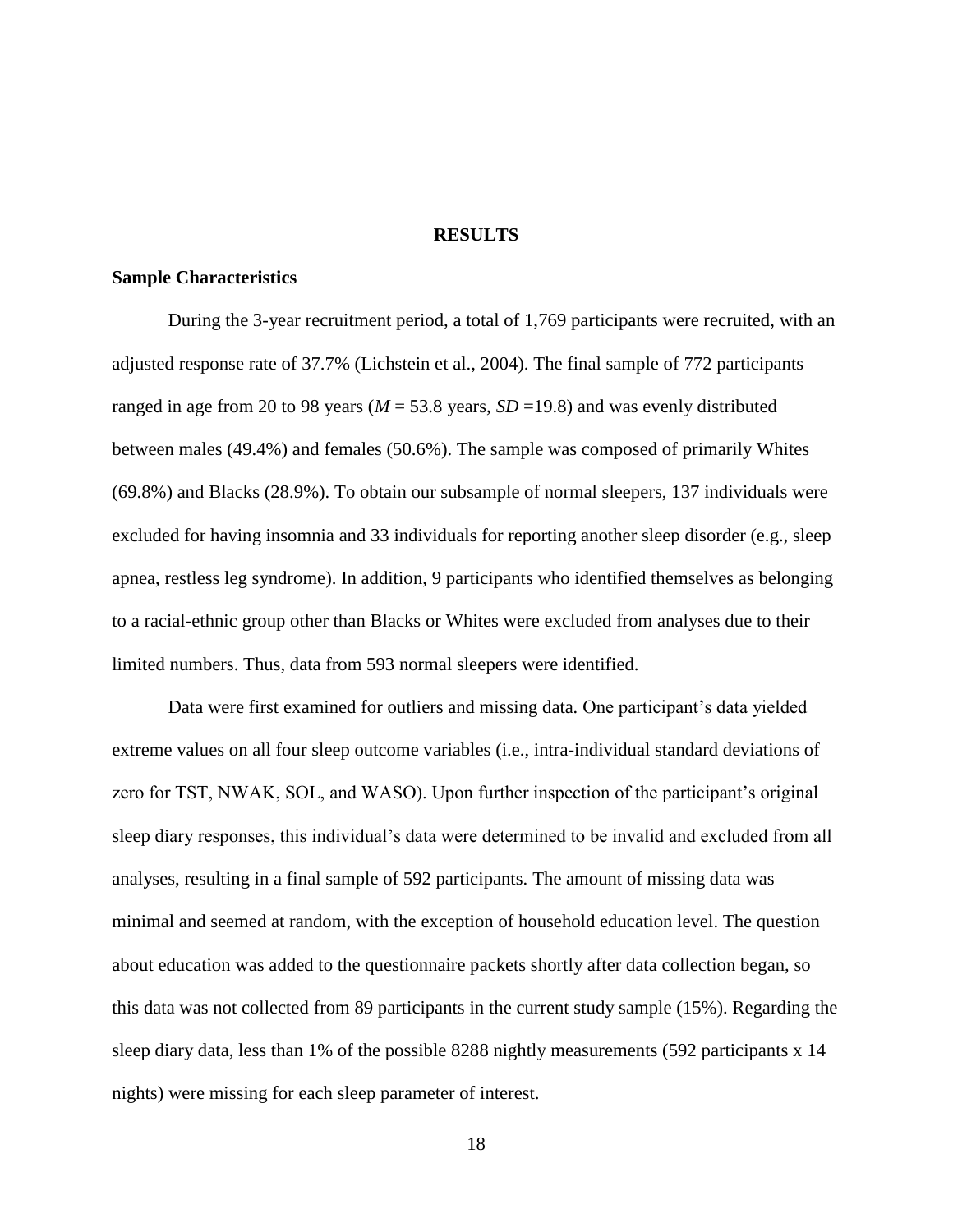The final sample of normal sleepers  $(N = 592)$  ranged in age from 20 to 96 years with a mean age of 52.3 years  $(SD = 19.5)$ . The sample was relatively well-educated, reporting a household education level ranging from 2 to 20 years ( $M = 14.5$ ,  $SD = 2.9$ ), with over half of these participants reporting college coursework (Median  $= 14$  years). The number of reported health problems ranged from 0 to 6 ( $M = .97$ ,  $SD = 1.2$ ), with chronic pain (23%) and hypertension (21%) as the most commonly endorsed medical conditions. Although we previously excluded individuals meeting criteria for insomnia or another sleep disorder, 17% of this normal sleeper sample reported sleep complaints. Overall mean score on the BDI-II (*M* = 7.0,  $SD = 6.3$ ) indicated a minimal level of depressive symptoms in this sample. Regarding other health behaviors, almost 80% of the sample was self-reported non-smokers and 58% of the sample reported no alcoholic drinks per week. For descriptive purposes, three age categories were used; young: 20-35 years, middle-age: 36-64 years, older: 65-96 years. Table 1 presents the breakdown of the sample by demographic group (i.e., age, sex, and race) and provides sample characteristics for each group (i.e., highest household education level in years, average number of physical health problems endorsed, and BDI-II score).

#### **Sources of Variability in Self-Reported Sleep**

The first set of analyses examined the sources of variability in self-reported sleep for the full sample of normal sleepers. The total variance in sleep across the two weeks of diary data is composed of differences within a person in the fluctuation of each sleep value from one night to the next and differences between persons in their average values (i.e., mean level of sleep). Using four unconditional multilevel models, total variance in each of the four sleep outcomes (TST, NWAK, SOL, and WASO) was partitioned into variance due to within- and betweenperson sources. Table 2 presents the estimated variance components and the relative contribution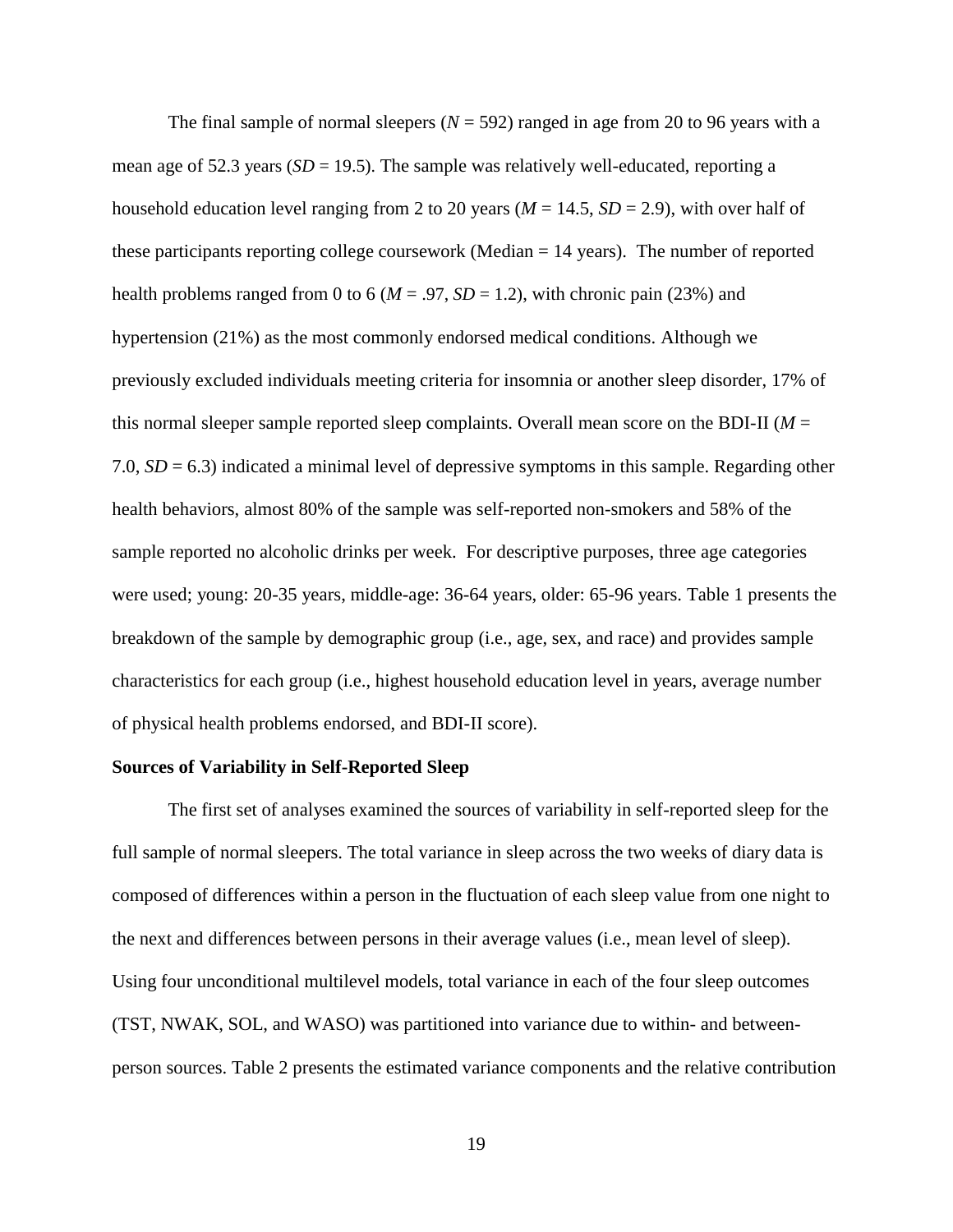of each component to the total variance for the entire sample of normal sleepers (e.g. percent of total variance due to within-person variability). All variance components were statistically significant  $(p < .001)$ , indicating they differed from zero. Thus, there was significant variability among nightly measures of sleep within the same person, as well as significant variability in reported sleep between individuals.

Once statistical significance for each variance component was established, actual values guided further interpretation. The intraclass correlation coefficient (ICC) was calculated in the first step of multilevel analyses (Bryk & Raudenbush, 1992). An ICC measures the degree of relation among observations taken from a common class and is typically used to assess reliability or consistency of multi-item scales (e.g., Cronbach's alpha). In this case, the ICC reflects the average correlation among repeated measurements from the same person and can signify the stability of a person's sleep over multiple nights.

The ICC also reflects the proportion of between-person variance to total variance (i.e., between-person variance divided by the sum of within- and between-person variance). As such, it can be interpreted as the proportion of variance in nightly sleep that is attributable to the object of measurement, which in this case is the individual (McGraw & Wong, 1996). Therefore, a large ICC (closer to 1) indicates that individual differences in a sleep characteristic are considerable (large between-person variance) and that an individual's sleep is stable across nights (small within-person variance). A large ICC would also indicate that a single night of sleep is representative of an individual's overall sleep. In contrast, the lower the ICC (closer to zero), the more variable or unstable that sleep parameter is from night to night, due to relatively large within-subjects variance and comparatively small between-person variance.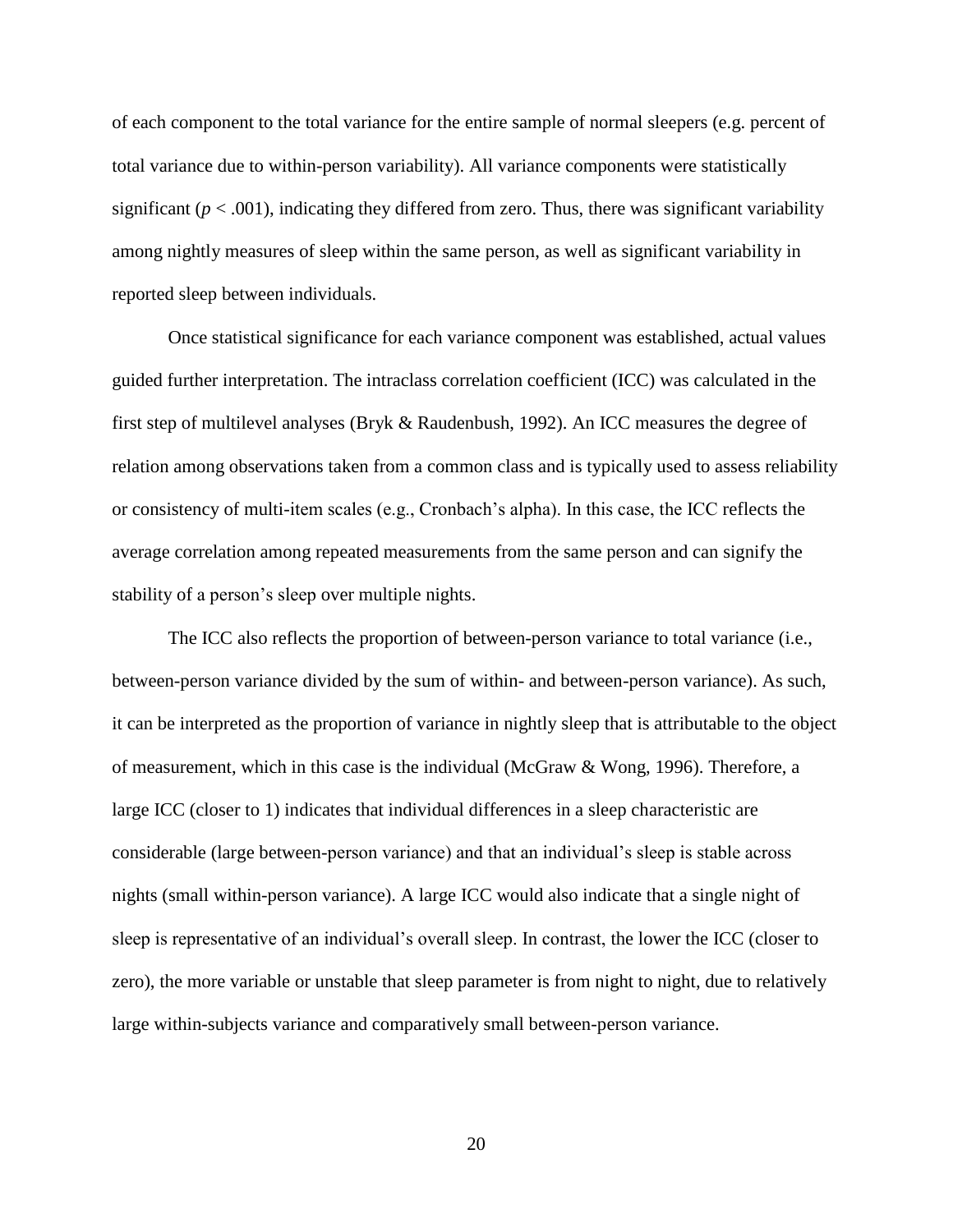It is important to note that since ICC's and related ratios are dependent on the total amount of variability in a particular population, they cannot be directly compared across samples with differing amounts of between-person variability (see van Dongen et al., 2005 Appendix for review). Similarly, there are no universal cut-off values for classifying "high" and "low" ICC's. Given this difficulty in interpreting the ICC in absolute terms, we reported values of both withinand between-persons variance components, as recommended by van Dongen and colleagues. By placing these estimates in a ratio, we were able to describe the magnitude of within-person variability relative to between-person variability. Nesselroade and Salthouse (2004) have proposed using this comparison as a measure of effect size for within-person variability since differences between-persons is a useful reference point.

As seen in Table 2 (and illustrated in Figure 1), the proportion of total variation due to within-person differences was greater than variation due to between-person differences for TST, SOL, and WASO. This means that night-to-night differences within the same individual are greater than differences between individuals in TST, SOL, and WASO. For example, the ICC for TST is .38, which indicates that roughly 38% of the total variance in TST over the two weeks is due to individual differences in sleep time. Since the ICC is the proportion of total variance due to between-persons differences, subtracting the ICC from 1 yields the proportion due to withinpersons (1 - .38 = .62). Therefore, 62% of the variance in subjective TST is due to night-to-night fluctuations within a person. Finally, a direct comparison of the variance components for TST yields a ratio of 1.66 (within-person variance of 5782 / between-person variance of 3479). Thus, the nightly fluctuation in TST within individuals was more than 1.5 times the size of the observed variation in TST between individuals. The ratios of within-person to between-person variance for SOL and WASO were slightly larger. The difference in within- and between-person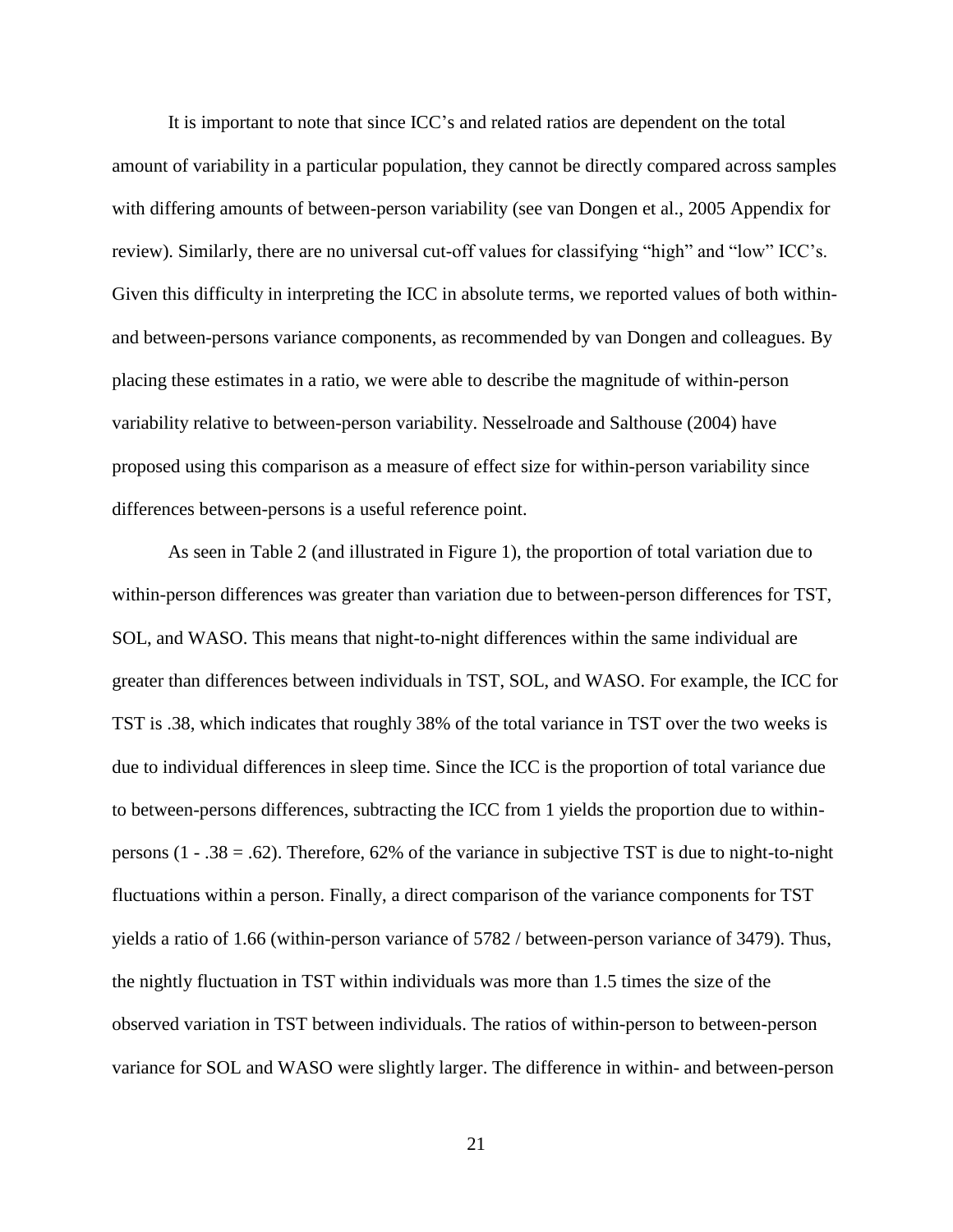variability was minimal for NWAK (52% compared to 48%, yielding a ratio of within-person to between-person variance of almost 1.0).

**Sources of variability by demographic group.** Next, we report results of unconditional multilevel models for each demographic group. Results are presented separately for each sleep outcome (Tables 3 through 6).

Table 3 presents estimates of within- and between-person variability for TST. Results show a pattern for age, where the ratio of variances decreases with increasing age. In the subsample of young adults, nightly fluctuation within-persons accounted for 72% of total variance (compared to only 28% of the variance in young adults' TST attributed to individual characteristics,  $ICC = .28$ ). In contrast, the proportion of variance in TST for older adults was similar for within- and between-person sources, suggesting that night-to-night differences in TST for older adults is roughly the same as differences between older adults in amount of TST. Females and Whites also had high ratios, indicating more of their variability in TST is due to nightly fluctuation within-persons than to differences between persons in average TST.

Ratios of within-person to between-person variance were lower for NWAK (Table 4). Between-person differences in NWAK were actually greater than variability within-persons for older adults and males, as noted by ratios less than one (.7 and .8). However, there was still significant within-person variability for all demographic categories, with at least 40% of the total variance attributed to night-to-night fluctuations in NWAK occurring within persons.

Tables 5 and 6 report the variability estimates for SOL and WASO. Overall, these findings suggest that night-to-night, within-person variability in self-reported SOL and WASO is higher than differences between persons in these sleep measures. Notably, for females, over 70% of the variance in WASO was attributable to nightly fluctuations within persons (with an ICC <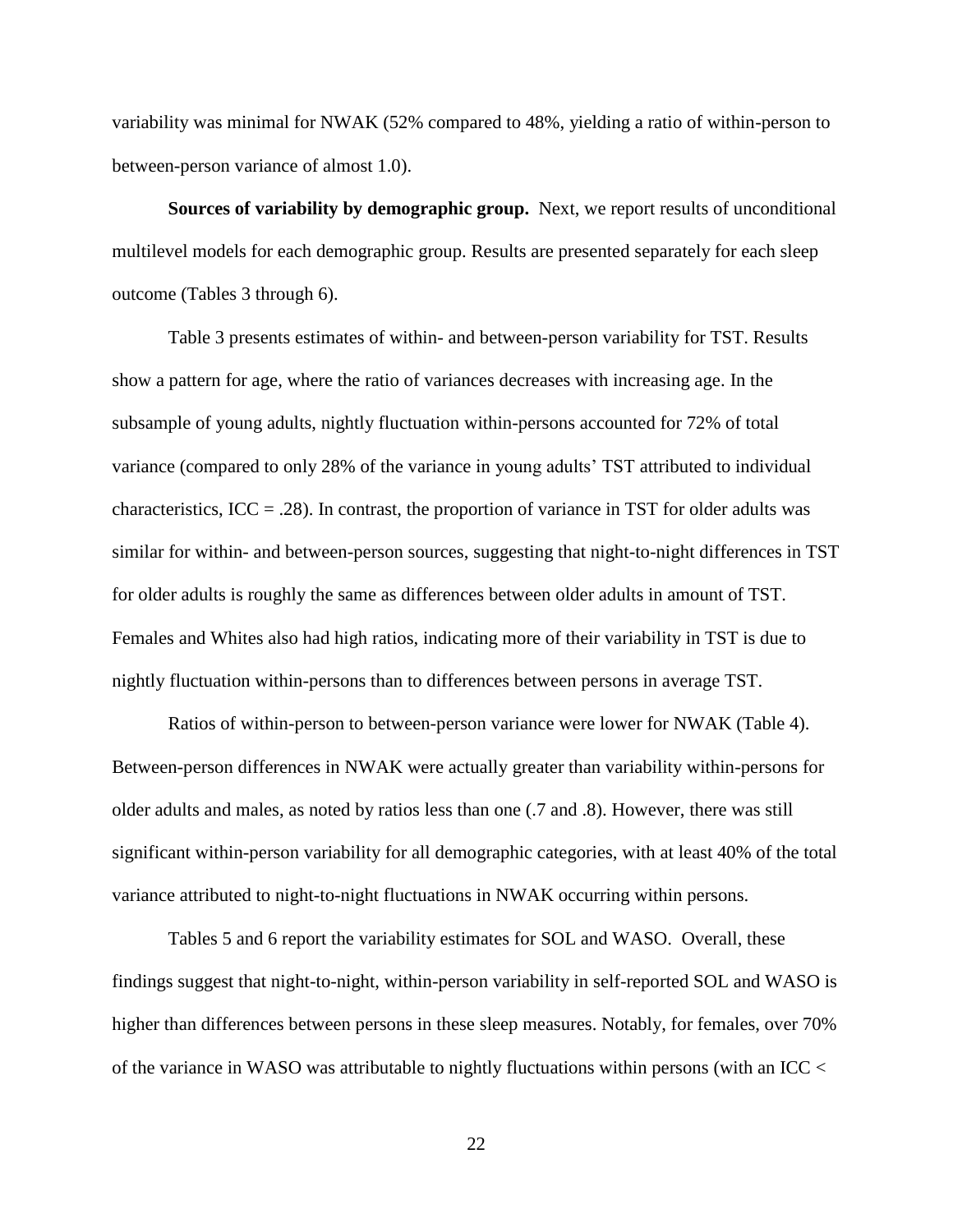.30). Middle-aged adults also had approximately 70% of variance in WASO due to within-person variability as compared to between-persons.

#### **Sleep Characteristics**

Nightly sleep diary data were aggregated across the two weeks to provide summary measures of sleep for each individual. Specifically, intra-individual means and intra-individual standard deviations (iSD) of each sleep parameter were calculated across all available nights of data per individual. These individual means and standard deviations were used for the remainder of the study analyses. In this sample of 592 normal sleepers, an individual's mean TST across two weeks ranged from 2.3 hours to almost 12 hours. The variability in TST within an individual (measured by their iSD) ranged from 8 minutes to almost 4 hours, with a mean iSD for the sample of over 1 hour. See Table 7 for descriptive information regarding individual-level means and variability in all sleep parameters for the sample. Tables 8 and 9 display means and standard deviations of these sleep characteristics for each age, sex, and race group.

Given the study goal of examining the overall magnitude of within-person variability across two weeks, temporal dependency in the data or how one night affects the following night's sleep was not explored. Furthermore, these summary measures of the amount of withinperson variability span a relatively short time-period of two weeks, so we did not expect a change in values due to the passage of time. In support of this, paired t-tests comparing an individual's week one mean TST with their mean TST from week two were not significant, suggesting no effect of time on subjective sleep in this sample. Paired t-tests of iSD in TST for weeks one and two also indicated no change in the amount of within-person variability from week one of the study to week two. Finally, to explore the possibility of curvilinear effects or other time trends in the data, we examined bivariate scatterplots of each sleep parameter/outcome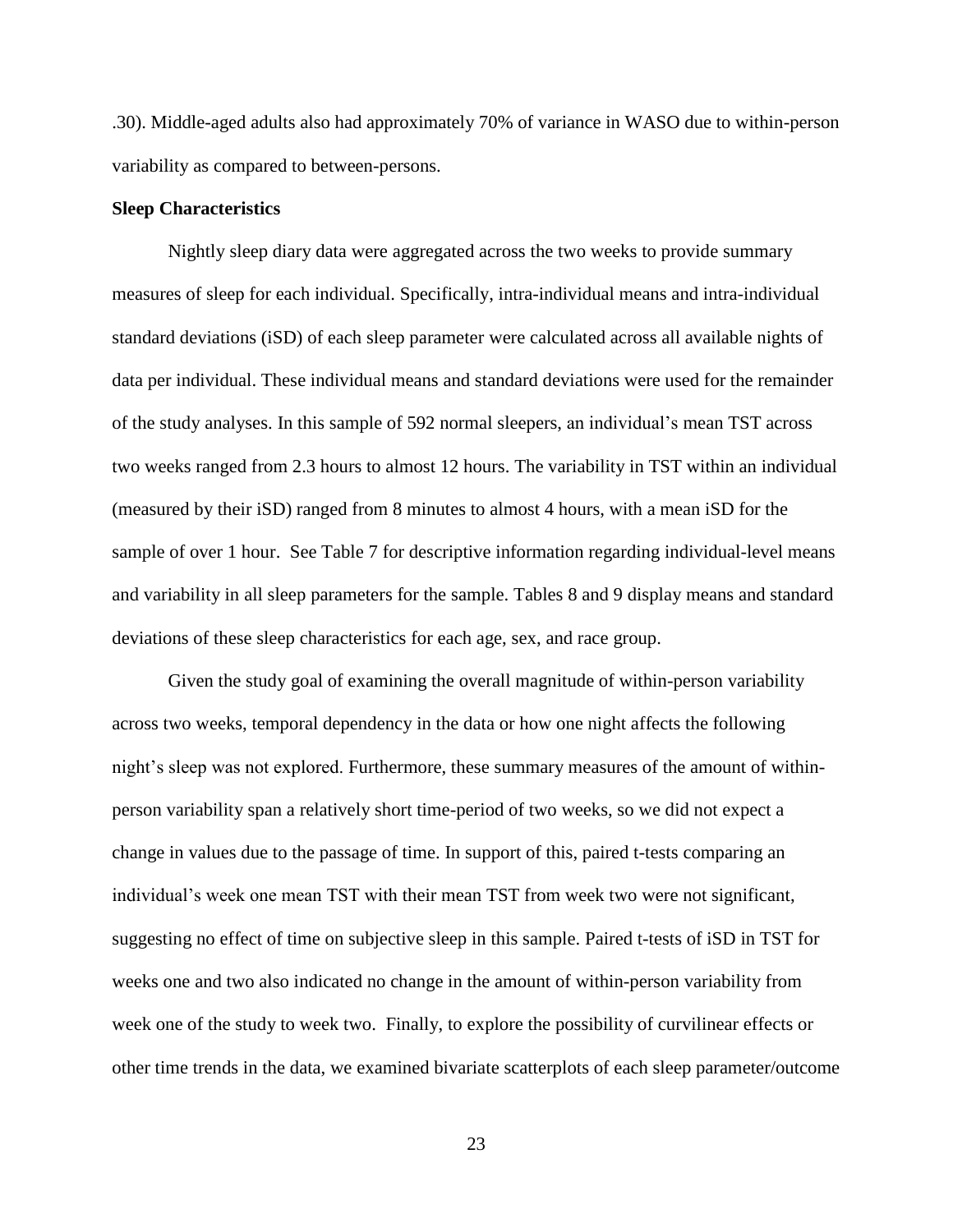(i.e., nightly TST, NWAK, SOL, WASO) by time (14 nights). Visual inspection of the plots did not reveal any systematic patterns in the data across the 14 nights, suggesting that it was not necessary to detrend the variability data in regard to time.

Prior to conducting correlational or regression analyses, data were examined to ensure the appropriate assumptions required for linear regression were met. Examination of the shape and distribution of the sleep variables revealed several violations of normality, and further examination of residuals and associations between variables revealed some heteroscedasticity and nonlinearity. Therefore, logarithmic transformations were conducted on the following variables: mean NWAK, iSD NWAK, mean SOL, iSD SOL, mean WASO, and iSD WASO, which greatly improved the shape of each variable's distribution (reducing skewness and kurtosis values into the normal range) and reduced heteroscedasticity and nonlinearity to an acceptable level (Tabachnick & Fidell, 2007).

**Potential correlates of sleep variability.** To test for potential covariates of sleep variability, we ran bivariate correlations between iSDs for each sleep parameter, mean values of each sleep characteristic, and health and demographic factors (i.e., household education level, depression, physical health problems). Regarding the independent variables of interest, age was treated as a continuous predictor and sex and race variables were dummy coded (sex:  $0 =$  male, 1= female; race:  $0 =$  White, 1= Black). Due to the large sample size, theoretical value was used in addition to statistical significance  $(p < .01)$  in determining which covariates to include in future analyses. Intercorrelations are presented in Table 10.

Examination of correlations among mean sleep and iSD sleep measures revealed no association between mean TST and variability in TST. However, as one would expect due to the nature of the measures, iSDs for each measure of sleep disturbance (NWAK, SOL, and WASO)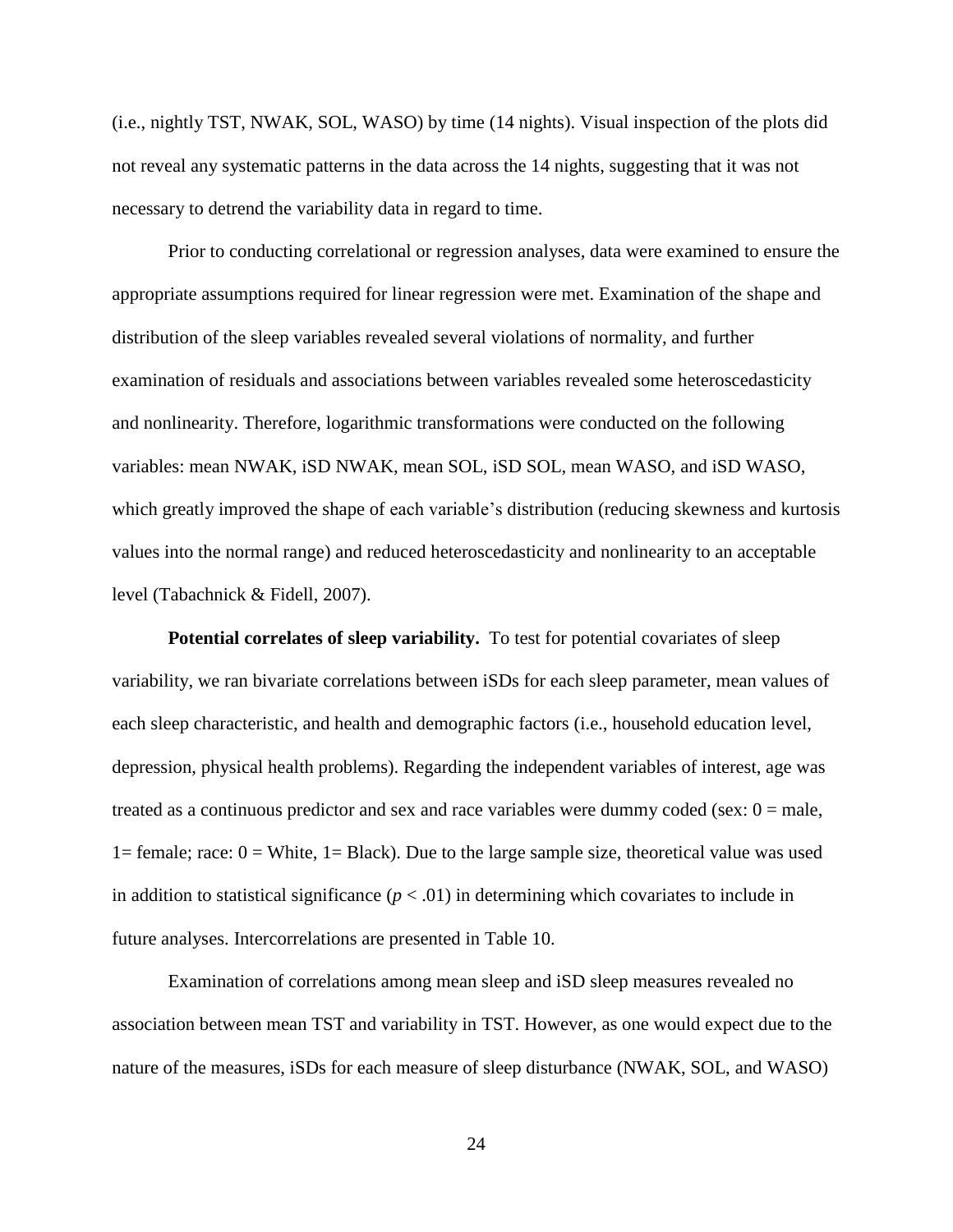were strongly correlated with mean levels of its corresponding sleep parameter. In addition, all four sleep variability measures were correlated with each other (ranging from  $r = 0.20$  to  $r = 0.50$ ,  $p < .001$ ), indicating that variability in one sleep parameter was associated with greater variability in other sleep characteristics.

We also examined bivariate correlations among the primary independent variables (i.e., age, sex, and race) and sleep outcomes. Age was negatively correlated with iSDs for TST (*r* =  $-0.35, p < 0.001$ ) and NWAK ( $r = -0.16, p < 0.001$ ), indicating that nightly variability in TST and NWAK decreases with increasing age. Female sex was associated with greater variability in all three measures of sleep disturbance; SOL  $(r = .16)$ , WASO  $(r = .15)$ , NWAK  $(r = .16)$ , all  $p <$ .001, as well as variability in TST  $(r = .11, p = .01)$ . Race was correlated with iSDs in TST and SOL (both  $r = .16$ ,  $p < .001$ ), indicating that Blacks tend to have greater variability in both TST and SOL than Whites.

Other potential covariates of nightly sleep variability were examined in correlational analyses. BDI-II scores were positively associated with iSD TST  $(r = .13, p = .001)$  and iSD SOL  $(r = .12, p = .004)$ . Variability in WASO was also associated with higher BDI-II scores  $(r = .19, p < .001)$ , as well as greater number of health problems  $(r = .12, p = .003)$ . Of the four measures of sleep variability, household education level was only correlated with iSD NWAK, with a greater number of years of education associated with greater variability in NWAK  $(r = .16, p < .001).$ 

#### **Multiple Regression Analyses Predicting Intra-individual Variability in Sleep**

As stated previously, assumptions for regression analysis were met or data transformation performed when appropriate. Again, age was treated as a continuous predictor and sex and race variables were dummy coded (sex:  $0 =$  male,  $1 =$  female; race:  $0 =$  White,  $1 =$  Black), so the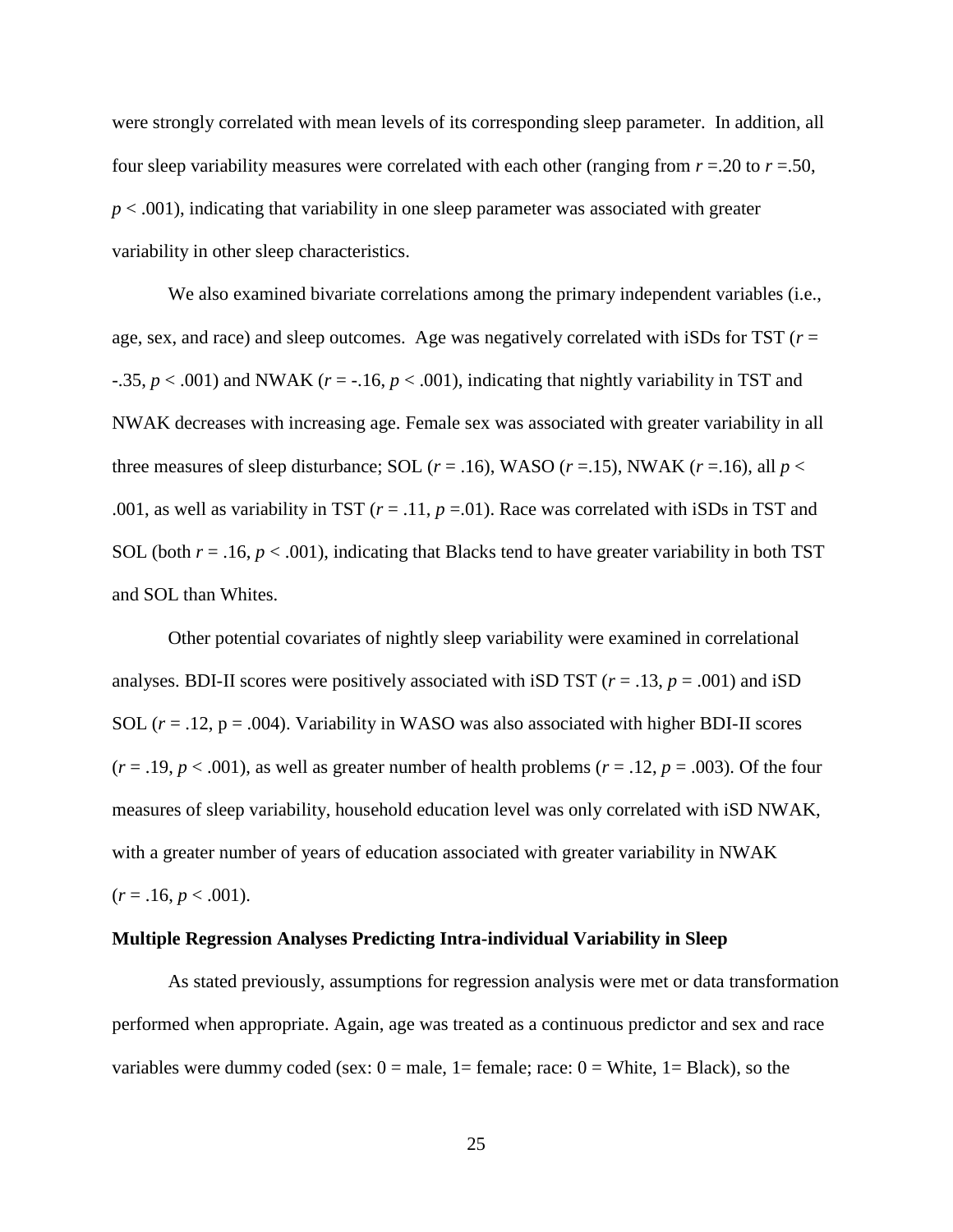reference group for all analyses was white males. All continuous predictor variables, including age, were centered at their mean. The following product terms were created to explore potential interactions among the three demographic variables: age  $\times$  sex, age  $\times$  race, sex  $\times$  race, and age  $\times$  $sex \times race.$ 

**Relation with variability in TST**. The first hierarchical regression was conducted using iSD TST as the outcome. Given previous research suggesting a relationship between depression and sleep variability (Bernert, 2009), BDI-II scores were entered as a covariate in Step 1 and explained almost 2% of the variance in iSD TST,  $F(1,590) = 10.68$ ,  $p = .001$ . Importantly, adding the set of demographic variables (age, sex, and race) in Step 2 increased the variance explained by almost 14%,  $F(3,587) = 31.65$ ,  $p < .001$ . Subsequent steps in the model examined potential interactive effects and revealed several interactions among the three demographic variables. Adding the interaction terms increased variance explained,  $\Delta R^2 = .02$ , *F* (4,583) = 3.78,  $p = 0.005$ . Results of the final regression model testing the interactions between age, sex, and race as predictors of variability in TST were significant,  $F(8,583) = 15.55$ ,  $p < .00$ . Table 11 presents fully partialed values for all variables in the final regression model.

As seen in Table 11, BDI-II remained a significant predictor in the final model, uniquely predicting over 1% of variance in iSD TST,  $sr^2 = .01$ ,  $t(582) = -3.14$ ,  $p = .002$ . Given the presence of significant higher-order interactions, main effects of the demographic variables are not discussed here, as they are not representative of the whole sample. Similarly, given the presence of the 3-way interaction, the 2-way interactions in this regression model are conditional effects linked to the referent group for this analysis (which is white males), and will be discussed in the context of the significant 3-way interaction.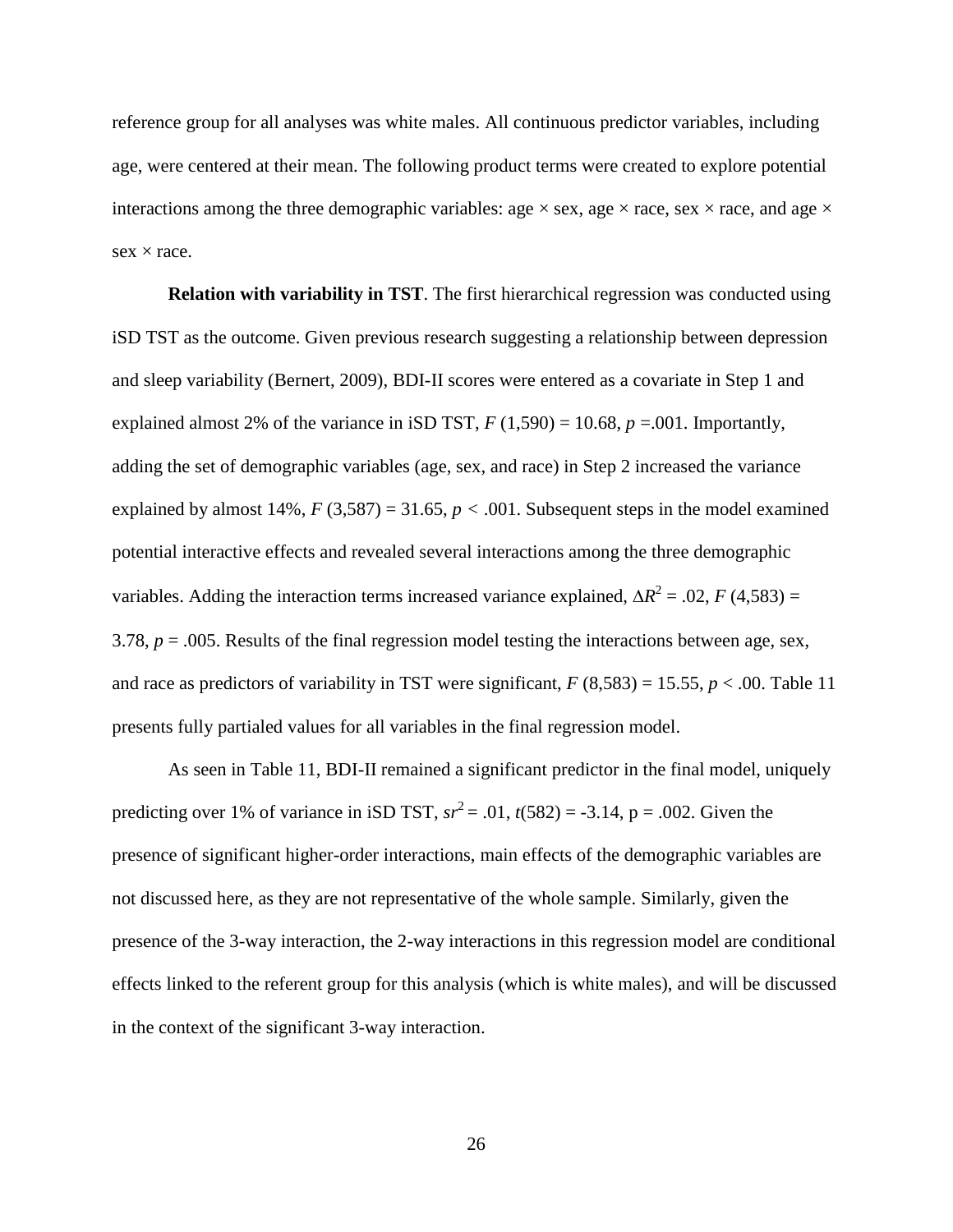The significant 3-way interaction indicates that the relationship between age and intraindividual variability in TST depends on both sex and race. (The 3-way interaction uniquely predicted 1% of variance,  $sr^2 = .01$ ,  $t(582) = -2.57$ ,  $p = .01$ .) Tests of simple slopes revealed a significant effect of age on TST variability for all race and sex categories (white males, white females, black males, black females), all *p* < .05. Plotting the simple regression lines for each demographic group (see Figure 2) illustrates the slopes for age. Figure 2 also depicts the group differences in slopes. Slope difference tests revealed a difference in slopes for Black and White females,  $t(588) = -2.73$ ,  $p = .006$ , such that with increasing age, the amount of variability in TST decreases at a greater rate for Black females compared to White females (significant age  $\times$  race interaction for females). There was also a significant difference in simple slopes for White females and White males,  $t(588) = 2.69$ ,  $p = .007$ , with the amount of variability in TST decreasing with age at a greater rate for White males than for White females (significant age  $\times$ sex interaction for Whites).

Given that the interaction of sex and race is conditional on age, the significant sex  $\times$  race interaction shown in Table 11 only applies to the mean age of the sample  $(M = 52 \text{ years})$ . Figure 2 illustrates this effect at the mean age, showing that the sex difference in variability in TST only pertains to Blacks, with Black females showing greater iSD TST than Black males. White males and females show similar iSD TST at mean age. Further examination of the graph reveals differences in TST variability between demographic groups at lower and higher ages in the sample.

**Relation with variability in NWAK.** The next hierarchical regression analysis predicted variability in NWAK using log transformations of both iSD NWAK and mean NWAK. As noted previously, correlational analyses found that having more nighttime awakenings and a higher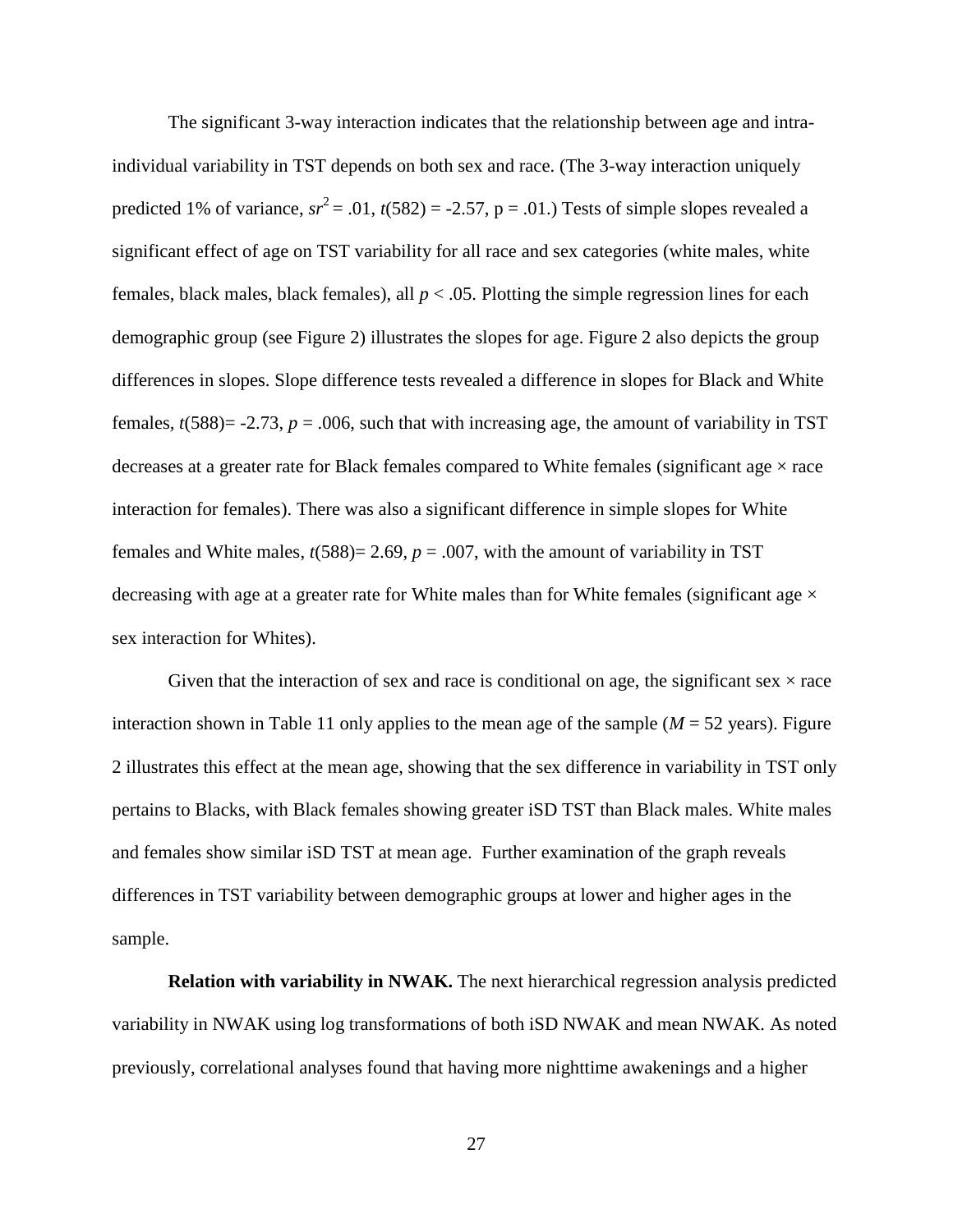education level are related to greater variability in NWAK. Therefore, mean NWAK and education were both entered as covariates into Step 1 of the regression model. These two covariates accounted for 33% of the variance in iSD NWAK,  $F(2,500) = 122.56$ ,  $p < .001$ . Next, age, sex, and race were entered in step two of the model. Together, these demographic variables provided a 9% increment in explained variance,  $F(3,497) = 25.76$ ,  $p < .001$ . The full model accounted for 42% of the variance  $F(5,497) = 71.77$ ,  $p < .001$  (Table 12). There were no interactions among demographic variables.

The covariate, mean NWAK was the strongest predictor of nightly variability in NWAK, accounting for almost 40% of the variance explained by the full model. Household education level was positively associated with iSD NWAK,  $sr^2 = .01$ , with more education associated with greater variability in NWAK. Even after controlling for mean number of awakenings and education, both age and sex were significant predictors of iSD NWAK. Age uniquely accounted for a little over 7% of the variance,  $t(496) = -7.92$ ,  $p < .001$ . With increasing age, the amount of intra-individual variability in NWAK decreased. Sex was also related to iSD NWAK, uniquely explaining 2% of the variance,  $sr^2 = .02$ ,  $t(496) = 3.90$ ,  $p = .001$ , with females reporting more nightly variability in NWAK than males. In the presence of other variables, race was not associated with variability in NWAK.

**Relation with variability in SOL.** As previously discussed, logarithmic transformations were used on both mean SOL and iSD SOL variables due to marked violations of skewness and kurtosis. Given the high correlation between an individual's mean SOL and the amount of nightly variability in SOL  $(r = .75)$ , mean SOL was entered as a covariate in the model predicting iSD SOL. As expected, entering mean SOL in Step 1 of the model explained a significant amount of variance,  $R^2$  = .56,  $F(1,590) = 742.0, p < .001$ . Adding the set of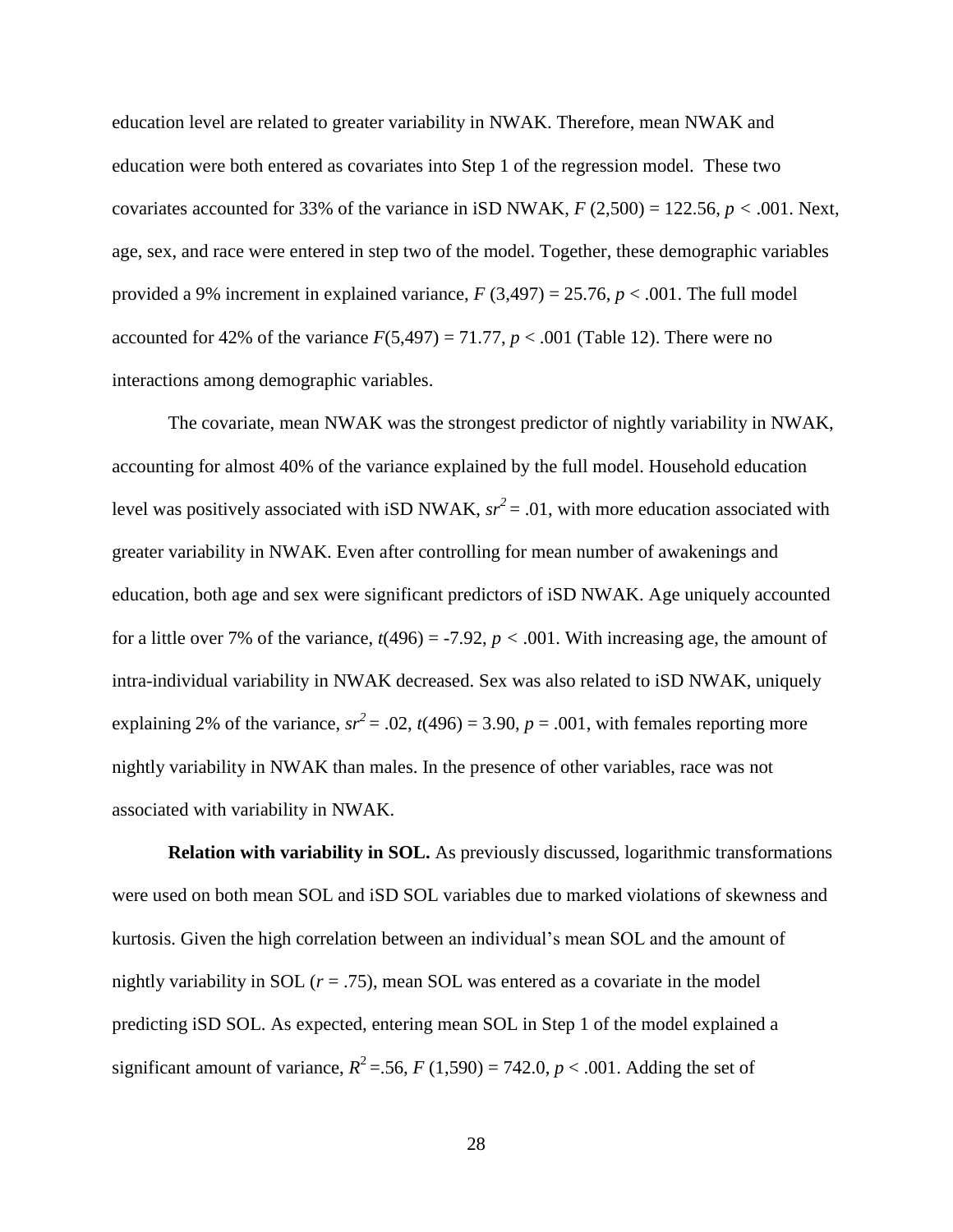demographic variables in Step 2 further increased explained variance by 2%, *F* (3,587) = 9.03, *p*   $<$  .001. The full regression model was significant,  $F(4,587) = 199.85$ ,  $p < .001$  (see Table 13). There were no interactive effects among the demographic variables.

Mean SOL remained the strongest predictor in in the final model, accounting for 53% of the total variance,  $sr^2 = .53$ ,  $t(586) = 27.0$ ,  $p < .001$ . Each of the demographic variables contributed to the prediction of iSD SOL, but to a much lesser degree than mean SOL. Age and sex each accounted for approximately 1% of variance, with younger age ( $sr^2 = 0.01$ ,  $p < 0.001$ ) and female sex ( $sr^2 = .01$ ,  $p = .002$ ) associated with greater variability in SOL. Race accounted for less than 0.5% of variance ( $sr^2 = .003$ ,  $p = .03$ ). When controlling for mean SOL, age, and sex, the direction of the race effect suggests that Whites have more night-to-night variability in SOL than Blacks, which is inconsistent with average values of iSD SOL for each race (Whites: *M*  $=11$ , *SD* = 11.0; and Blacks: *M* = 14, *SD* = 13). Furthermore, a comparison of the regression coefficient for race ( $\beta$  = -.05) with the zero-order correlation of race and iSD SOL ( $r$  = .16) shows opposite signs. Given the significant association between Black race and the covariate, mean SOL  $(r = .26)$ , and the high correlation between mean SOL and iSD SOL  $(r = .75)$ , a suppression effect is likely.

**Relation with variability in WASO.** Logarithmic transformations were also used on mean WASO and iSD WASO. Bivariate correlational analyses with the transformed iSD variable suggested three potential covariates for variability in WASO; mean WASO, BDI, and number of health problems. Entering these three covariates in Step 1 of a multiple regression model accounted for 74% of the variance in iSD WASO,  $F(3,588) = 564.91$ ,  $p < .001$ . Mean WASO, but not BDI or number of health problems, significantly predicted variability in WASO. Adding the set of three demographic variables in Step 2 increased the variance explained by 2%,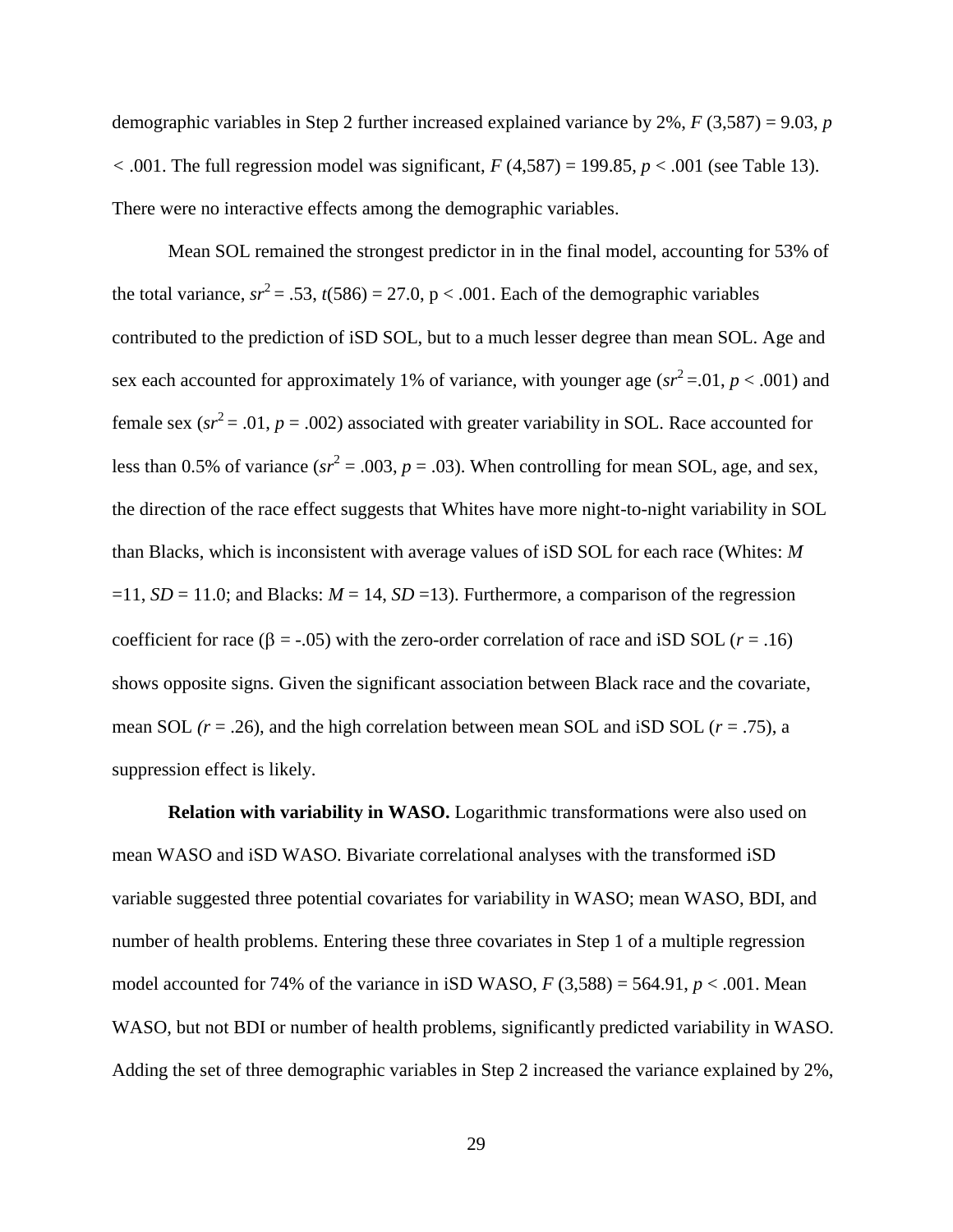$F(3,585) = 17.12$ ,  $p < .001$ . Given the nonsignificant contribution of BDI and health problems to the prediction of iSD WASO, these two covariates were removed and a final model run with only mean WASO, age, sex, and race entered as predictors. There was no change in total variance explained from the first model ( $R^2 = 76$ ) to the second model ( $R^2 = 76$ ), suggesting that the elimination of BDI and health problems did not reduce the predictive utility of the model.

This final model was significant,  $F(4,587) = 472.10, p < .001$  (see Table 14), accounting for 76% of total variance in iSD WASO. Similar to the relationship between mean levels and nightly variability in SOL, mean WASO was strongly related to variability in WASO, explaining 74% of the variance. After controlling for mean WASO, age was the only significant predictor in the model. Age was negatively associated with variability in WASO, accounting for almost 3% of the variance ( $sr^2 = .03$ ,  $p < .001$ ). In the presence of the other predictors, neither sex nor race contributed to variability in WASO. There were no interactions among the demographic characteristics.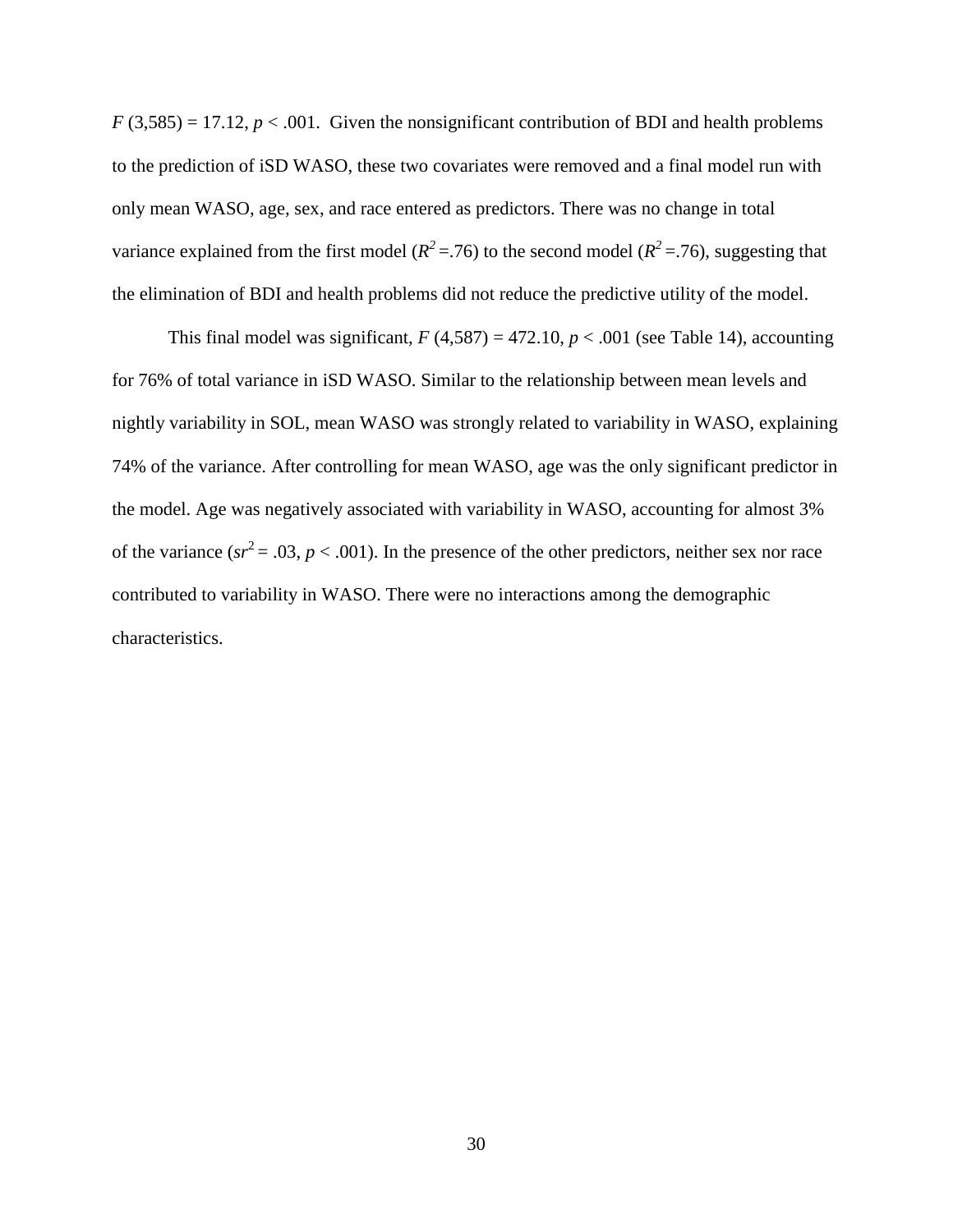|            |              |                    | # Health<br>problems | <b>BDI-II</b><br>scores | Years of<br>Education |
|------------|--------------|--------------------|----------------------|-------------------------|-----------------------|
| Group      |              | $n\left(\%\right)$ | M(SD)                | M(SD)                   | M(SD)                 |
| Age        | Young        | 187(31.6)          | .34(.63)             | 7.5(7.6)                | 14.9 $(2.3)^a$        |
|            | Middle       | 225(38.0)          | .90(1.1)             | 6.2(5.3)                | 14.8 $(2.6)^{b}$      |
|            | Older        | 180 (30.4)         | 1.7(1.3)             | 7.6(5.9)                | 13.8 $(3.4)^c$        |
| <b>Sex</b> | Male         | 294 (49.7)         | .96(1.2)             | 6.2(5.5)                | 14.8 $(2.8)^d$        |
|            | Female       | 298(50.3)          | .99(1.2)             | 7.9(6.9)                | 14.2 $(2.9)^e$        |
| Race       | White        | 415(70.1)          | .99(1.2)             | 6.4(5.7)                | $15.0 (2.6)^f$        |
|            | <b>Black</b> | 177(29.9)          | .94(1.1)             | 8.5(7.4)                | 13.2 $(3.1)^{g}$      |

Table 1 *Sample Characteristics by Demographic Group (N = 592)*

*Note.* BDI-II = Beck Depression Inventory-II.

 ${}^{\alpha}n = 141.$  ${}^{\beta}n = 191.$  ${}^{\alpha}n = 171.$  ${}^{\beta}n = 259.$  ${}^{\alpha}n = 244.$  ${}^{\text{f}}n = 357.$  ${}^{\text{g}}n = 146.$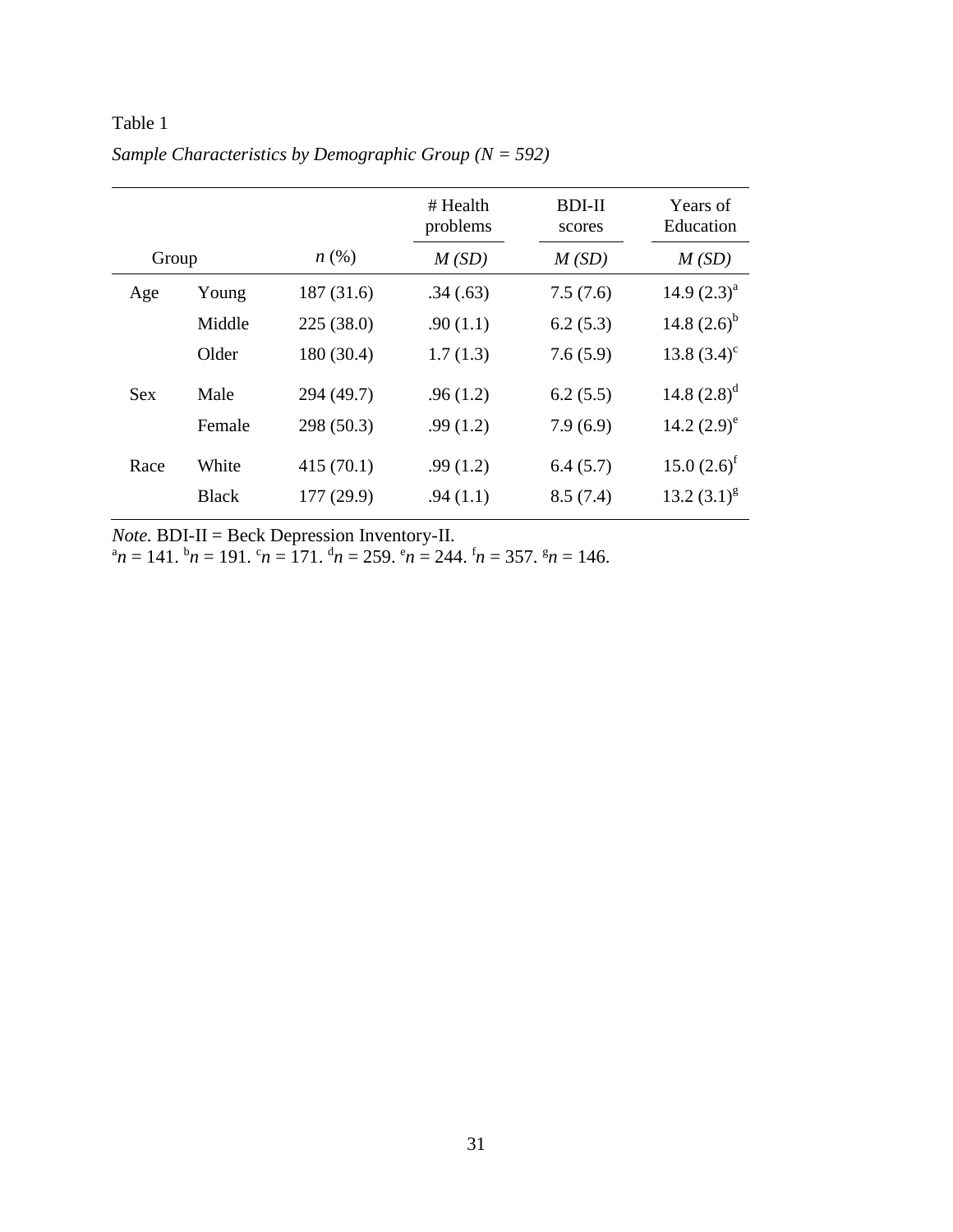|             | Within-person         |                | Between-person        |                    | Ratio of           |
|-------------|-----------------------|----------------|-----------------------|--------------------|--------------------|
|             | Variance<br>component | $\%$<br>within | Variance<br>component | ICC (%<br>between) | within/<br>between |
| <b>TST</b>  | 5782.30               | 62.4           | 3478.96               | 37.6               | 1.66               |
| <b>NWAK</b> | .945                  | 51.7           | .883                  | 48.3               | 1.07               |
| <b>SOL</b>  | 324.37                | 67.6           | 155.82                | 32.4               | 2.08               |
| <b>WASO</b> | 636.92                | 64.9           | 343.80                | 35.1               | 1.85               |

*Estimates of Within- and Between-Person Variance in Sleep for Overall Sample*

*Note.* ICC = intraclass correlation coefficient; TST= total sleep time; NWAK= number of nighttime awakenings; SOL= sleep onset latency; WASO= wake-time after sleep onset. Variance components estimated from null multilevel models.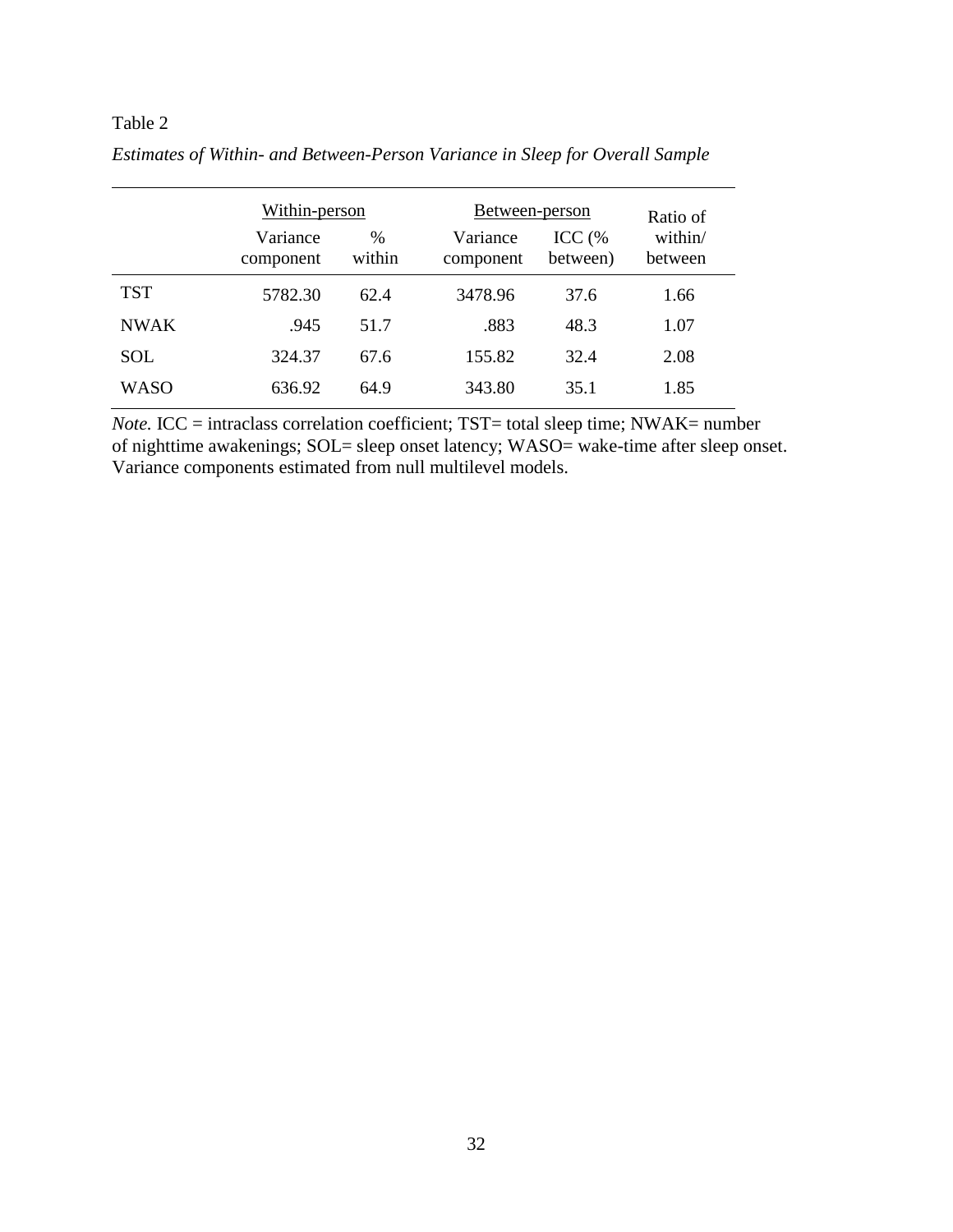

*Figure 1.* Sources of variability in sleep diary measures. Each columns represents the percentage of total variability in a sleep parameter that is due to either within-person or between-person sources. TST= total sleep time; NWAK= number of nighttime awakenings; SOL= sleep onset latency; WASO= wake-time after sleep onset.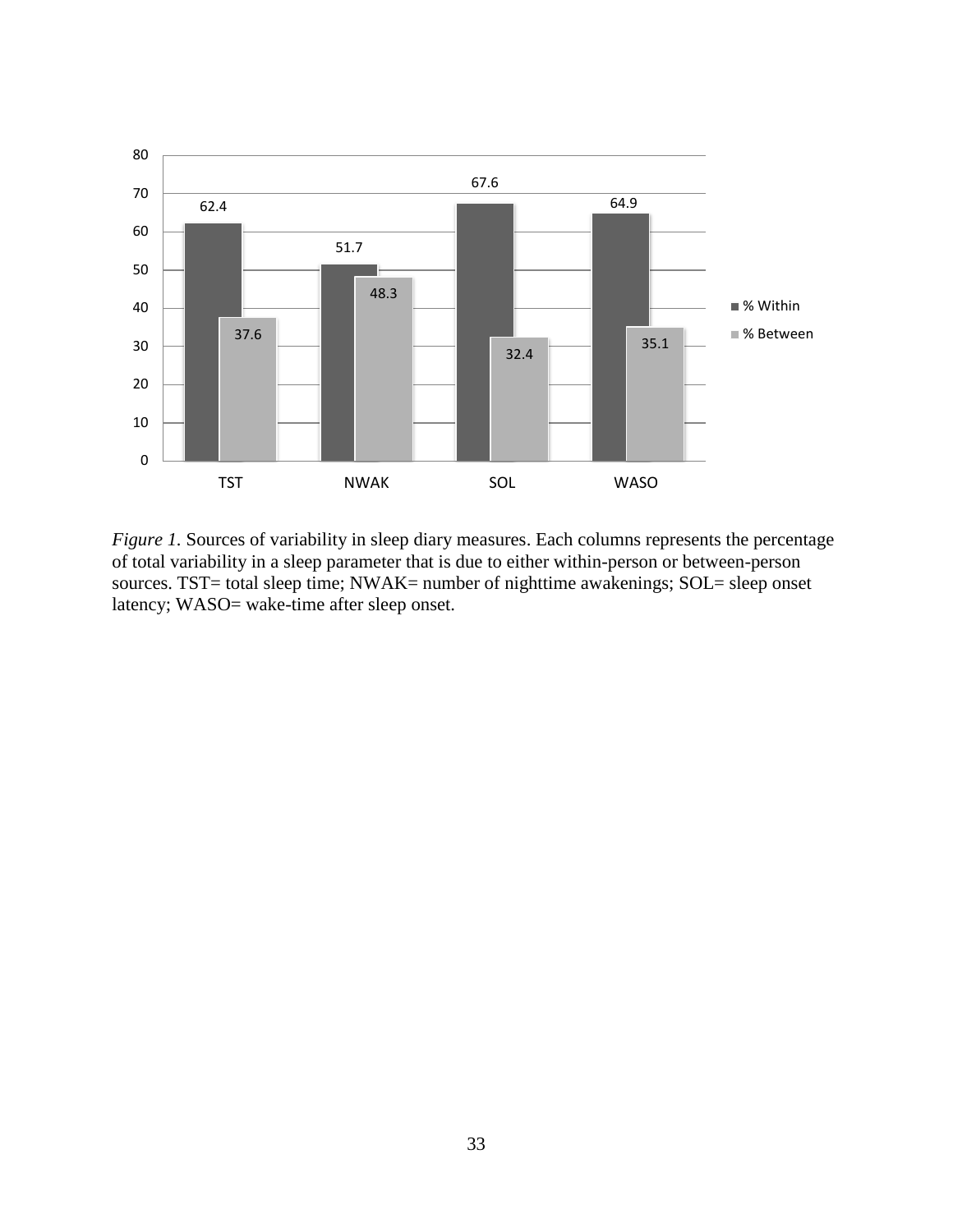|            |              | Within-person         |                |                       | Between-person      |                    |  |
|------------|--------------|-----------------------|----------------|-----------------------|---------------------|--------------------|--|
| Group      |              | Variance<br>component | $\%$<br>within | Variance<br>component | $ICC$ (%<br>between | within/<br>between |  |
| Age        | Young        | 8087.29               | 72.3           | 3095.64               | 27.7                | 2.61               |  |
|            | Middle       | 5500.50               | 64.6           | 3015.28               | 35.4                | 1.82               |  |
|            | Older        | 3737.12               | 47.6           | 4109.57               | 52.4                | .91                |  |
| <b>Sex</b> | Male         | 5182.84               | 58.2           | 3717.53               | 41.8                | 1.39               |  |
|            | Female       | 6376.44               | 66.2           | 3256.18               | 33.8                | 1.96               |  |
| Race       | White        | 5051.05               | 65.2           | 2692.10               | 34.8                | 1.88               |  |
|            | <b>Black</b> | 7513.90               | 58.4           | 5352.90               | 41.6                | 1.40               |  |

*Estimates of Within- and Between-Person Variance in TST by Demographic Group*

*Note.* TST = total sleep time; ICC = intraclass correlation coefficient. Variance components estimated from null multilevel models.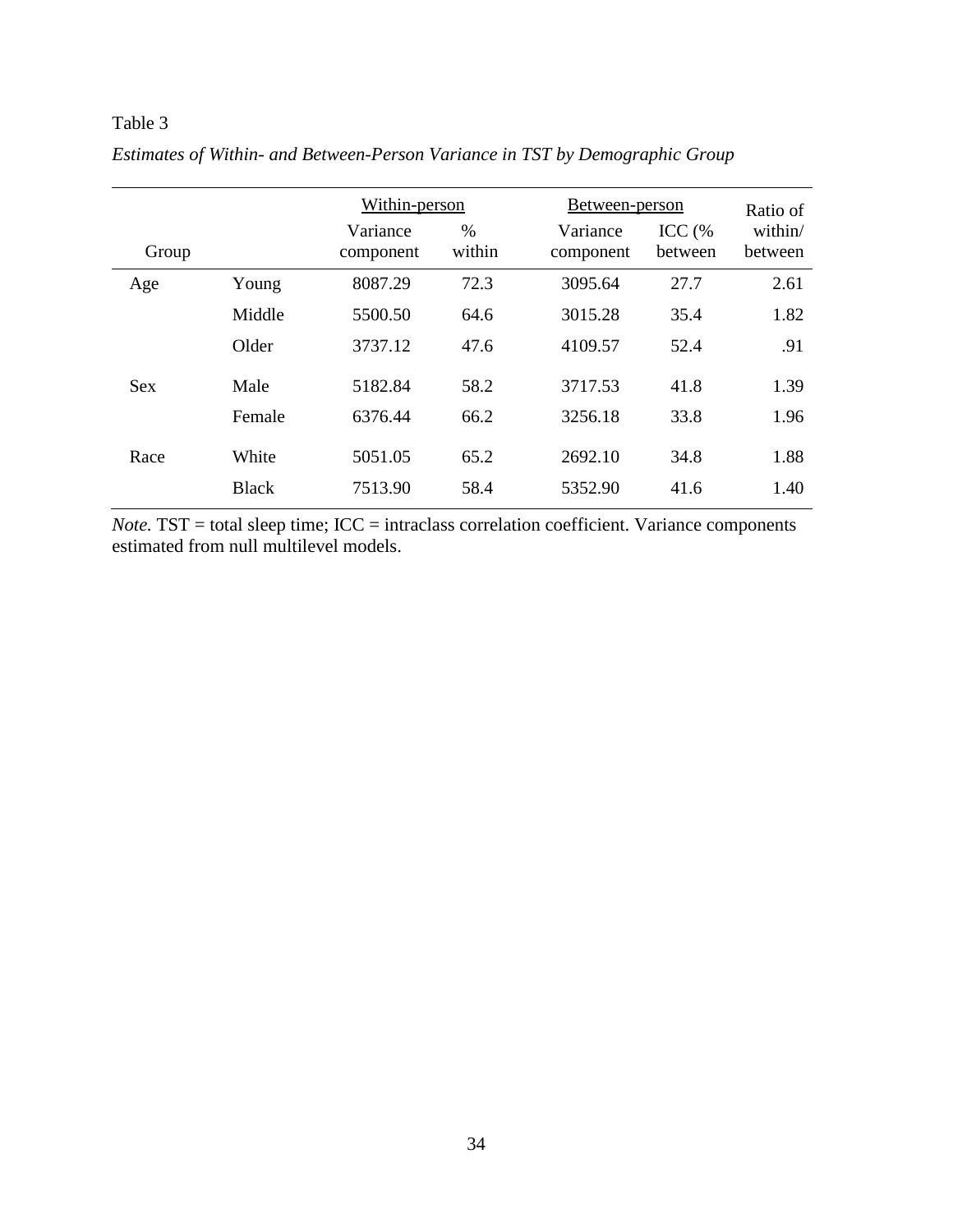|            |              | Within-person         |                | Between-person        |                      | Ratio of           |
|------------|--------------|-----------------------|----------------|-----------------------|----------------------|--------------------|
| Group      |              | Variance<br>component | $\%$<br>within | Variance<br>component | ICC $(%$<br>between) | within/<br>between |
| Age        | Young        | 1.09                  | 59.9           | .73                   | 40.1                 | 1.49               |
|            | Middle       | 1.02                  | 55.6           | .81                   | 44.4                 | 1.25               |
|            | Older        | .70                   | 41.3           | .99                   | 58.7                 | .69                |
| <b>Sex</b> | Male         | .76                   | 44.4           | .95                   | 55.6                 | .80                |
|            | Female       | 1.13                  | 58.2           | .81                   | 41.8                 | 1.40               |
| Race       | White        | .97                   | 53.4           | .85                   | 46.6                 | 1.14               |
|            | <b>Black</b> | .87                   | 48.6           | .92                   | 51.4                 | .95                |

*Estimates of Within- and Between-Person Variance in NWAK by Demographic Group*

*Note.* NWAK = number of awakenings during the night; ICC = intraclass correlation coefficient. Variance components estimated from null multilevel models.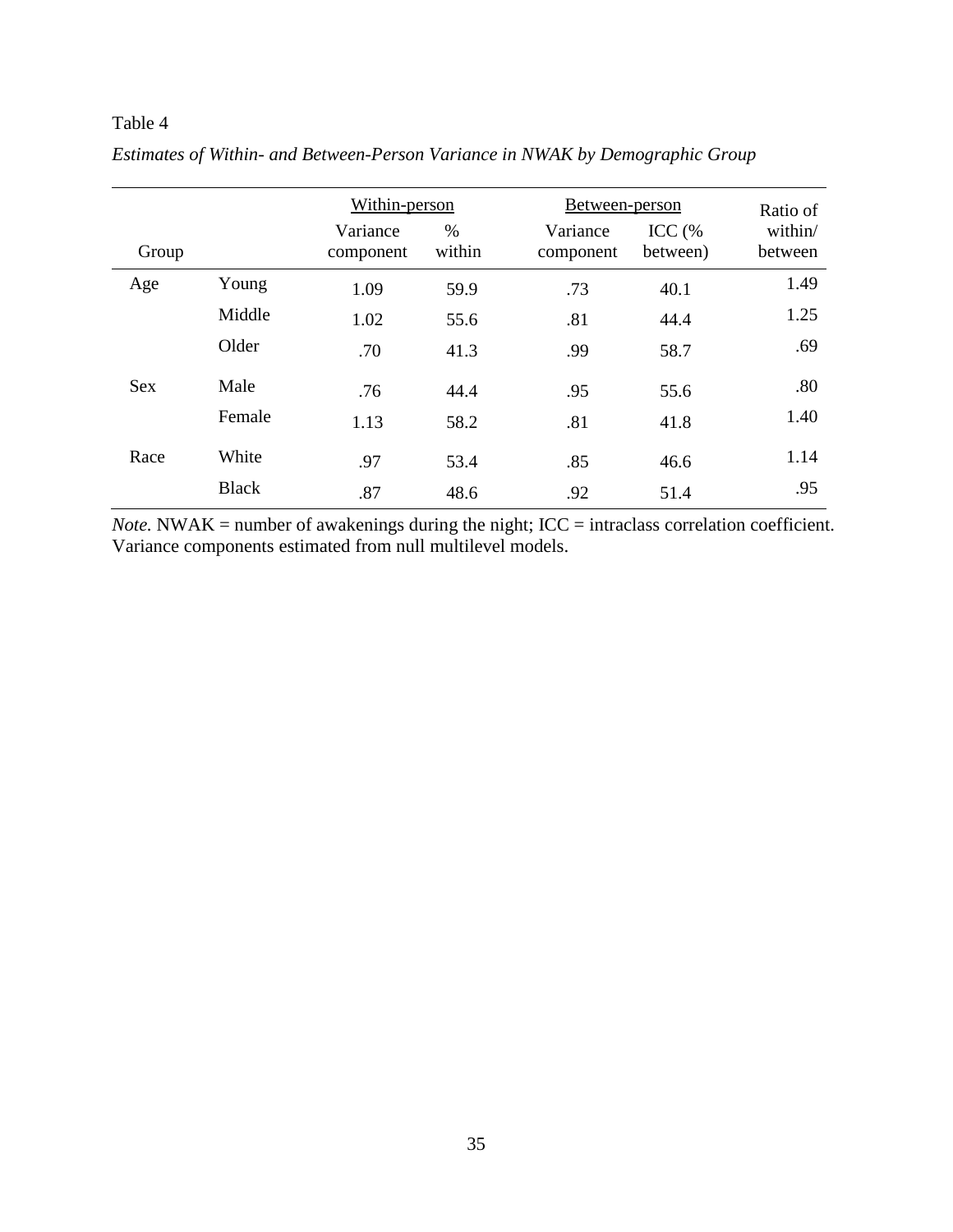|            |              | Within-person         |                |                       | Between-person       |                    |  |
|------------|--------------|-----------------------|----------------|-----------------------|----------------------|--------------------|--|
| Group      |              | Variance<br>component | $\%$<br>Within | Variance<br>component | ICC $(%$<br>Between) | within/<br>between |  |
| Age        | Young        | 256.17                | 66.5           | 129.10                | 33.5                 | 1.98               |  |
|            | Middle       | 286.82                | 61.4           | 179.98                | 38.6                 | 1.59               |  |
|            | Older        | 295.05                | 67.9           | 139.37                | 32.1                 | 2.12               |  |
| <b>Sex</b> | Male         | 185.15                | 59.7           | 124.91                | 40.3                 | 1.48               |  |
|            | Female       | 373.27                | 68.3           | 173.30                | 31.7                 | 2.15               |  |
| Race       | White        | 244.36                | 69.0           | 109.82                | 31.0                 | 2.22               |  |
|            | <b>Black</b> | 362.97                | 63.1           | 211.82                | 36.9                 | 1.71               |  |

*Estimates of Within- and Between-Person Variance in SOL by Demographic Group*

*Note.* SOL = sleep-onset latency; ICC = intraclass correlation coefficient. Variance components estimated from null multilevel models.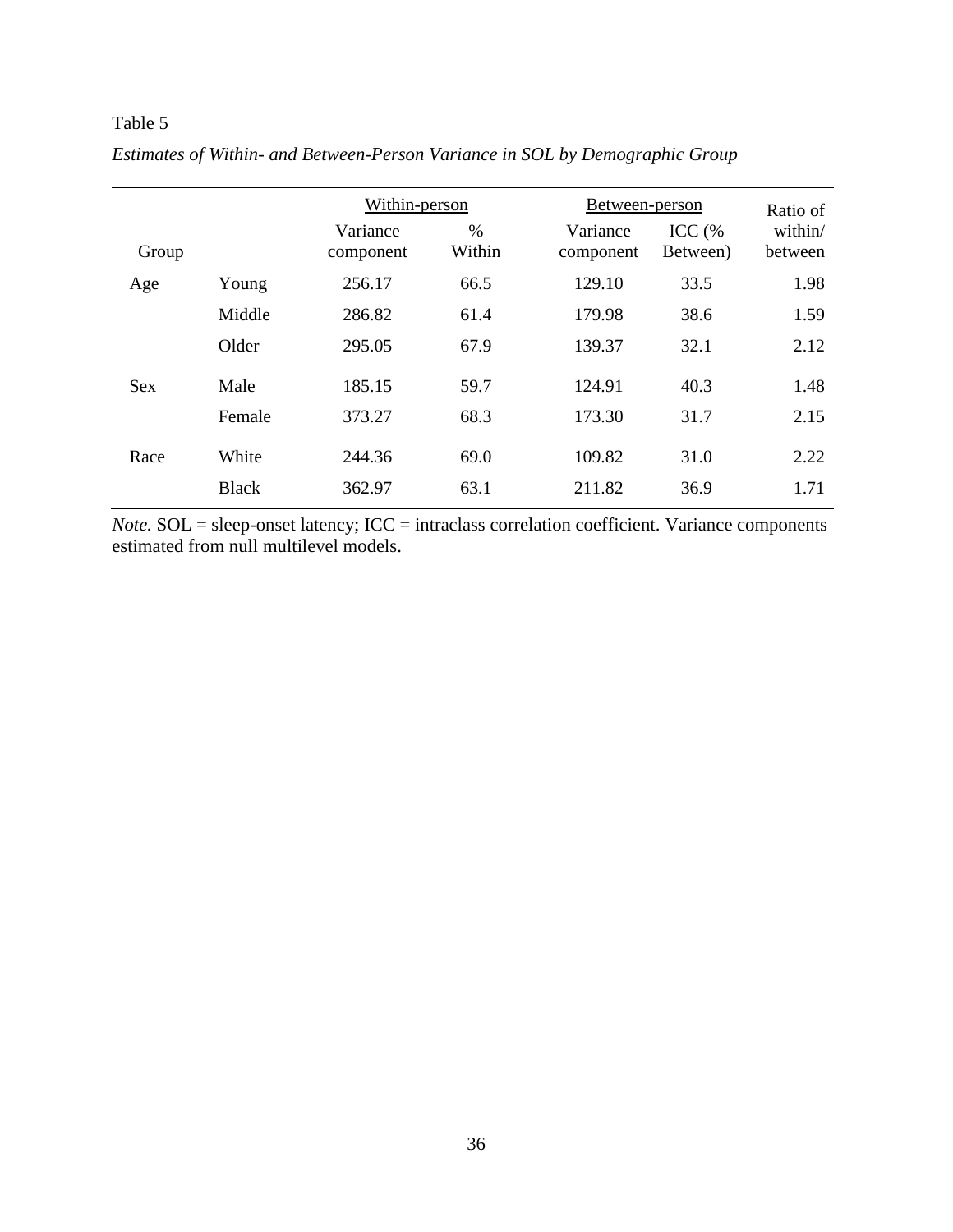|            |              | Within-person         |                | Between-person        |                      | Ratio of           |
|------------|--------------|-----------------------|----------------|-----------------------|----------------------|--------------------|
| Group      |              | Variance<br>component | $\%$<br>Within | Variance<br>component | $ICC$ (%<br>Between) | within/<br>between |
| Age        | Young        | 621.40                | 65.6           | 326.07                | 34.4                 | 1.91               |
|            | Middle       | 639.99                | 69.6           | 279.81                | 30.4                 | 2.29               |
|            | Older        | 687.12                | 62.1           | 419.40                | 37.9                 | 1.64               |
| <b>Sex</b> | Male         | 456.39                | 57.2           | 341.72                | 42.8                 | 1.34               |
|            | Female       | 838.48                | 70.7           | 346.87                | 29.3                 | 2.42               |
| Race       | White        | 582.40                | 66.8           | 289.40                | 33.2                 | 2.01               |
|            | <b>Black</b> | 804.20                | 62.7           | 478.51                | 37.3                 | 1.68               |

*Estimates of Within- and Between-Person Variance in WASO by Demographic Group*

*Note.* WASO = wake-time after sleep onset; ICC = intraclass correlation coefficient. Variance components estimated from null multilevel models.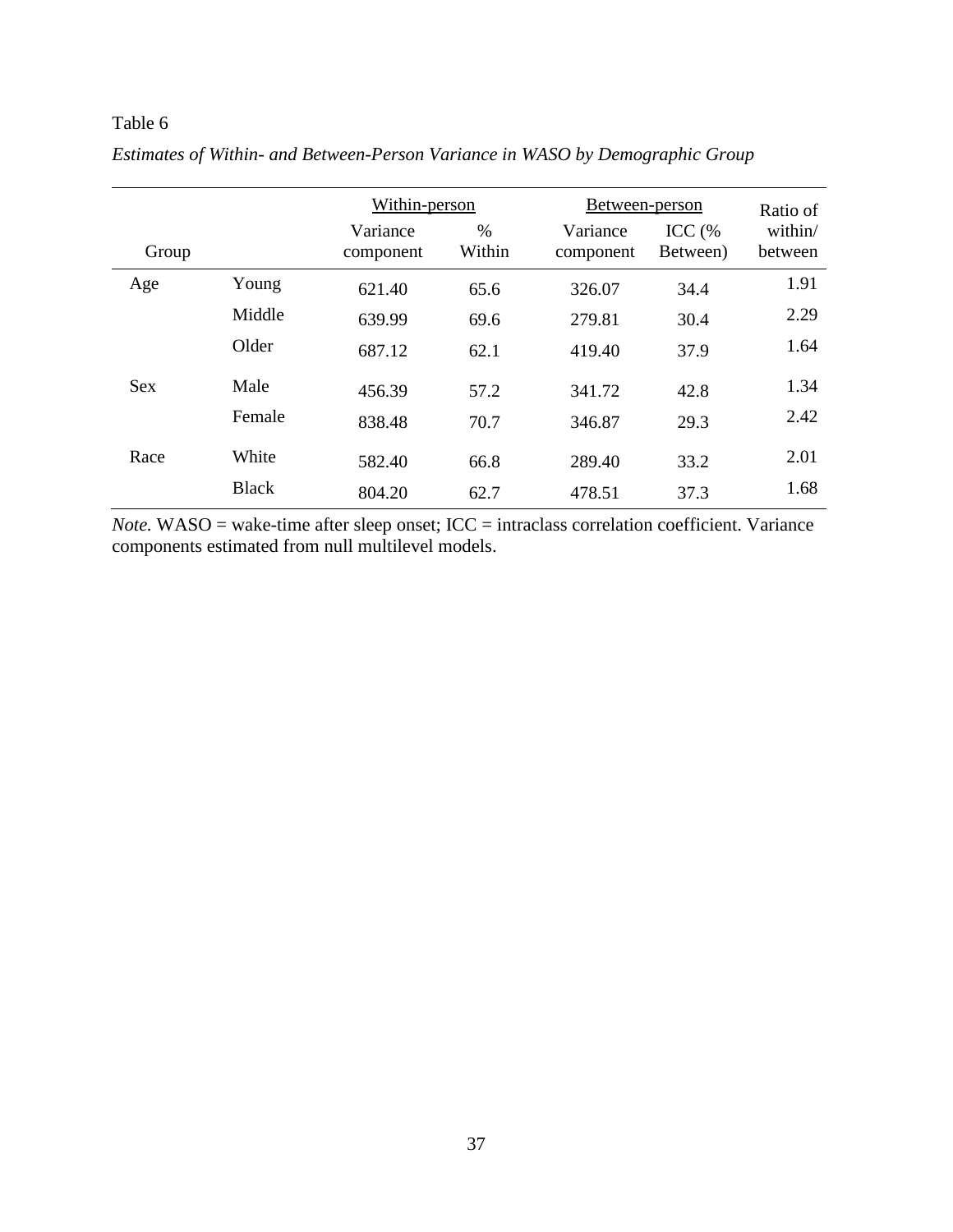| <b>Sleep Measure</b> | M(SD)        | Range       |
|----------------------|--------------|-------------|
| Mean TST             | 426.4 (62.4) | $138 - 703$ |
| <b>iSD TST</b>       | 68.1 (33.9)  | $8 - 231$   |
| Mean NWAK            | 1.4(0.98)    | $0 - 5$     |
| <b>iSD NWAK</b>      | .84(.49)     | $0 - 3.2$   |
| Mean SOL             | 18.6(13.1)   | $2 - 96$    |
| <b>iSD SOL</b>       | 12.0(11.7)   | $0 - 89$    |
| Mean WASO            | 18.4 (19.9)  | $0 - 155$   |
| iSD WASO             | 18.0(18.1)   | $0 - 122$   |

*Means and Standard Deviations of Sleep Characteristics (N = 592)*

*Note.* Intra-individual means and intra-individual standard deviations (iSD) were calculated for each individual across all his/her available nights of sleep data. Thus, every individual had two measures for each sleep outcome: 1) a measure of his/her average sleep across the two weeks (mean), and 2) a measure of the amount of variation from his/her mean across the two weeks (iSD). Values are averaged across individual means or standard deviations.

 $TST =$  total sleep time; NWAK = number of nighttime awakenings;  $SOL =$  sleep onset latency; WASO = wake-time after sleep onset. All values reported in original units.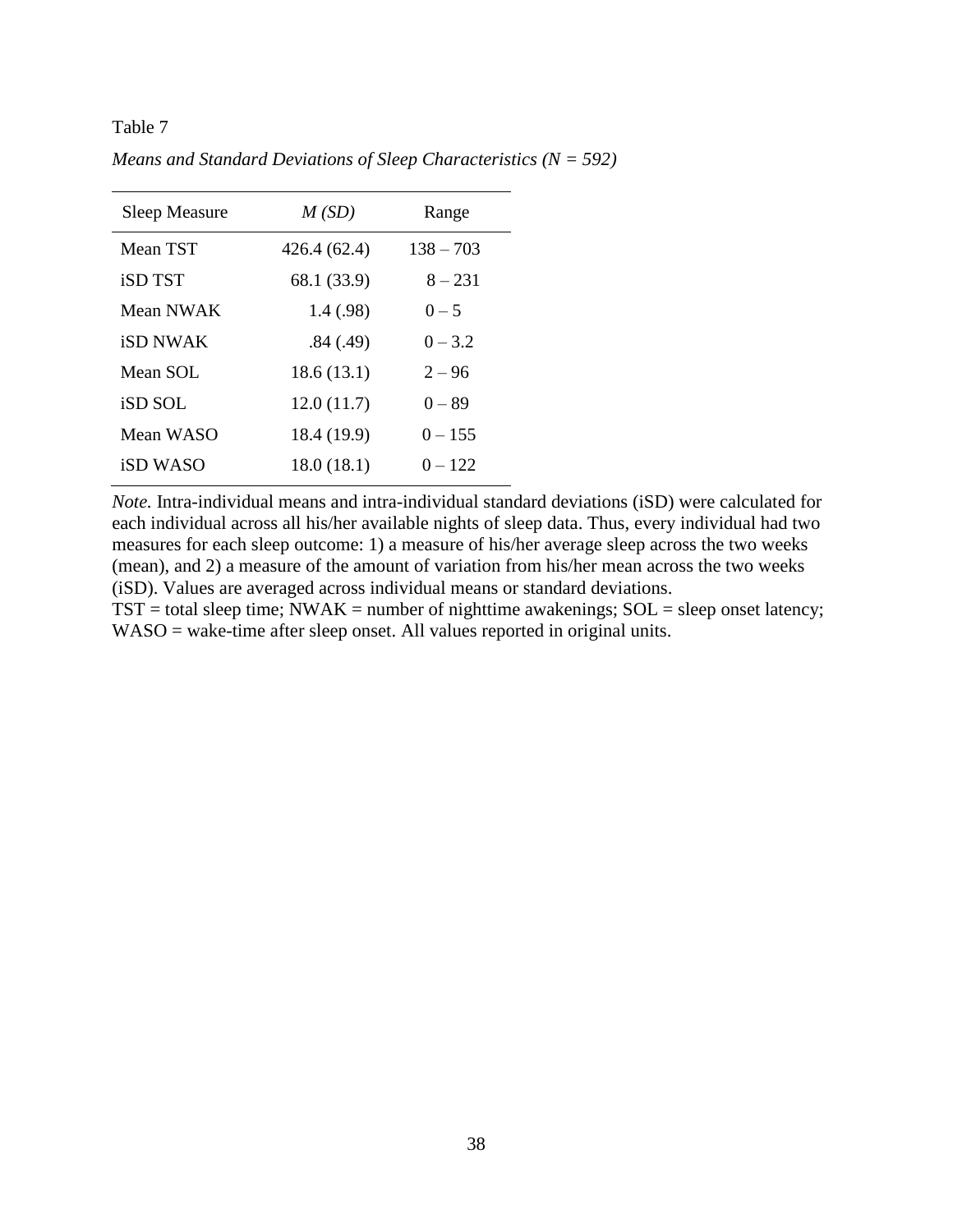|                      | Age groups         |                         |                    |  |  |  |  |
|----------------------|--------------------|-------------------------|--------------------|--|--|--|--|
|                      | Young <sup>a</sup> | Middle-age <sup>b</sup> | Older <sup>c</sup> |  |  |  |  |
| <b>Sleep Measure</b> | M(SD)              | M(SD)                   | M(SD)              |  |  |  |  |
| Mean TST             | 425.8(60.7)        | 415.0(58.5)             | 441.3 (66.1)       |  |  |  |  |
| <b>iSD TST</b>       | 82.1 (37.1)        | 67.7(30.7)              | 54.2 (28.2)        |  |  |  |  |
| Mean NWAK            | 1.1(0.90)          | 1.3(0.94)               | 1.7(1.0)           |  |  |  |  |
| <b>iSD NWAK</b>      | .93(0.48)          | .86(.55)                | .73(.40)           |  |  |  |  |
| Mean SOL             | 18.5(12.1)         | 18.2 (14.2)             | 19.1(12.7)         |  |  |  |  |
| iSD SOL              | 12.4(10.1)         | 11.9(12.4)              | 11.8(12.5)         |  |  |  |  |
| Mean WASO            | 15.6(19.2)         | 16.8(18.4)              | 23.2(21.6)         |  |  |  |  |
| <b>iSD WASO</b>      | 18.0(17.4)         | 17.7(18.2)              | 18.5(18.6)         |  |  |  |  |

*Means and Standard Deviations of Sleep Characteristics by Age Group*

*Note.* Intra-individual means and intra-individual standard deviations (iSD) were calculated for each individual across all his/her available nights of sleep data. Thus, every individual had two measures for each sleep outcome: 1) a measure of his/her average sleep across the two weeks (mean), and 2) a measure of the amount of variation from his/her mean across the two weeks (iSD). Values are averaged across individual means or standard deviations.

 $TST =$  total sleep time;  $\overline{N}WAK =$  number of nighttime awakenings;  $SOL =$  sleep onset latency; WASO = wake-time after sleep onset. All values reported in original units.  $\alpha^n n = 187$ .  $\alpha^n n = 225$ .  $\alpha^n n = 180$ .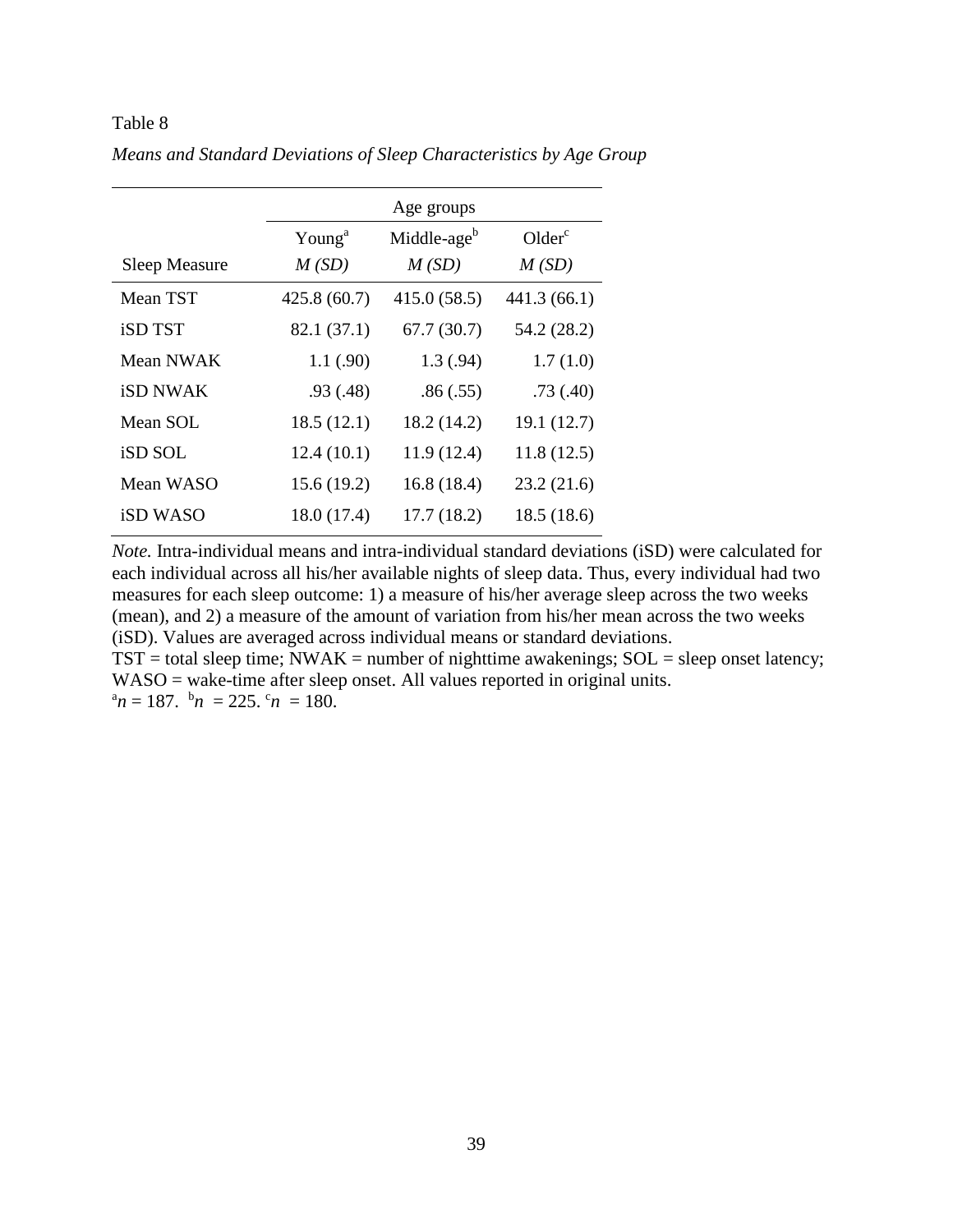|                 |                    | <b>Sex</b>           |                     | Race                       |
|-----------------|--------------------|----------------------|---------------------|----------------------------|
|                 | Males <sup>a</sup> | Females <sup>b</sup> | Whites <sup>c</sup> | <b>Blacks</b> <sup>d</sup> |
| Sleep Measure   | M(SD)              | M(SD)                | M(SD)               | M(SD)                      |
| Mean TST        | 425.5(64.0)        | 427.3 (60.9)         | 427.2 (55.2)        | 424.7 (76.9)               |
| <b>iSD TST</b>  | 64.5 (32.4)        | 71.7(35.1)           | 64.6 (29.6)         | 76.4 (41.3)                |
| Mean NWAK       | 1.3(1.0)           | 1.4(0.95)            | 1.4(0.96)           | 1.2(1.0)                   |
| <b>iSD NWAK</b> | .76(.43)           | .92(.54)             | .86(.48)            | .79(.51)                   |
| Mean SOL        | 17.1(11.8)         | 20.0(14.2)           | 16.4(11.3)          | 23.7(15.5)                 |
| iSD SOL         | (9.5)<br>10.1      | 13.9(13.3)           | 11.1(11.0)          | 14.2(13.0)                 |
| Mean WASO       | 16.4(19.5)         | 20.3(20.2)           | 17.5(18.2)          | 20.6(23.4)                 |
| <b>iSD WASO</b> | 15.3(15.0)         | 20.7(20.3)           | 17.2(16.9)          | 19.8(20.4)                 |

*Means and Standard Deviations of Sleep Characteristics by Demographic Group*

*Note.* Intra-individual means and intra-individual standard deviations (iSD) were calculated for each individual across all his/her available nights of sleep data. Thus, every individual had two measures for each sleep outcome: 1) a measure of his/her average sleep across the two weeks (mean), and 2) a measure of the amount of variation from his/her mean across the two weeks (iSD). Values are averaged across individual means or standard deviations.

 $TST =$  total sleep time; NWAK = number of nighttime awakenings;  $SOL =$  sleep onset latency; WASO = wake-time after sleep onset. All values reported in original units.  $\alpha^n n = 294.$   $\beta^n n = 298.$   $\beta^n n = 415.$   $\beta^n n = 177.$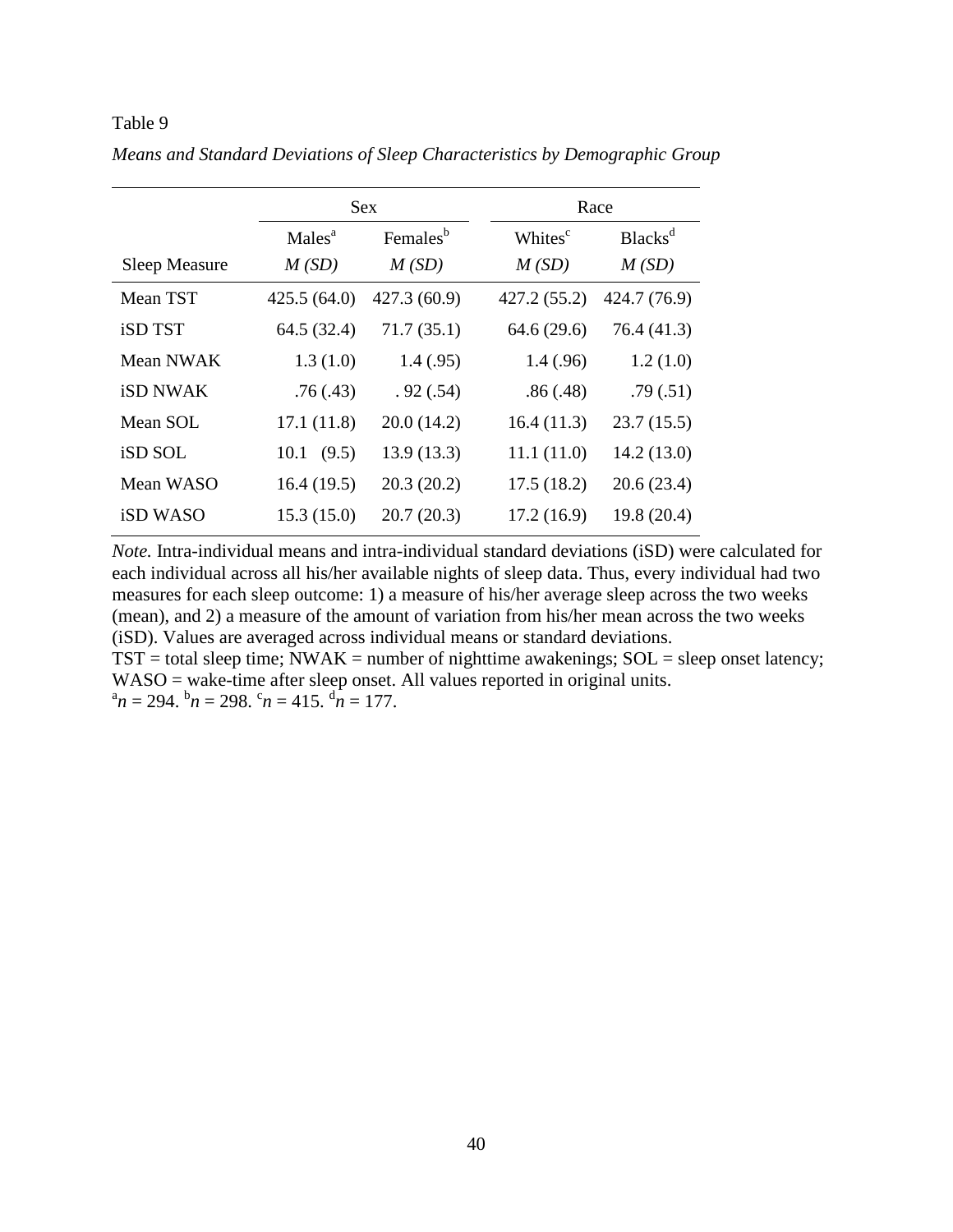Variable 1 2 3 4 5 6 7 8 9 10 11 12 13 14 1. Mean TST --2. iSD TST -.06 **--** 3. Mean NWAK<sup>a</sup> .01 .03 -- 4. iSD NWA $K^a$  $-.02$   $.28$ <sup>\*\*</sup>  $.56^{**}$  -- 5. Mean SOL<sup>b</sup>  $-.09*$  $.19***$  $.11***$ .04 6. iSD  $SOL<sup>a</sup>$  $-.08$   $.32$ <sup>\*\*</sup> \*\*  $.08^*$  $.21$ \*\*  $.75^{*}$  -- 7. Mean WASO<sup>a</sup>  $-.12$ \*\*  $.16$ \*\*  $.67$ \*\*  $.43$ \*\* .28\*\* .27\*\* -- 8. iSD WASO<sup>a</sup>  $-.13$ <sup>\*\*</sup>  $.30^{**}$   $.39^{**}$   $.50^{**}$   $.23^{**}$  $.35$ <sup>\*\*</sup>  $.86*$  -- 9. Age .11<sup>\*\*</sup>  $-.35***$   $.24***$  $-.16$ <sup>\*\*</sup> .02  $-.08*$ .19\*\*  $-00$  --10. Sex .02 .11<sup>\*\*</sup> .09\*  $.16^{**}$   $.10^{*}$  $.16^{**}$   $.13^{**}$  $.15^{**}$  $-.04$ 11. Race  $-0.02$   $16^{**}$  $-.13$ <sup>\*\*</sup>  $-.08$   $.26^{**}$   $.16^{**}$  $.00 \qquad .01 \qquad .13^{**} \qquad .07$ 12. BDI-II  $.03 \t .13^{**} \t .14^{**} \t .05 \t .13^{**}$  $.12$ \*\*  $.23^{**}$   $.19^{**}$  $.04$   $.13^{**}$   $.15^{**}$  -- 13. Education $<sup>c</sup>$ </sup>  $-.12$ <sup>\*\*</sup>  $-.01$  .04 .16<sup>\*\*</sup>  $-.22$ \*\*  $-.05$   $-.02$   $.04$   $-.20$ <sup>\*\*</sup>  $-.10^*$  $-.29$ <sup>\*\*</sup>  $-.17$ <sup>\*</sup> -- 14. # Health problems .05 -.07  $.23***$  $-0.03$  .09 .06 .24<sup>\*\*</sup>  $.12***$  $.48^{**}$  .01  $-.02$  .22<sup>\*</sup>  $-.12***$ --

*Intercorrelations Between Sleep Variables (iSDs and means) and Potential Covariates*

*Note.* iSD = intra-individual standard deviation;  $TST =$  total sleep time;  $NWAK =$  number of nighttime awakenings;  $SOL =$  sleep onset latency; WASO = wake-time after sleep onset; BDI-II = Beck Depression Inventory-II; Sex was coded: 0 = male, 1 = female; race coded:  $0 =$  White,  $1 =$  Black.

<sup>a</sup>LG10(X+1) transformation used in analyses. <sup>b</sup>LG10(X) transformation used in analyses.  $c_n = 503$ .  $p < .05.$  \*\* $p < .01.$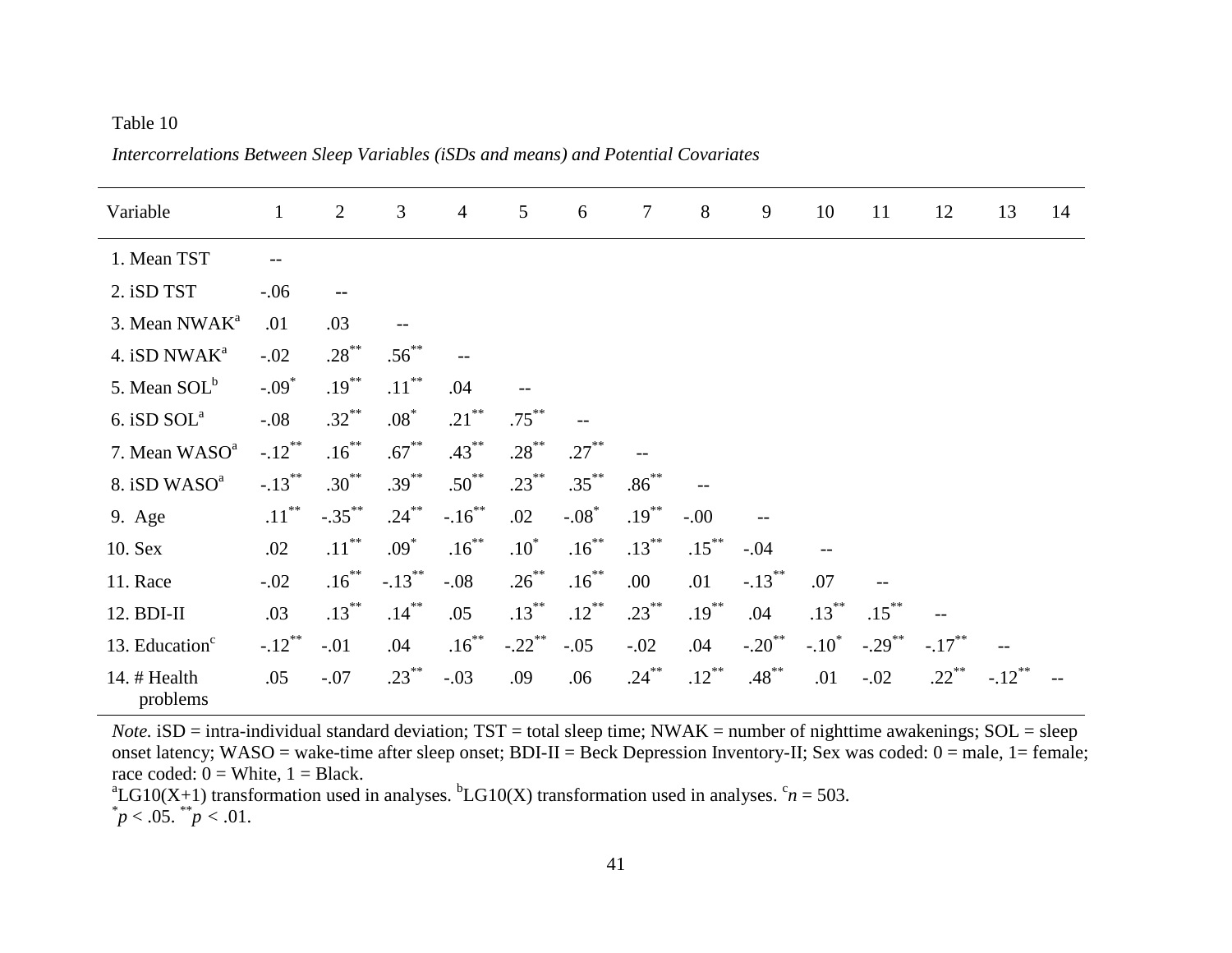| Predictor                    | B       | SE B | β       | t        | $\boldsymbol{p}$ | $sr^2$ |
|------------------------------|---------|------|---------|----------|------------------|--------|
| <b>BDI-II</b>                | .646    | .206 | .120    | 3.135    | .002             | .01    |
| Age                          | $-.727$ | .114 | $-.418$ | $-6.366$ | .000             | .06    |
| <b>Sex</b>                   | .464    | 3.07 | .007    | .151     |                  |        |
| Race                         | $-.051$ | 4.15 | $-.001$ | $-.012$  |                  |        |
| $Age \times Sex$             | .393    | .160 | .164    | 2.460    | .014             | .01    |
| $Age \times Race$            | .209    | .210 | .068    | .992     |                  |        |
| $Sex \times Race$            | 12.139  | 5.67 | .133    | 2.142    | .033             | .01    |
| $Age \times Sex \times Race$ | $-.732$ | .285 | $-.180$ | $-2.570$ | .010             | .01    |

*Final Multiple Regression Analysis Predicting Intra-individual Standard Deviations in TST*

*Note.* Values for individual predictors reflect fully partialed values from final regression model. TST = Total sleep time; *sr* =semi-partial correlation coefficient; BDI-II = Beck Depression Inventory-II; Sex is coded as 0=male, 1=female; Race coded as 0=White, 1=Black. All continuous predictor variables are centered at the mean. Total  $R^2 = 0.176$ .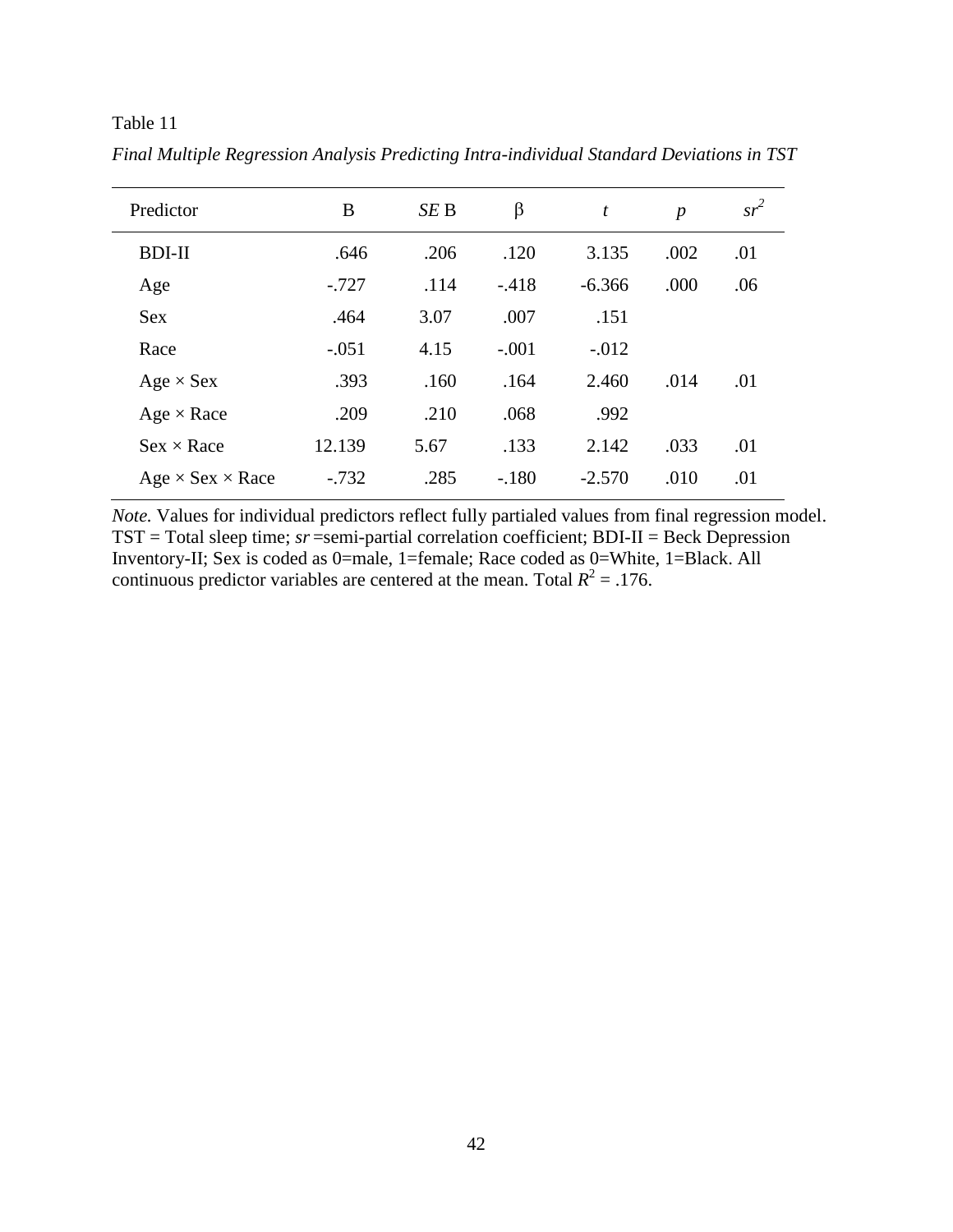

*Figure 2.* Three-way interaction of age  $\times$  sex  $\times$  race on variability in TST. Simple regression lines for intra-individual standard deviation (iSD) in TST are plotted at one standard deviation above and below the sample's mean age. TST = total sleep time.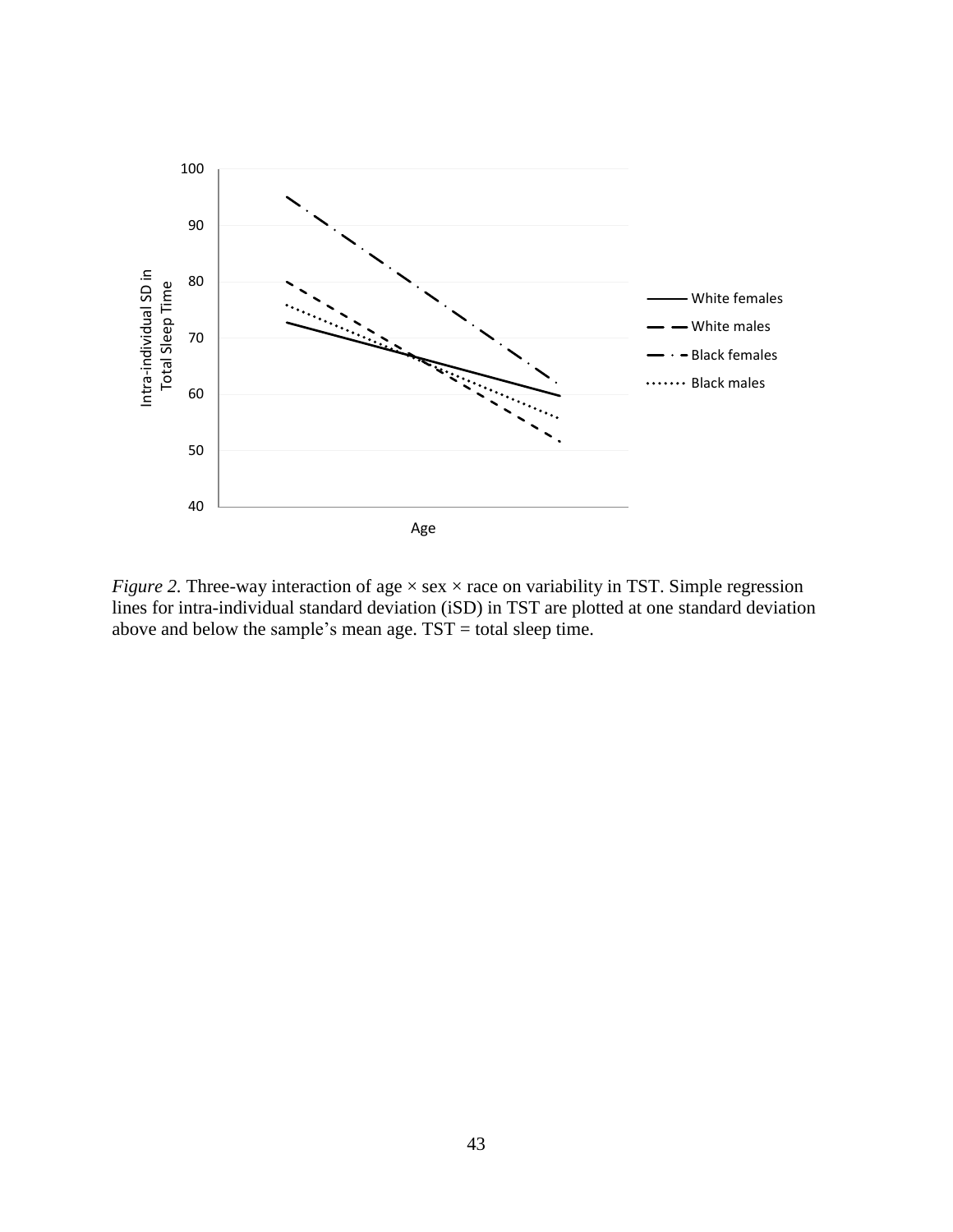| Predictor              | B       | SE B | β       | t        | $\boldsymbol{p}$ | $sr^2$ |
|------------------------|---------|------|---------|----------|------------------|--------|
| Mean NWAK <sup>a</sup> | .377    | .022 | .619    | 17.069   | .000             | .34    |
| Education              | .003    | .001 | .082    | 2.212    | .027             | .01    |
| Age                    | $-.002$ | .000 | $-.291$ | $-7.920$ | .000             | .07    |
| <b>Sex</b>             | .025    | .008 | .111    | 3.204    | .001             | .01    |
| Race                   | $-.001$ | .009 | $-.005$ | $-.147$  |                  |        |

*Final Multiple Regression Analysis Predicting Intra-individual Standard Deviations in NWAK*<sup>a</sup>

*Note.* Values for individual predictors reflect fully partialed values from final regression model. NWAK = Number of awakenings; *sr* =semi-partial correlation coefficient. Sex is coded as 0=male, 1=female; Race coded as 0=White, 1=Black. All continuous predictor variables are centered at the mean. Total  $R^2 = .419$ .

 ${}^{a}LG10(X+1)$  transformation used on iSD NWAK and mean NWAK.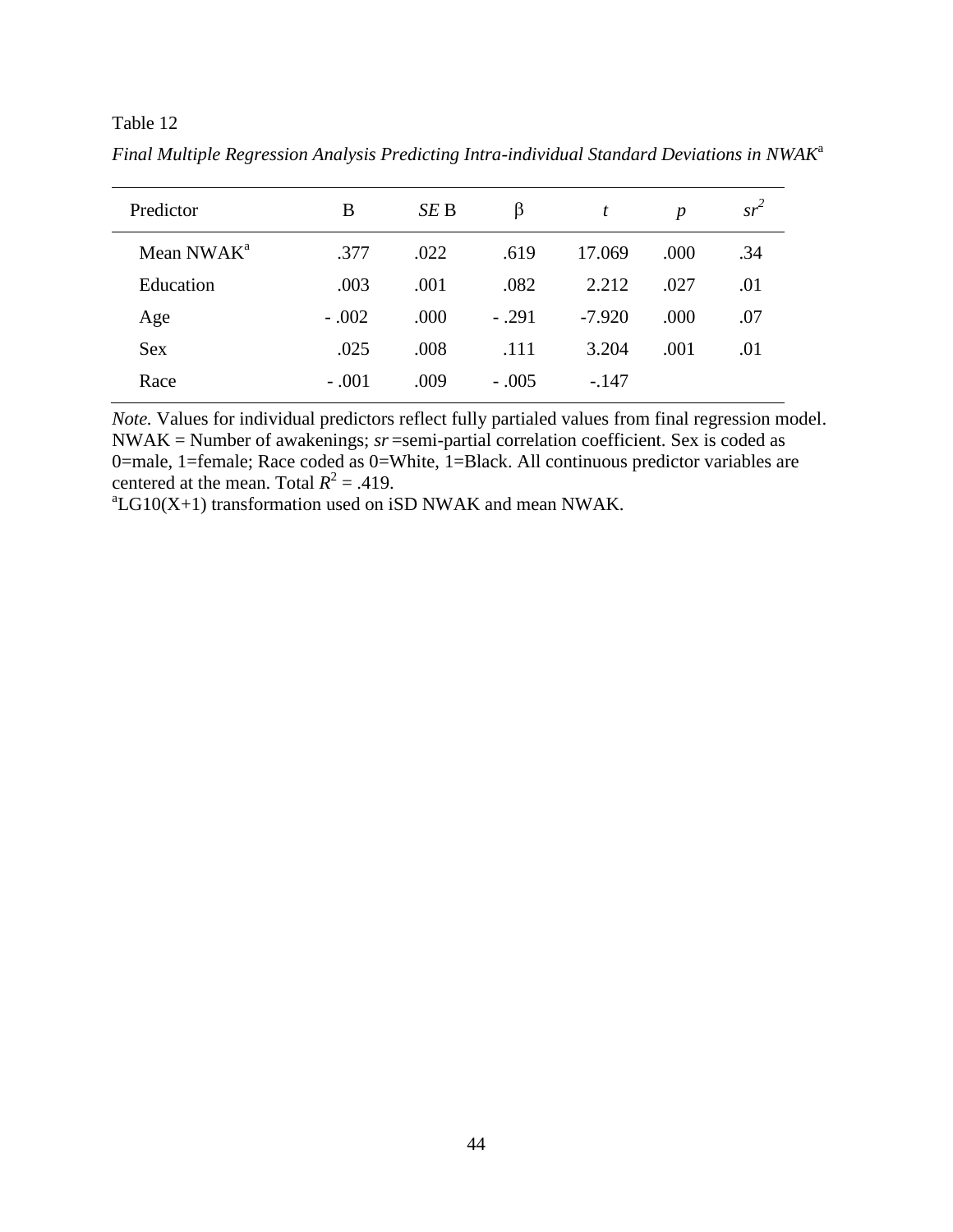| Predictor             | B       | SE B | β       | t        | $\boldsymbol{p}$ | $sr^2$ |
|-----------------------|---------|------|---------|----------|------------------|--------|
| Mean SOL <sup>b</sup> | .897    | .033 | .756    | 27.027   | .000             | .53    |
| Age                   | $-.002$ | .000 | $-.104$ | $-3.836$ | .000             | .01    |
| <b>Sex</b>            | .058    | .019 | .084    | 3.041    | .002             | .01    |
| Race                  | $-.046$ | .022 | $-.060$ | $-2.140$ | .033             | .00    |

*Final Multiple Regression Analysis Predicting Intra-individual Standard Deviations in SOL*<sup>a</sup>

*Note.* Values for individual predictors reflect fully partialed values from final regression model. SOL = Sleep onset latency; *sr* =semi-partial correlation coefficient. Sex is coded as 0=male, 1=female; Race coded as 0=White, 1=Black. All continuous predictor variables are centered at the mean. Total  $R^2 = .577$ .

 ${}^{a}LG10(X+1)$  transformation used on iSD SOL.  ${}^{b}LG10(X)$  transformation used on mean SOL.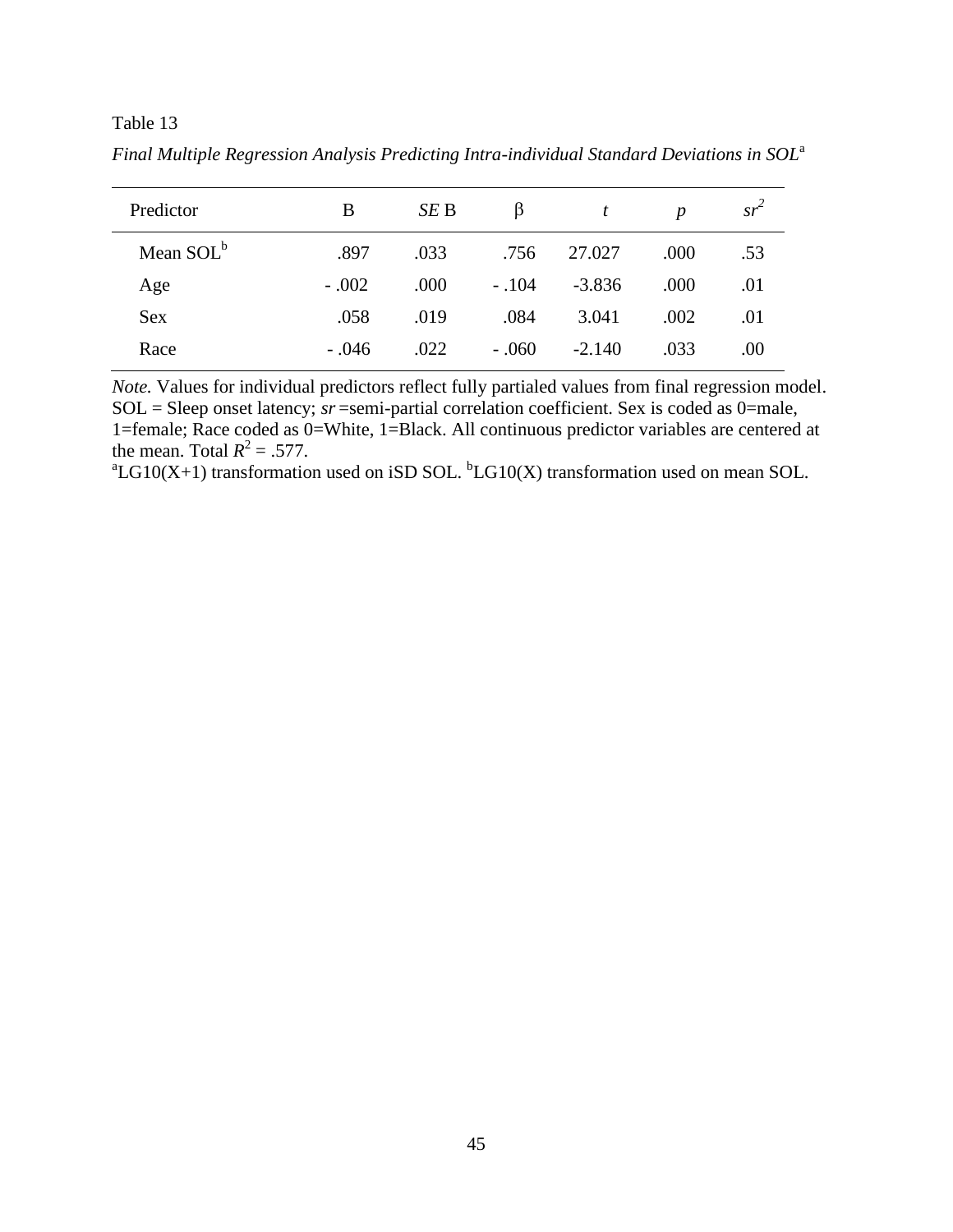| Predictor              | B       | SE B | β       |          | $\boldsymbol{p}$ | $sr^2$ |
|------------------------|---------|------|---------|----------|------------------|--------|
| Mean WASO <sup>a</sup> | .848    | .020 | .884    | 42.810   | .000             | .74    |
| Age                    | $-.004$ | .000 | $-.167$ | $-8.083$ | .000             | .03    |
| <b>Sex</b>             | .031    | .018 | .035    | 1.705    |                  |        |
| Race                   | $-.018$ | .020 | $-.018$ | $-.898$  |                  |        |

Final Multiple Regression Analysis Predicting Intra-individual Standard Deviations in WASO<sup>a</sup>

*Note.* Values for individual predictors reflect fully partialed values from final regression model. WASO = Wake time after sleep onset; *sr* = semi-partial correlation coefficient. Sex is coded as 0=male, 1=female; Race coded as 0=White, 1=Black. All continuous predictor variables are centered at the mean. Total  $R^2 = .763$ .

 ${}^{a}$ LG10(X+1) transformation used on iSD WASO and mean WASO.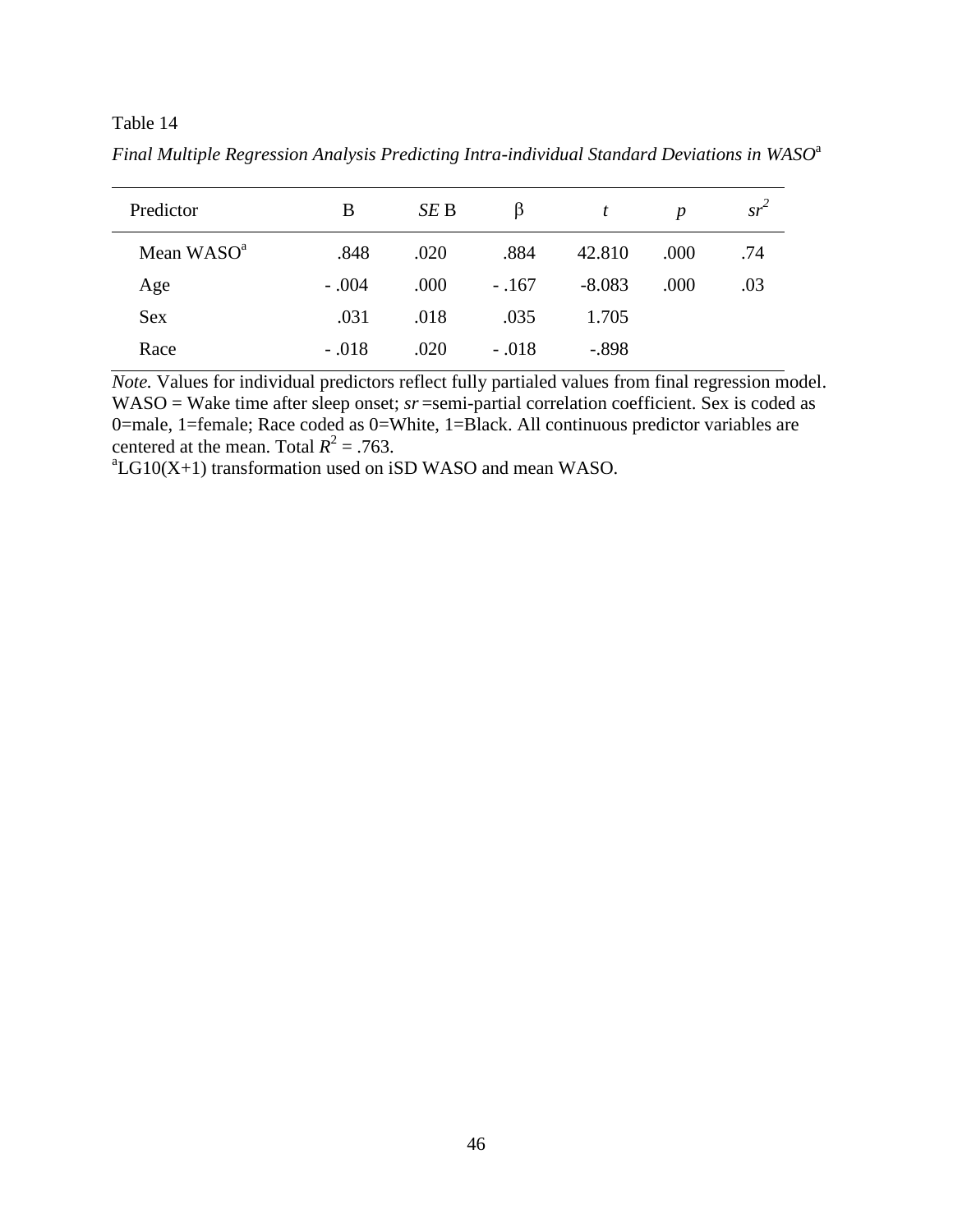#### **DISCUSSION**

There was considerable intra-individual variability in subjective sleep across the two week period. For the overall sample of normal sleepers, the variance in sleep attributed to within-person sources was the same as or larger than the variance attributed to individual differences for all four sleep parameters (TST, NWAK, SOL, and WASO). With a greater proportion of the total variability in TST attributed to within-person sources, this means that their TST for any given night was more likely to resemble the TST of another person's sleep than their own on another night. SOL and WASO also showed greater variability within-individuals. The amount of variation in NWAK between two different individuals was approximately the same as fluctuation from one night to the next within the same individual.

There was a similar pattern of findings across each demographic group (i.e., young, middle-age, older, males, females, Whites, Blacks) examined in this study. The amount of within-person variance in TST, SOL, and WASO generally exceeded between-person differences in these measures, while the two sources of variance were more similar in size for NWAK. These results are consistent with previous research using objective measures of sleep (Knutson et al., 2007; Mezick et al., 2009; Tworoger et al., 2005; van Hilten et al., 1993), as well as studies documenting variability in adult's subjective sleep (Buysse et al., 2010; Dautovich et al., 2012).

Partitioning the within- and between-person variation in different demographic groups revealed a pattern for age in TST and NWAK. For TST, younger adults had the lowest ICC's, (indicating more variability) followed by middle-aged adults, and then older adults. In young adults, 27% of the total unexplained variance in TST was due to between-person differences,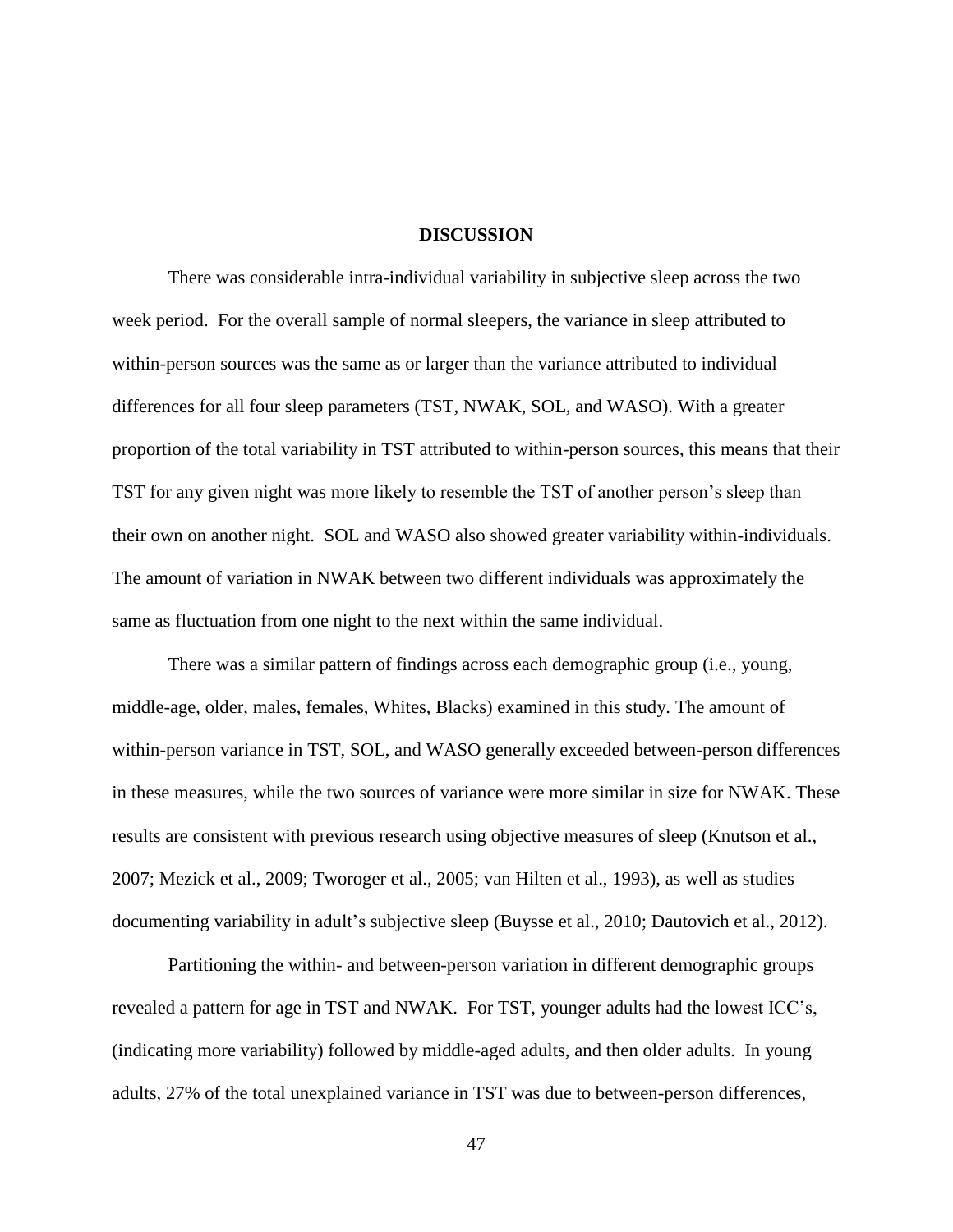leaving 73% of the variance attributed to within-person fluctuations. This finding indicates that young adults' TST differs more from night to night within the same individual than it does between one young adult and the next. In other words, TST for any given night from a young adult is more likely to resemble the TST of another young adult than their own sleep on another night. In contrast, the variance in TST for older adults was approximately the same for withinand between-person sources, suggesting that for older adults, the TST for one night is just as likely to represent the TST of a complete stranger as it is their own sleep on another night. This trend for older adults to have less within-person variability in their sleep (as indicated by higher ICC's) was also apparent for number of nighttime awakenings and was statistically significant in multiple regression analyses predicting iSD's in TST and NWAK.

This association between age and variability in subjective sleep is a new contribution to the field, as previous research (i.e., Mezick et al, 2009., van Hilten et al., 1993) failed to find age differences in their samples of older adults. However, as the previous authors noted, the lack of age effects could be due to the limited age range in their samples, as their youngest participants were age 46 (Mezick et al., 2009) and age 50 (van Hilten et al., 1993). In contrast, the sample used in the current study ranged from age 20 to 98 years. For subjective TST, we also found that the amount of variability associated with age depends on the individual's sex and race. Specifically, with increasing age, nightly variability in TST decreased at a greater rate for White males than for White females. Black females also showed a greater decrease in amount of variability in TST with increasing age when compared to White females.

There are several possible reasons that intra-individual variability in sleep may decrease with older age. First, some research has suggested the possibility of reduced homeostatic drive with increasing age (Dijk, Groeger, Stanley, & Deacon, 2010). Under normal conditions, short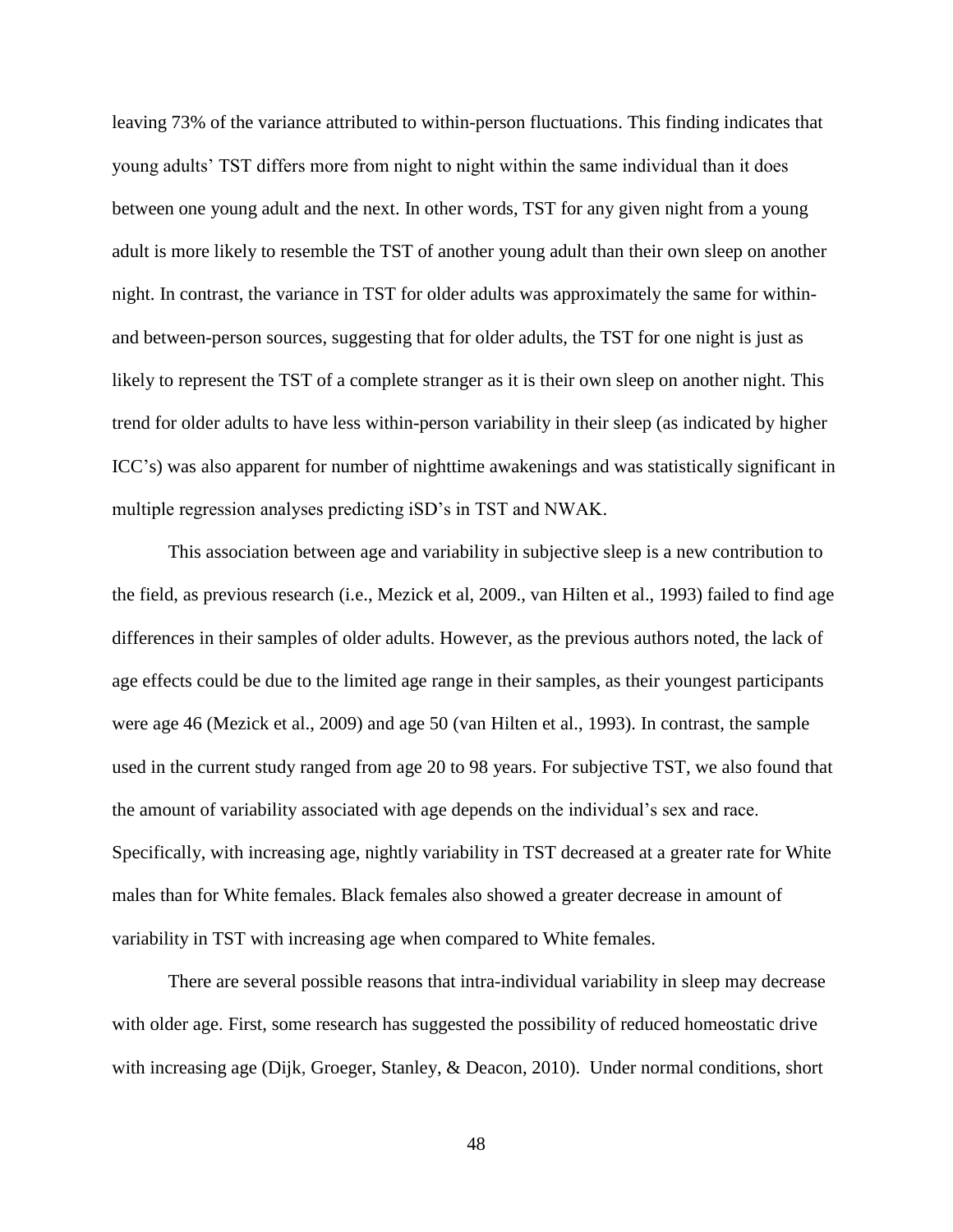and disrupted sleep on one night leads to a longer and more solid sleep on a subsequent night due to the accumulation of sleep debt and resultant increased level of sleepiness. Therefore, the greater night-to-night variability in TST and NWAK of younger adults could reflect the existence of a stronger homeostatic sleep drive that leads to greater fluctuations in sleep time as a mechanism of regulating one's sleep need. Regarding nighttime awakenings, greater night-tonight variability in younger adults could reflect a stronger sleep recovery mechanism that allows younger adults to sleep more solidly and have fewer awakenings on some nights (in response to a greater sleep debt) than on other nights. In contrast, the lower variability observed in older adults may suggest that the sleep recovery mechanism is less responsive with increasing age. A second possibility is that older adults have a more regular sleep pattern due to greater lifestyle regularity. Alternatively, this would suggest that younger and middle-aged adults have more variable sleep patterns due to more irregular timing of their sleep schedules.

Although age was significant in models predicting variability in SOL and WASO, correlational analyses revealed no direct relation between iSD WASO and age, and only a weak correlation between age and iSD SOL**.** Therefore, the contribution of age in each of these regression models was likely due to statistical suppression effects and associations of age with mean SOL and mean WASO. Likewise, ICC's for SOL and WASO were similar across all age groups, indicating there was significant within-person variation (ICC's all  $\lt$  .4) in these variables across the entire age range observed in this study.

Regarding sources of variance for each sex, females appeared to have greater withinperson variability relative to between-person variation for all four sleep outcomes. In particular, ratios comparing these two sources of variation for SOL and WASO indicate that the amount of nightly fluctuation within an individual female was over twice the amount of fluctuation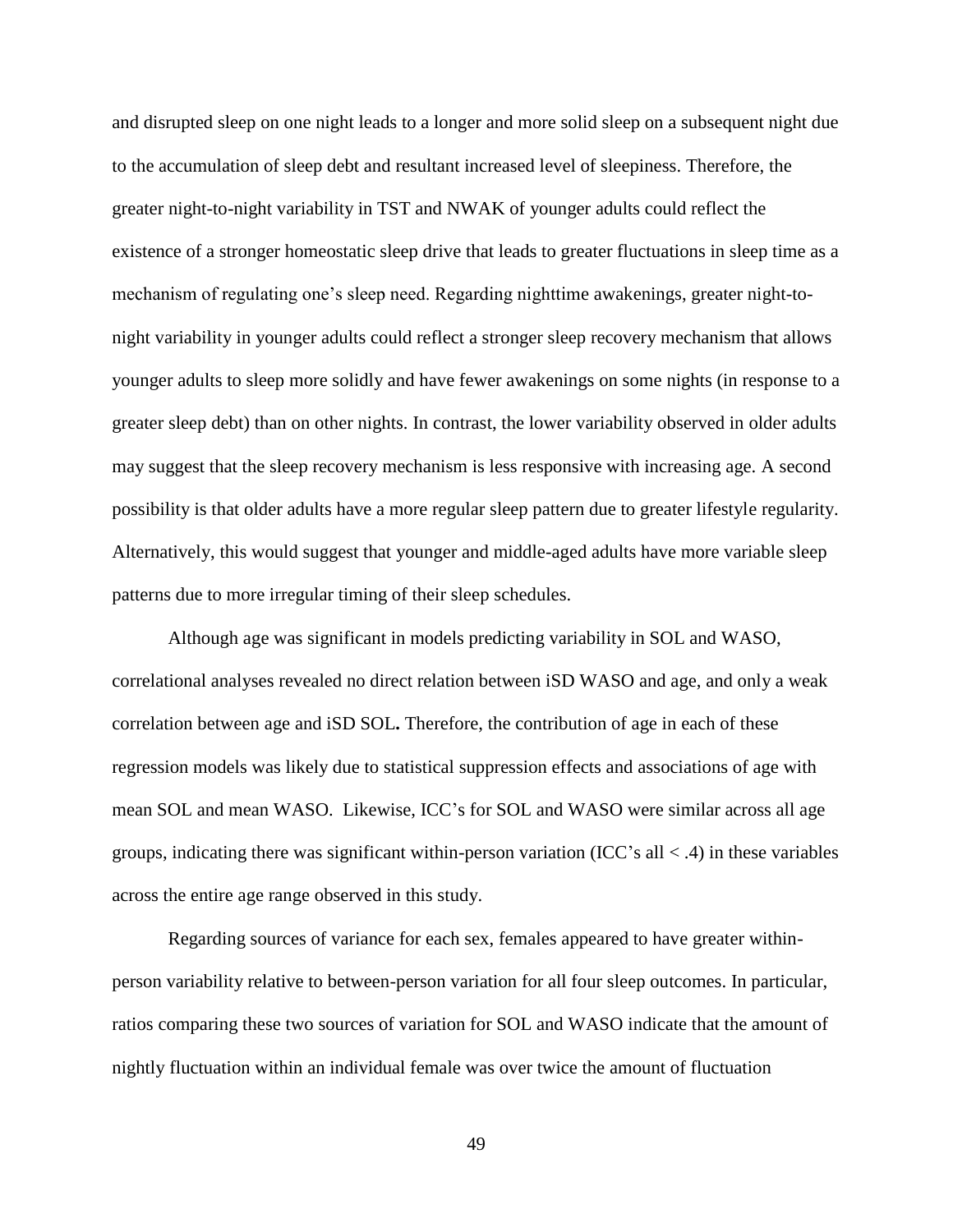observed between two different females. This finding could indicate females' sleep is more vulnerable to external and environmental influences from one night to the next. Additionally, as Tworoger and colleagues (2005) pointed out after examining sleep variability in a female sample, short-term variability in sleep of females could be due to hormonal fluctuations.

When statistically controlling for mean levels of each sleep parameter, female sex contributed to variability in NWAK and SOL, but not to variability in WASO. In addition, as previously discussed, there were interactive effects for sex differences in TST variability. For instance, at average age of the sample, White females and White males do not differ in amount of variability in TST. However, at this same age, Black females have greater intra-individual variability in TST than Black males. Although effect sizes were small, the finding that females generally tend to have greater intra-individual variability in sleep than males is consistent with previous research documenting IIV in objective measures of adult sleep (Knutson et al., 2007; Mezick et al., 2009; van Hilten et al, 1993).

Variability in sleep for each race revealed a more complicated pattern. Looking only at iSD values for TST, SOL, and WASO suggest that Blacks have greater intra-individual variability than Whites. Similarly, the raw variance components derived from multilevel models show large amounts of both within- and between- person variation in these three measures for Blacks. However, when taking both sources of variance into account; within-person fluctuation in SOL and WASO for Whites is twice as large as the variation between White adults. Furthermore, in the presence of mean levels of sleep, age, and sex as other predictors, race did not make a significant contribution toward aggregate values of intra-individual variability in NWAK or WASO. Although race contributed to the prediction of variability in SOL, the effect was small. Furthermore, the direction of this effect indicated a statistical suppression effect,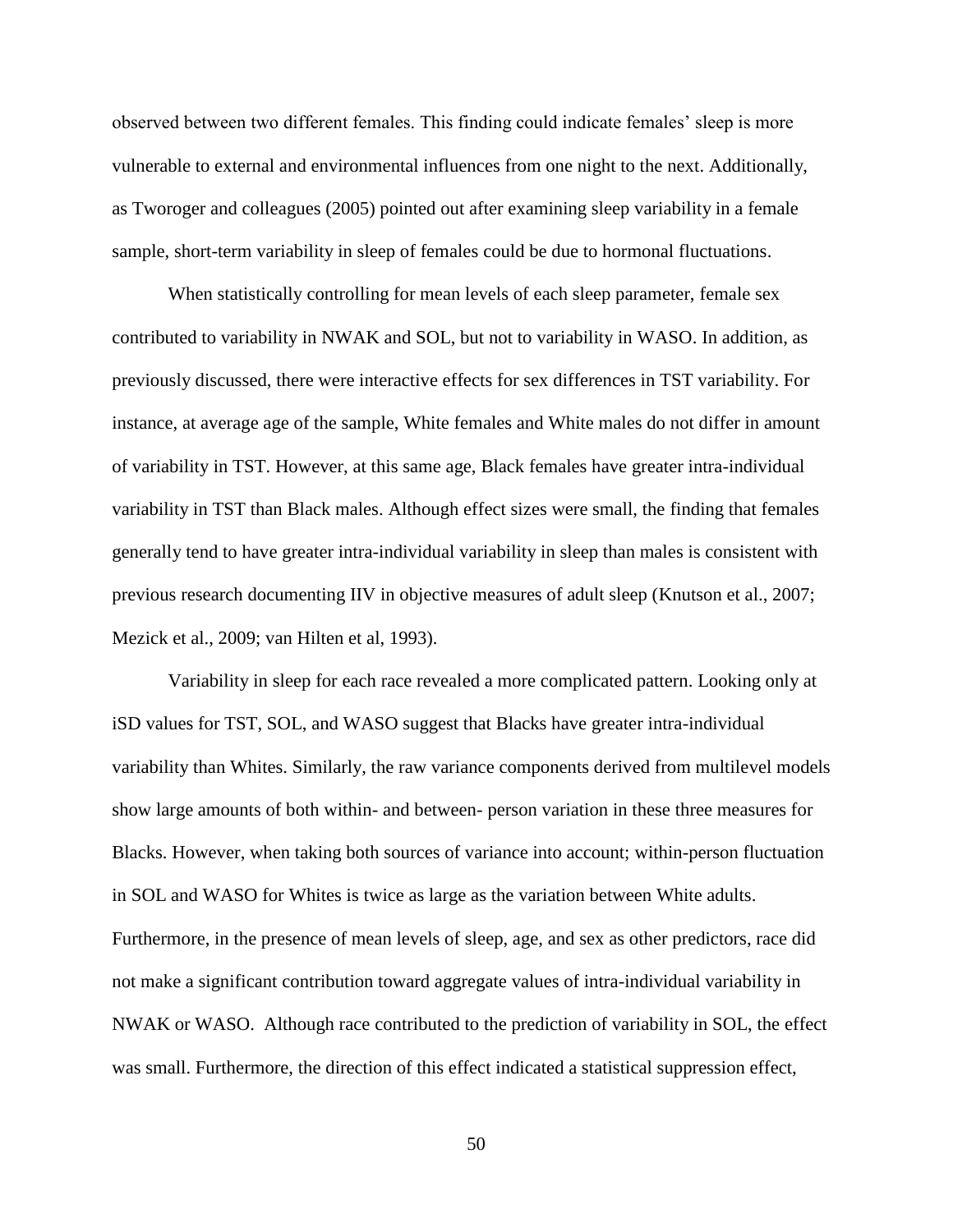suggesting that race may be associated with intra-individual variability in SOL due to its stronger association with mean SOL. The high between-subjects variability for Blacks in this study supports previous research suggesting that Blacks are more likely to report sleep durations at both extremes (e.g., Hale & Do, 2007; Nunes et al., 2008). Moreover, this propensity for greater variability in sleep between Blacks highlights additional methodological issues in the study of sleep (see van Dongen et al., 2005 Appendix for review).

Most of the research linking sleep with health outcomes has made an assumption that the sleep of an individual is relatively stable from one night to the next and that one night is an adequate representation of the individual's true sleep. If this is true, the variation between persons should be comparatively larger than variation within a person upon repeated measurements. However, the findings of this study are opposite, indicating that nightly, withinperson fluctuations in self-reported sleep of normal sleeping adults are greater than the betweenperson differences. Given the large amount of intra-individual variability in sleep for all demographic groups, characterization of an individual's sleep by a single night's score or an average level may not be appropriate. In addition, this large night-to-night variability indicates that other factors which vary from day-to-day within a person (e.g., mood states, daily demands, environmental factors such as outside noise or bed partners) have an influence on sleep and should be explored in future studies.

Finally, the degree of nightly fluctuation in sleep may have clinical and theoretical importance in its own right. The differentiation between inter-individual and intra-individual variability has received attention in recent years across several fields of study (e.g., blood pressure: Muntner et al., 2011; cognitive functioning: Nesselroade & Salthouse, 2004; personality and affect: Mroczek, Spiro, & Almeida, 2003). For example, Muntner et al (2011)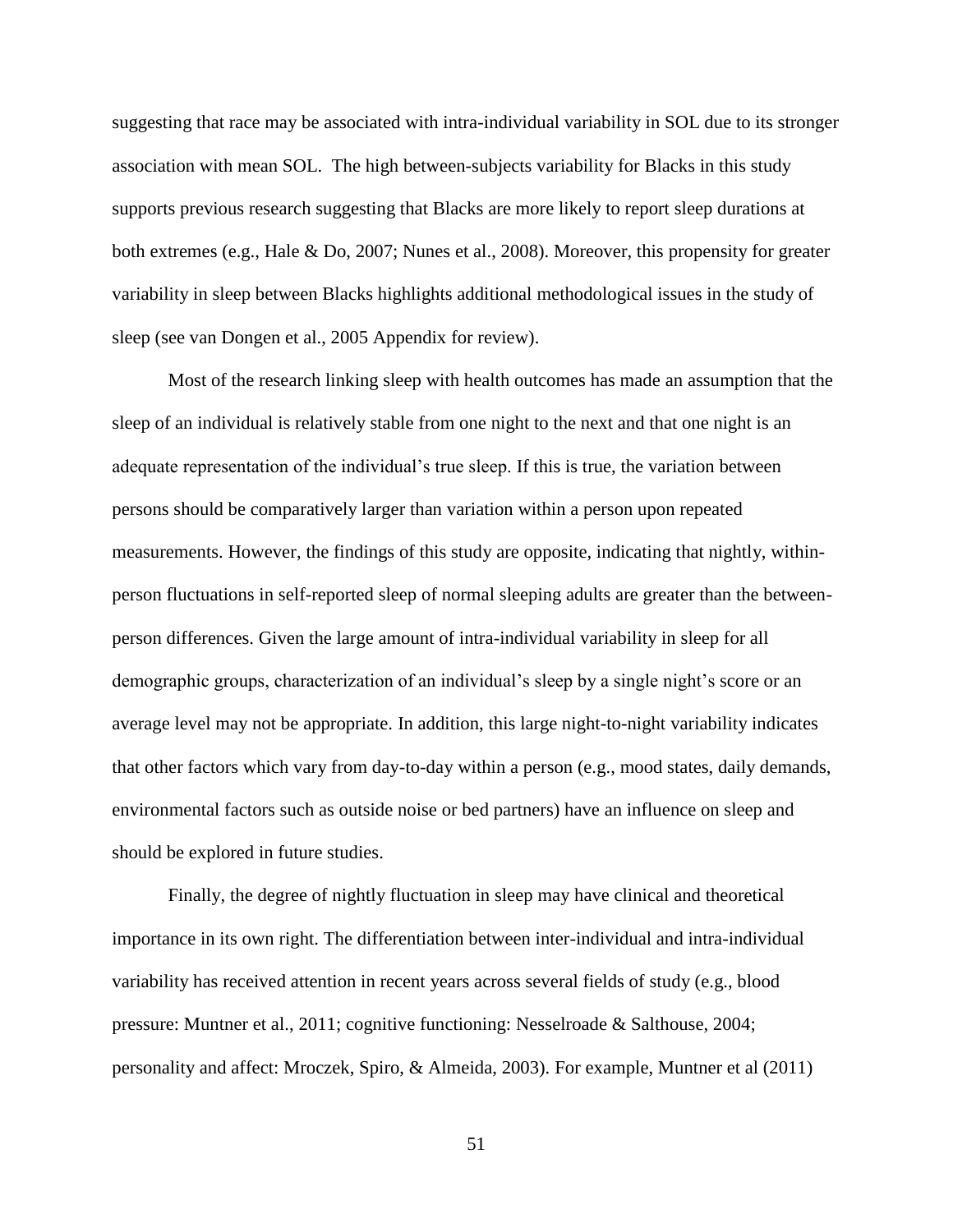found that variability in an individual's systolic blood pressure across office visits increased risk of mortality, independent of mean blood pressure. Regarding sleep, Dautovich et al. (2012) found that the day-to-day variability in naptime of older adults, but not average duration of naptime, was uniquely linked with number of physical health problems. Likewise, in an adolescent sample, intra-individual variability was associated with psychological well-being independent of mean levels of sleep (Fuligni & Hardaway, 2006). The current study began exploring this possibility by examining unique associations of demographic variables with the amount of intra-individual variability in sleep.

In addition to the findings regarding age, sex, and race differences in sleep variability, potential covariates were examined. Of note, BDI scores made a unique contribution to intraindividual variability in TST. Although the effect size was small in this sample, this association is consistent with previous research suggesting depression is related to variability in sleep duration in suicidal college students (Bernert, 2009) and in individuals with bipolar disorder (Gruber et al., 2011). Household education was also uniquely linked with intra-individual variability in NWAK, such that higher education was associated with higher variability in NWAK.

There were some limitations of this study worth noting. Despite the stratified sampling procedure, the number of Blacks was still somewhat small (*n* =177) compared to the number of Whites ( $n = 415$ ) in this sample of normal sleepers. Blacks also had greater amounts of variability in each sleep diary measure, both within the same individual and between individuals. As a result, the findings for Blacks are less reliable and should be interpreted with caution until replicated with other samples. Other limitations are that this normal sleeping sample was relatively healthy with low levels of depression. Thus, the restricted range on these variables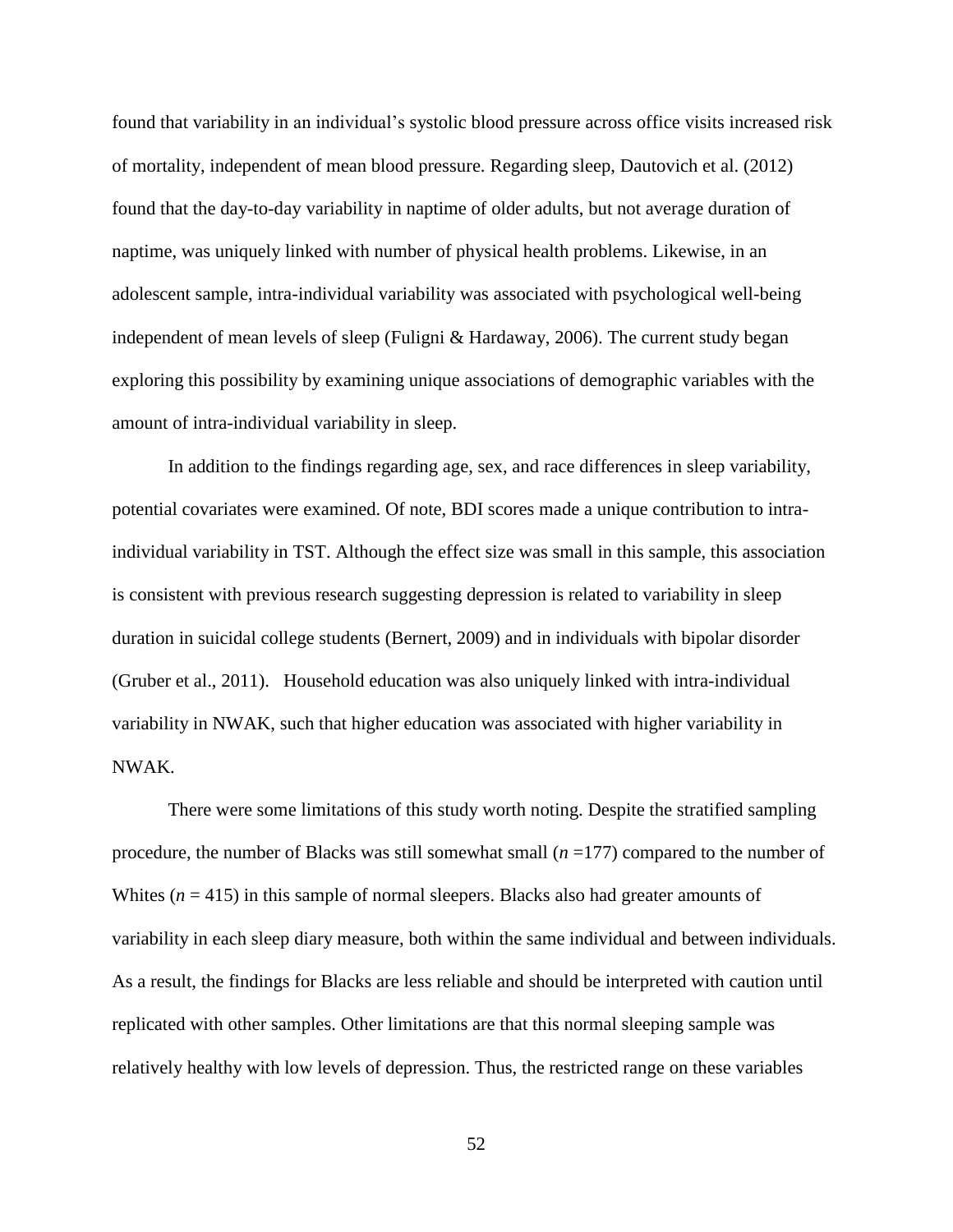could have made it more difficult to detect true associations with the sleep outcomes. Additionally, though household education level was assessed for the majority of participants, there are other indicators of socioeconomic status that could confound the relationships between nightly variability in sleep and demographic variables such as age, sex, and race. Other potential confounds that were not assessed in this study include income level, employment and marital status, and caregiving or parenting responsibilities.

Finally, the current study did not control for day of week effects in the multilevel analyses, which might influence the amount of intra-individual variability in sleep. Previous research using objective measures of sleep provides mixed results, with two studies finding no effects for day of the week in variability of sleep in middle-age to older adults (Mezick et al., 2009; van Hilten et al., 1993), and another study suggesting that sleep is more variable on weekends in middle-aged females (Tworoger et al., 2005). The potential influence that day of the week may have on sleep variability relates to the issue regarding variability in daily routines and sleep schedules. For example, nightly variability in the sleep parameters measured in this study (particularly for SOL and TST) could be dictated by variability in the timing of sleep from one night to the next. Given the differences in typical bedtimes and arising times across the age span (Thomas, Lichstein, Taylor, Riedel, & Bush, in press); future studies should examine how variability in bedtimes and rise times affects variability in other sleep diary parameters.

As mentioned, this study addresses a largely neglected, but potentially very important topic in the literature: nightly variability in normal sleep. The majority of the research on intraindividual variability in sleep has focused on sleep disturbance, documenting that people with insomnia exhibit greater intra-individual variability in sleep than people without sleep complaints (e.g., Buysse et al., 2010; Wohlgemuth et al., 1999). However, gaining a better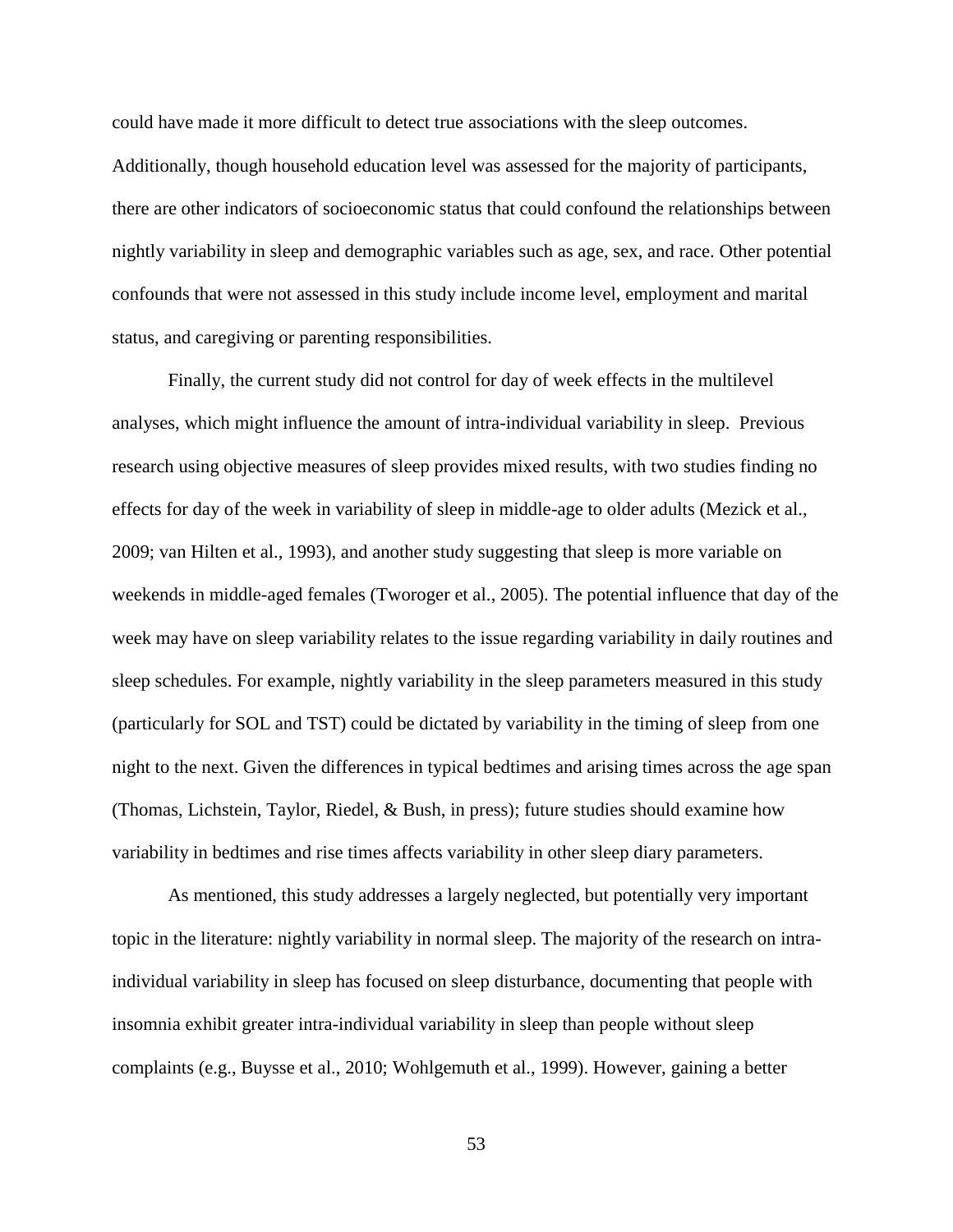understanding of the mechanisms regulating sleep patterns in normal sleepers is important, as it could shed light on how sleep disturbances develop and/or resolve.

Variations in normal sleep could also help explain the link between sleep and health. For instance, greater night-to-night variability in sleep could indicate (or contribute to) a dysregulated circadian pattern that has adverse effects on physiological processes (e.g., such as metabolic function). Preliminary support comes from Mezick et al's (2009) finding that individuals with high nightly variability in objective TST and sleep fragmentation had elevated nocturnal norepinephrine levels. More recently, Okun and colleagues (2011) associated greater variability in sleep-wake behaviors (i.e., bedtimes, rise times, and time in bed) with increased levels of inflammatory markers in community dwelling older adults (including good sleepers and people with insomnia). Research has also explored the impact of sociodemographic factors on sleep and health, with a recent study documenting a stronger relation between extreme sleep duration and diabetes risk in Blacks compared to Whites (Zizi et al., 2012). In light of our finding that variability in total sleep time differs by age, sex, and race, it would be interesting to examine whether intra-individual variability also plays a role in such health disparities.

Given documented differences in objective and subjective measures of sleep, another strength of this study is the use of self-reported data, which captured variability in sleep occurring in an individual's natural sleep environment. Furthermore, the current study was able to examine the variability in subjective sleep in two different ways, by separating the overall variance in each measure of sleep into within- and between-person sources, as well as exploring associations among intra-individual variability in sleep and demographic variables. Additionally, when examining unique associations with intra-individual variability, we accounted for relations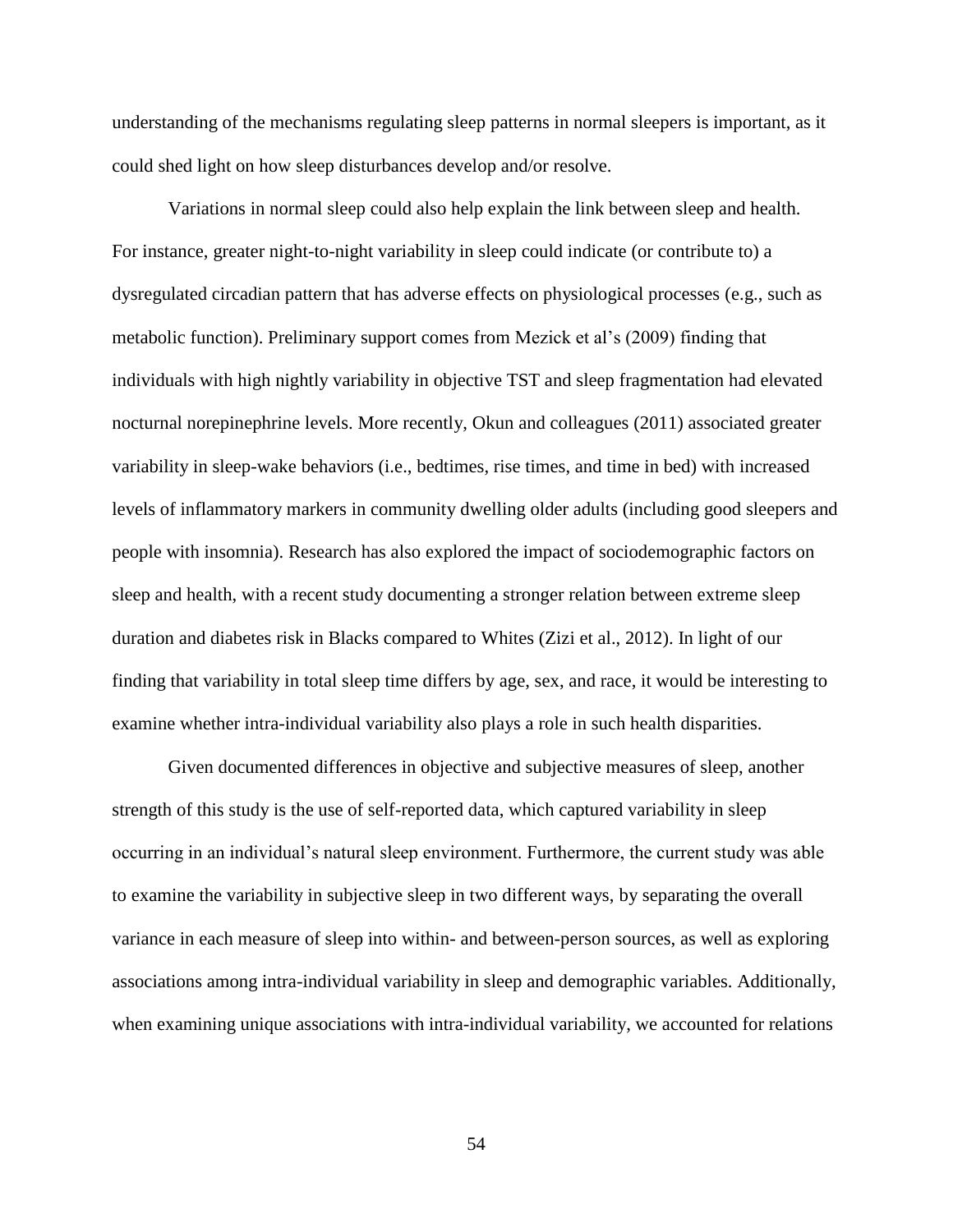between the mean level of each sleep parameter and the variability in that measure by including average levels of sleep as covariates in regression analyses.

A particular strength of this study is the wide age range of the sample. Instead of comparing discrete age groups, we were able to examine the association between sleep variability and age across adulthood. Additionally, this study adds to the literature on general sex and ethnic differences in self-reported sleep. Although previous studies using polysomnography and actigraphy indicate that females have greater intra-individual variability in sleep than males, this difference has not been documented in self-reported sleep until now. In contrast, findings regarding race differences in sleep variability are still not clear. However, this study was able to highlight potential methodological issues to consider in research design. For example, if Blacks truly have greater intra-individual variability in sleep, it may be necessary to collect more nights of data to provide an accurate representation of their typical sleep. However, given the high amounts of between-person variability found for Blacks in this study, it is also imperative to have an adequate sample size of Blacks, especially if race differences are being explored.

Overall, these results provide support for further research into inter-individual and intraindividual differences in sleep. Our findings corroborate previous research suggesting variation in mean levels of sleep that needs to be accounted for by individual-level characteristics, which has long been an area of study (van Dongen et al., 2005) that should continue to be explored. Importantly, this study also documented significant within-person variation in sleep that needs to be accounted for. Future research should explore other daily variables that may covary or relate to nightly sleep (e.g., if days with greater pain were related to nights with shorter TST or poorer sleep quality ratings). A handful of studies have begun to explore this possibility, examining within-person associations with sleep and other daily variables (e.g., mood: McCrae et al., 2006).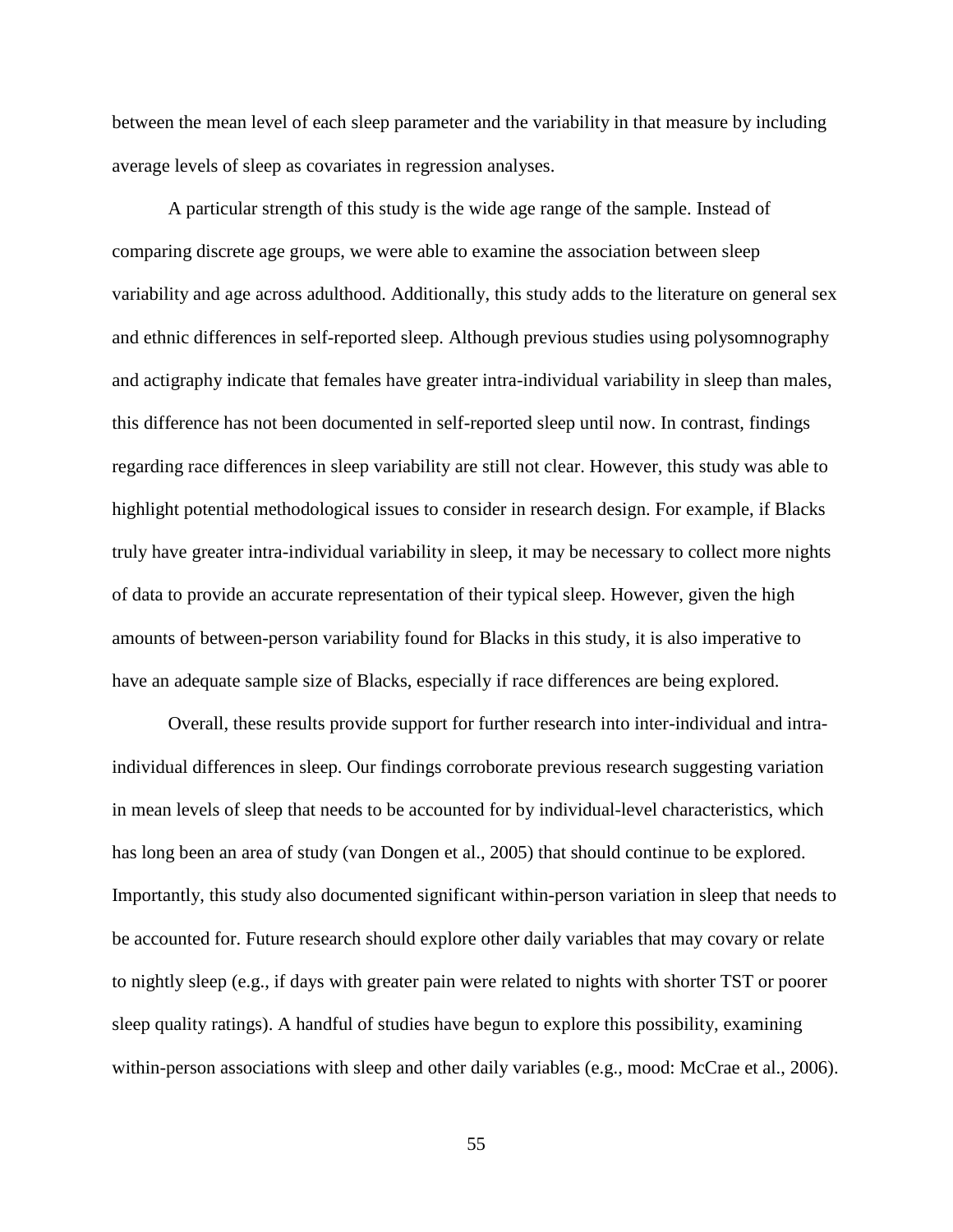Our results indicate there is high intra-individual variability in subjective sleep across the adult age span. To truly assess and understand individual differences in sleep, future research needs to take into account this night-to-night variability (including what makes sleep vary from one night to the next), in addition to average levels of sleep. Furthermore, investigation into potential associations between sleep variability and other aspects of health is necessary, particularly in regard to understanding the role sleep may play in health disparities.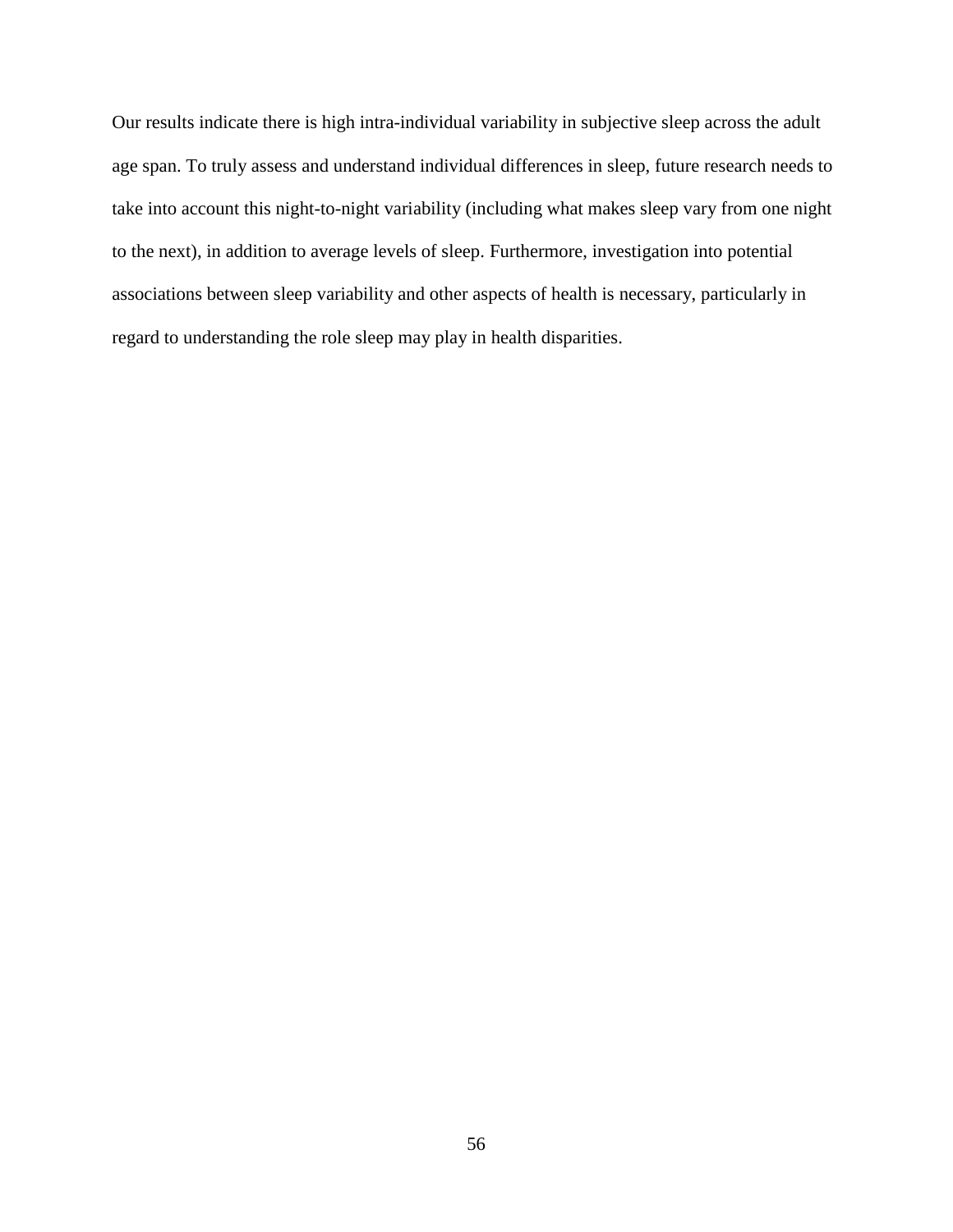#### REFERENCES

- Acebo, C., & Carskadon, M. A. (2002). Influence of irregular sleep patterns on waking behavior. In M. A. Carskadon (ed.), *Adolescent sleep patterns,* (pp. 220-235). Cambridge: Cambridge University Press.
- Baker, F. C., Maloney, S., & Driver, H. S. (1999). A comparison of subjective estimates of sleep with objective polysomnographic data in healthy men and women. *Journal of Psychosomatic Research, 47,* 335-341.
- Beck, A. T., Brown, G., & Steer, R. A. (1996). *Beck Depression Inventory-II manual*. San Antonio, TX: The Psychological Corporation.
- Bernert, R. A. (2009). Objectively assessed sleep disturbances as a unique suicide risk factor. (Doctoral Dissertation). Retrieved from http://etd.lib.fsu.edu/theses/available/etd-10302009-203942/unrestricted/Bernert\_R\_Dissertation\_2009.pdf
- Bliwise, D. L., & Young, T. B. (2007). The parable of parabola: What the U-shaped curve can and cannot tell us about sleep. *Sleep, 30,* 1614-1615.
- Bonnet, M. H., & Arand, D. L. (2003). Clinical effects of sleep fragmentation versus sleep deprivation. *Sleep Medicine Reviews, 7,* 297-310.
- Borbely, A. A., & Achermann, P. (2005). Sleep homeostasis and models of sleep regulation. In M. H. Kryger, T. Roth, & W. C. Dement (Eds.), *Principles and practice of sleep medicine* (4<sup>th</sup> ed., pp. 335-350). Philadelphia, PA: Elsevier Saunders.
- Bryk, A. S., & Raudenbush, S. W. (1992). *Hierarchical linear models: Applications and data analysis methods. Advanced qualitative techniques in the social sciences.* Thousand Oaks, CA: Sage.
- Buysse, D. J., Cheng, Y., Germain, A., Moul, D. E., Franzen, P. L., Fletcher, M., & Monk, T. H. (2010). Night-to-night sleep variability in older adults with and without chronic insomnia. *Sleep Medicine, 11,* 56-64.
- Carney, C. E., Edinger, J. D., Meyer, B., Lindman, L., & Istre, T. (2006). Daily activities and sleep quality in college students. Chronobiology International, 23, 623-637.
- Dautovich, N. D., Kay, D. B., Perlis, M. L., Dzierzewski, J. M., Rowe, M. A., & McCrae, C. S. (2012). Day-to-day variability in nap duration predicts medical morbidity in older adults. *Health Psychology, 31,* 671-676.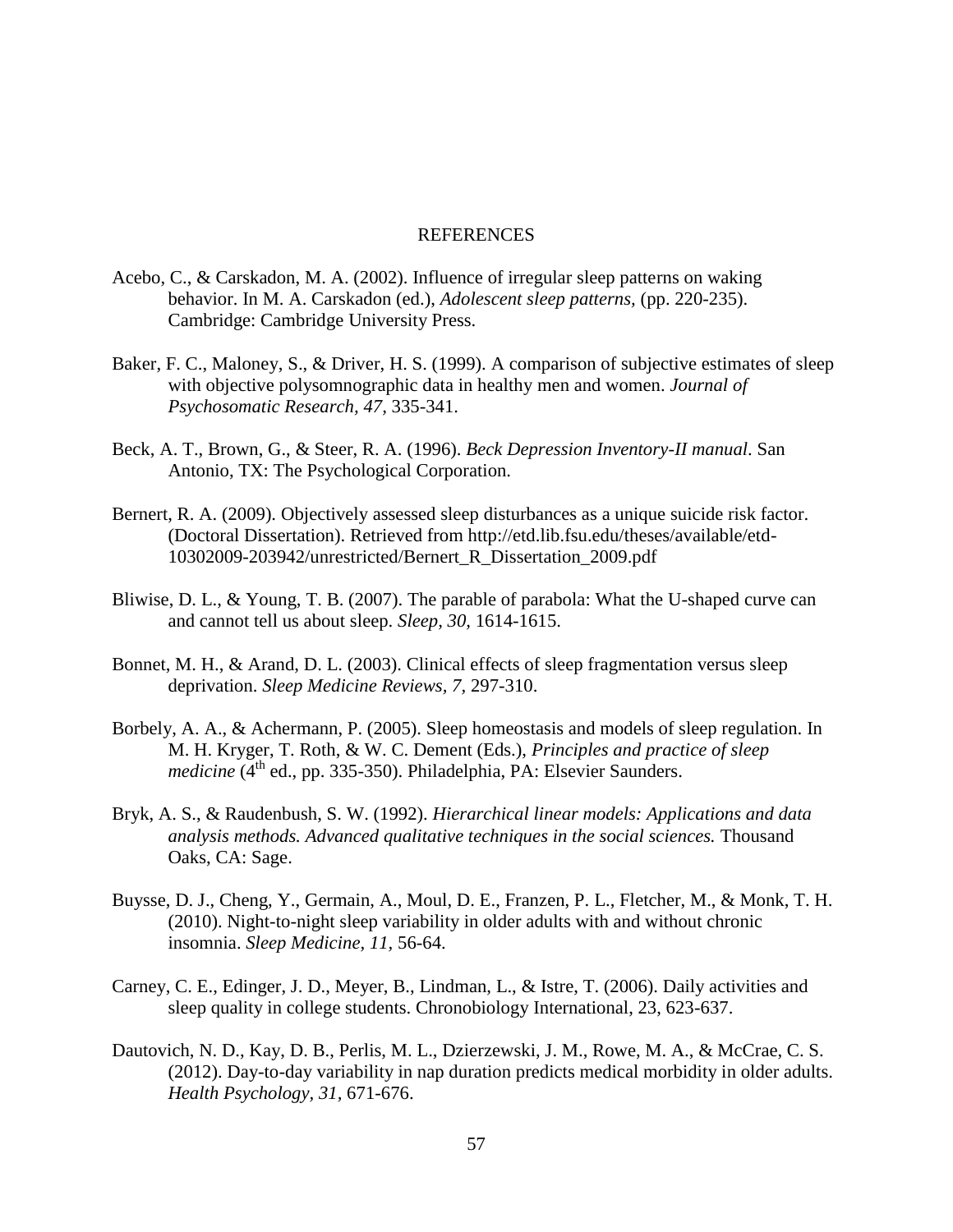- Dijk, D. J., Groeger, J. A., Stanley, N., & Deacon, S. (2010). Age-related reduction in daytime sleep propensity and nocturnal slow wave sleep. *Sleep, 33,* 211-223.
- Edwards, R. R., Almeida, D. M., Klick, B., Haythornthwaite, J. A., & Smith, M. T. (2008). Duration of sleep contributes to next-day pain report in the general population. *Pain, 137,* 202-207.
- Fuligni, A. J. & Hardway, C. (2006). Daily variation in adolescents' sleep, activities, and psychological well-being. *Journal of Research on Adolescence, 16,* 353-378.
- Grandner, M. A., Hale, L., Moore, M. & Patel, N. P. (2010). Mortality associated with short sleep duration: The evidence, the possible mechanisms, and the future. *Sleep Medicine Reviews, 14,* 191-203.
- Gruber, J., Miklowitz, D. J., Harvey, A. G., Frank, E., Kupfer, D., Thase, M. E., ... & Ketter, T. A. (2011). Sleep matters: Sleep functioning and course of illness in bipolar disorder. *Journal of Affective Disorders, 134,* 416-420.
- Hale, L., & Do, P. D. (2007). Racial differences in self-reports of sleep duration in a populationbased study. *Sleep, 30,* 1096–1103.
- Hoffman, L. (2007). Multilevel models for examining individual differences in within-person variation and covariation over time. *Multivariate Behavioral Research, 42,* 609-629.
- Knutson, K. L., Rathouz, P. J., Yan, L. L., Liu, K., & Lauderdale, D. S. (2007). Intra-individual daily and yearly variability in actigraphically recorded sleep measures: The CARDIA study. *Sleep, 30*, 793-796.
- Kramer, C. J., Kerkhof, G. A., & Hofman, W. F. (1999). Age differences in sleep-wake behavior under natural conditions. *Personality & Individual Differences, 27,* 853-860.
- Lauderdale, D. S., Knutson, K. L., Yan, L. L., Liu, K., & Rathouz, P. J. (2008). Self-reported and measured sleep duration: How similar are they? *Epidemiology, 19,* 838-845.
- Lichstein, K. L., Durrence, H. H., Riedel, B. W., Taylor, D. J., & Bush, A. J. (2004). *Epidemiology of sleep: Age, gender, & ethnicity*. Mahwah, NJ: Lawrence Erlbaum Associates.
- McCrae, C. S., Rowe, M. A., Tierney, C. G., Dautovich, N. D., DeFinis, A. L. & McNamara, J. P. H. (2005). Sleep complaints, subjective and objective sleep patterns, health, psychological adjustment, and daytime functioning in community-dwelling older adults. *The Journals of Gerontology Series B: Psychological Sciences and Social Sciences*, *60,*  182-189.
- McCrae, C. S., McNamara, J. P., Rowe, M. A., Dzierzewski, J. M., Dirk, J., Marsiske, M., & Craggs, J. G. (2008). Sleep and affect in older adults: Using multilevel modeling to examine daily associations. *Journal of Sleep Research, 17,* 42-53.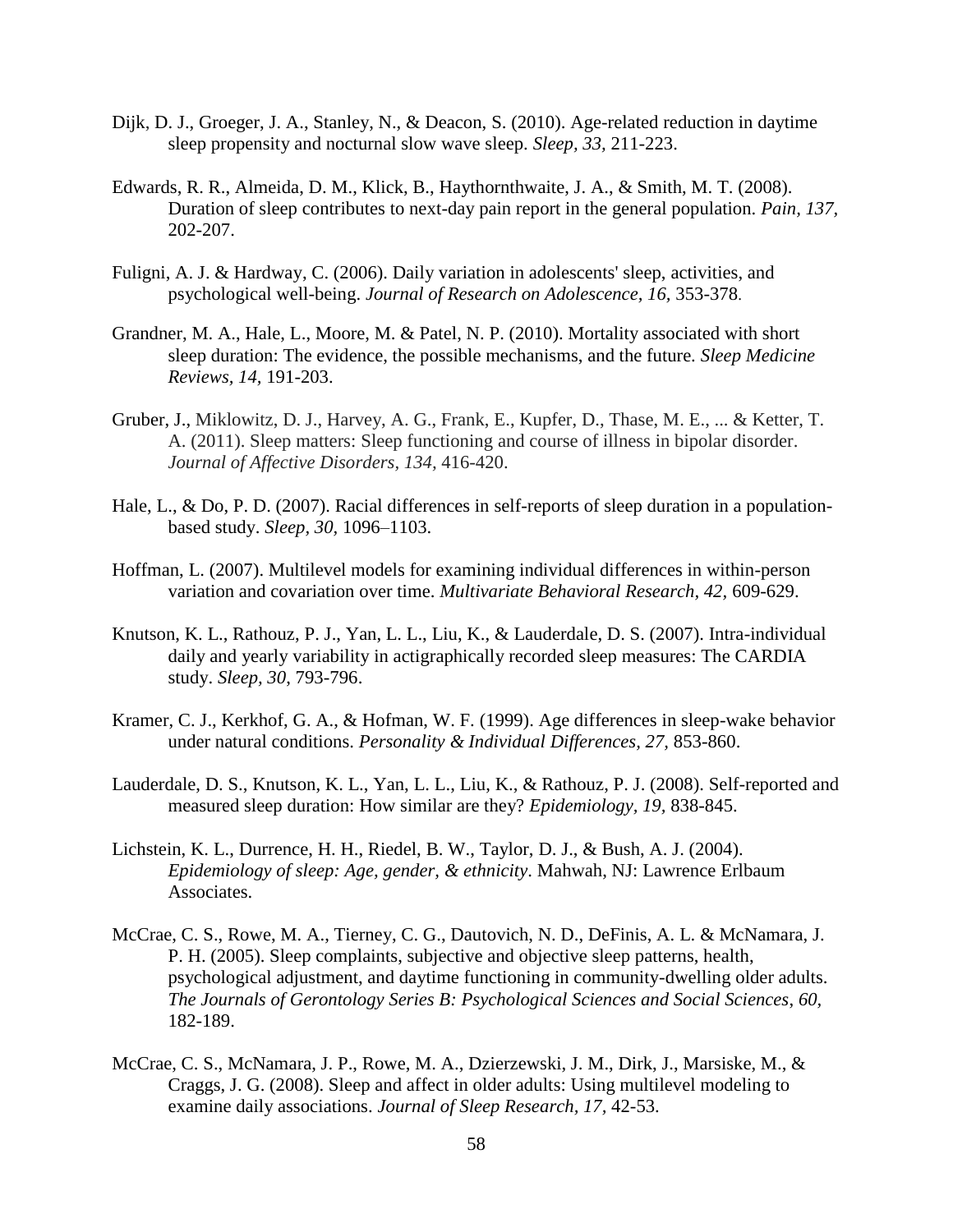- McGraw, K. O., & Wong, S. P. (1996). Forming inferences about some intraclass correlation coefficients. *Psychological Methods, 1*, 30-46.
- Mezick, E. J., Matthews, K. A., Hall, M., Kamarck, T. W., Buysse, D. J., Owens, J. F., & Reis, S. E. (2009). Intra-individual variability in sleep duration and fragmentation: Associations with stress. *Psychoneuroendocrinology, 34,* 1346-1354.
- Monk, T. H., Reynolds, C. F., Buysse, D. J., DeGrazia, J. M., & Kupfer, D. J. (2003). The relationship between lifestyle regularity and subjective sleep quality. *Chronobiology International, 20,* 97-108.
- Monk, T. H., Reynolds, C. F., Kupfer, D. J., Hoch, C. C., Carrier, J., & Houck, P. R. (1997). Differences over the life span in daily life-style regularity. *Chronobiology International, 14,* 295–306.
- Moore, M., Kirchner, H. L., Drotar, D., Johnson, N., Rosen, C., & Redline, S. (2011). Correlates of adolescent sleep time and variability in sleep time: The role of individual and health related characteristics. *Sleep Medicine, 12,* 239-245.
- Muntner, P., Shimbo, D., Tonelli, M., K., Reynolds, K., Arnett, D. K., & Oparil, S. (2011). The relationship between visit-to-visit variability in systolic blood pressure and all-cause mortality in the general population: Findings from NHANES III, 1988 to 1994. *Hypertension, 57,* 160-166.
- Myers, B. L., & Badia, P. (1995). Changes in circadian rhythms and sleep quality with aging: Mechanisms and interventions. *Neuroscience and Biobehavioral Reviews*, *19*, 553-571.
- National Sleep Foundation (2005). *Sleep in America poll*. Washington, DC: National Sleep Foundation.
- Nesselroade, J. R. & Salthouse, T. A. (2004). Methodological and theoretical implications of intraindividual variability in perceptual-motor performance*. Journal of Gerontology: Psychological Sciences, 59B,* 49-55.
- Nunes, J., Jean-Louis, G., Zizi, F., Casimir, G. J., Gizycki, H. V., Brown, C. D., & McFarlane, S. I. (2008). Sleep duration among black and white Americans: Results of the National Health Interview Survey. *Journal of the National Medical Association, 100,* 317-322.
- Ohayon, M. M., Carskadon, M. A., Guilleminault, C., & Vitiello, M. V. (2004). Meta-analysis of quantitative sleep parameters from childhood to old age in healthy individuals: Developing normative sleep values across the human lifespan. *Sleep, 27*, 1255-1273.
- Okun, M. L., Reynolds, C. F., Buysse, D. J., Monk, T. H., Mazumdar, S., Begley, A., & Hall, M. (2011). Sleep variability, health-related practices, and inflammatory markers in a community dwelling sample of older adults. *Psychosomatic Medicine, 73,* 142-150.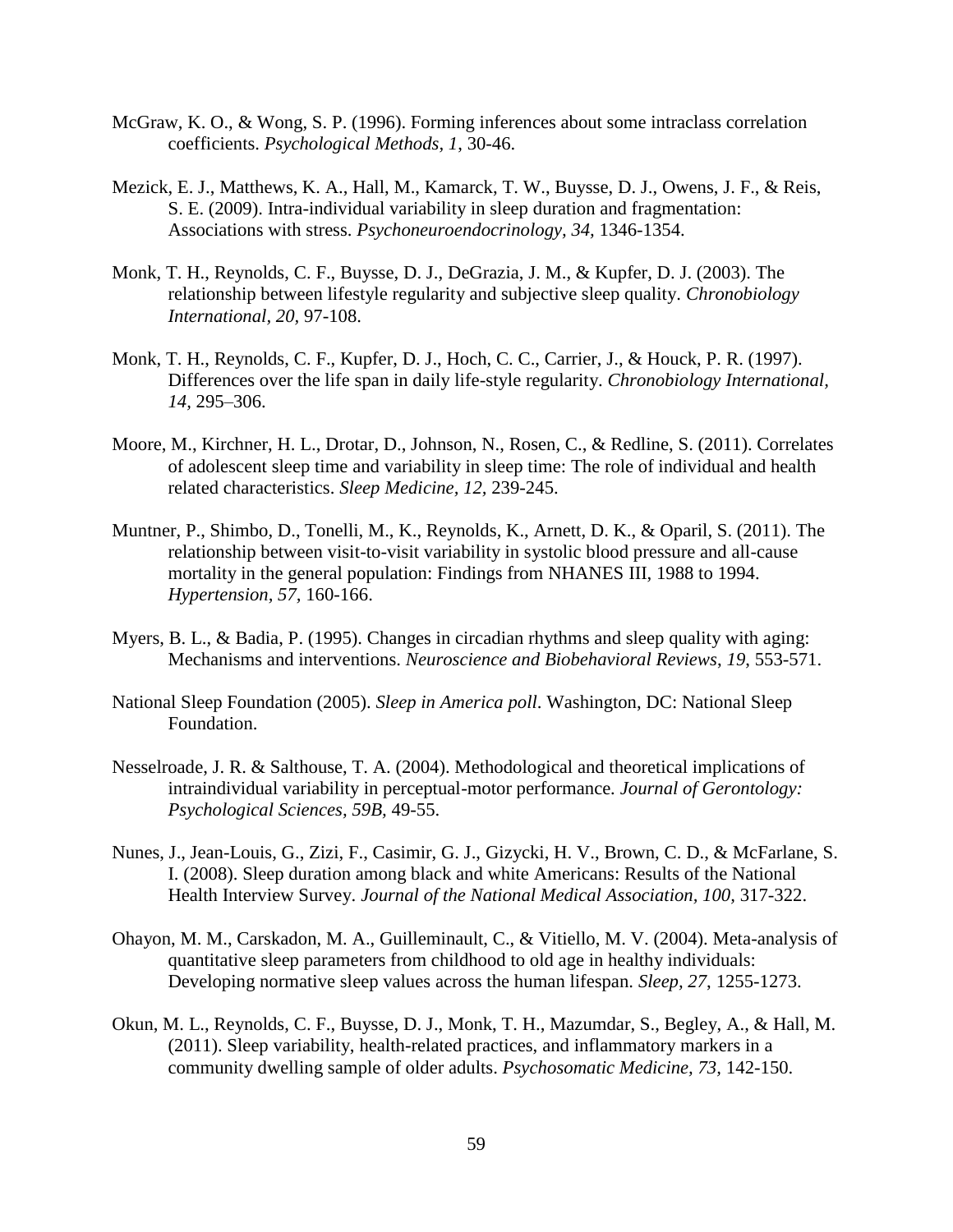- Patel, N. P., Grandner, M. A., Xie, D., Branas, C. C., & Gooneratne, N. (2010). "Sleep disparity" in the population: Poor sleep quality is strongly associated with poverty and ethnicity. *BMC Public Health, 10,* 475. doi:10.1186/1471-2458-10-475.
- Riedel, B. W., & Lichstein, K. L. (2001). Strategies for evaluating adherence to sleep restriction treatment for insomnia. *Behaviour Research & Therapy, 39,* 201-212.
- Rowe, M. A., McCrae, C. S., Campbell, J. M., Horne, C., Tiegs, T., Lehman, B., & Cheng, J. (2008). Actigraphy in older adults: Comparison of means and variability of three different aggregates of measurement. *Behavioral Sleep Medicine, 6,* 127-145.
- Rowe, M. A., McCrae, C. S., Campbell, J. M., Benito, A. P., & Cheng, J. (2008). Sleep pattern differences between older adult dementia caregivers and older adult noncaregivers using objective and subjective measures. *Journal of Clinical Sleep Medicine, 4,* 362-369.
- Ruiter, M. E., DeCoster, J., Jacobs, L., & Lichstein, K. L. (2011). Normal sleep in African-Americans and Caucasian-Americans: A meta-analysis. *Sleep Medicine, 12,* 209-14.
- Snijders, T. A. B. & Bosker, R. J. (1993). Standard errors and sample sizes for two-level research. *Journal of Educational Statistics, 18,* 237-259.
- Tabachnick, B. G., & Fidell, L. S. (2007). *Using Multivariate Statistics* (Vol. 5th). New York: Pearson.
- Thomas, S. J., Lichstein, K. L., Taylor, D. J., Riedel, B. W., & Bush, A. J. (in press). Epidemiology of bedtime, arising time, and time in bed: Analysis of age, gender, and ethnicity. *Behavioral Sleep Medicine*.
- Tworoger, S. S., Davis, S., Vitiello, M. V., Lentz, M. J., & McTiernan, A. (2005). Factors associated with objective (actigraphic) and subjective sleep quality in young adult women. *Journal of Psychosomatic Research, 59,* 11-19.
- Wohlgemuth, W. K., Edinger, J. D., Fins, A. I., & Sullivan, R. J., Jr. (1999). How many nights are enough? The short-term stability of sleep parameters in elderly insomniacs and normal sleepers. *Psychophysiology, 36*, 233-244.
- Wolfson, A. R., & Carskadon, M. A. (1998). Sleep schedules and daytime functioning in adolescents. *Child Development, 69,* 875-887.
- van Dongen, H. P. A., Vitellaro, K. M., & Dinges, D. F. (2005). Individual differences in adult human sleep and wakefulness: Leitmotif for a research agenda. *Sleep, 28,* 479-496.
- van Hilten, J. J., Braat, E. A., van der Velde, E. A., Middelkoop, H. A., Kerkhof, G. A., & Kamphuisen, H. A. (1993). Ambulatory activity monitoring during sleep: An evaluation of internight and intrasubject variability in healthy persons aged 50-98 years. *Sleep, 16*, 146-150.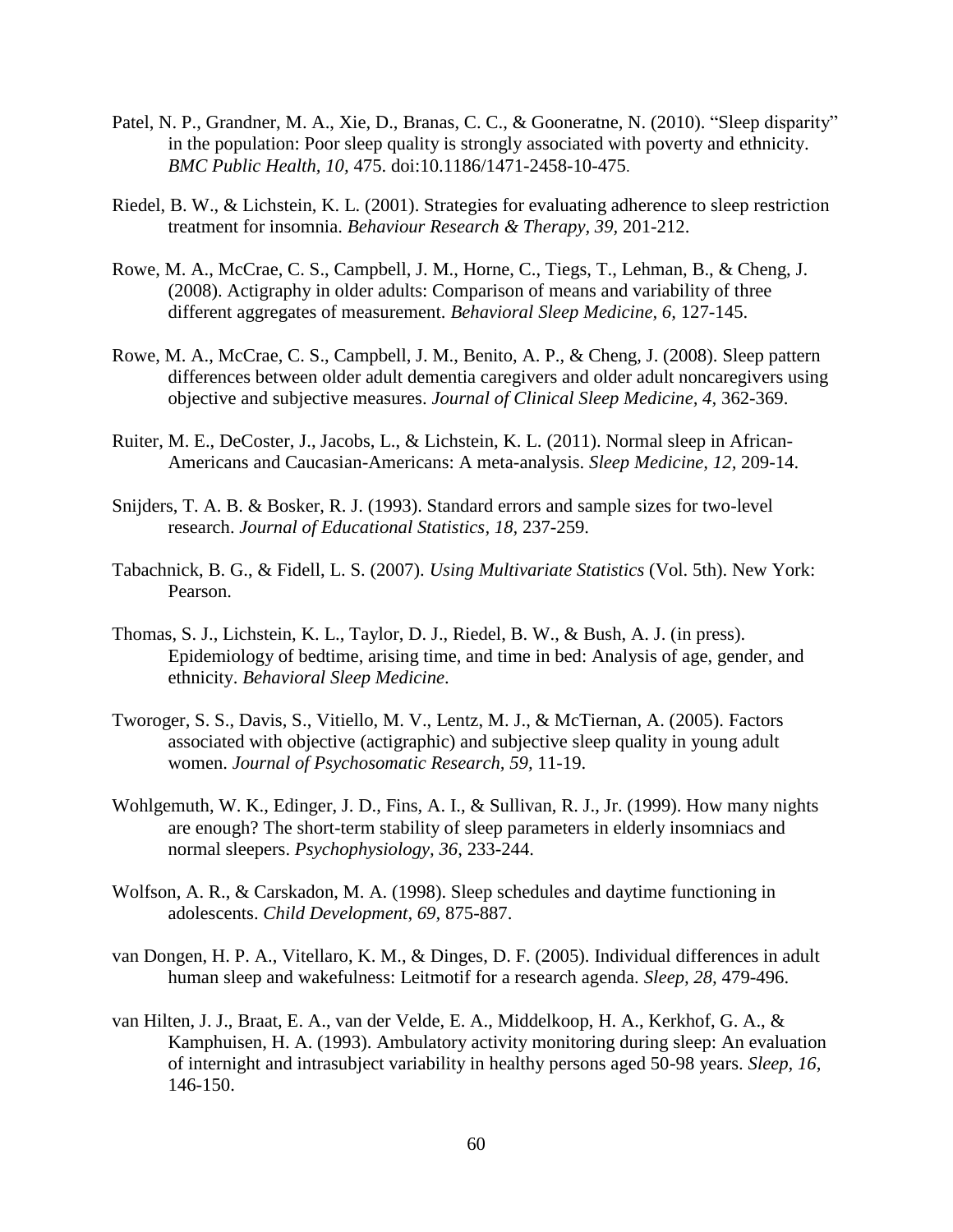Zizi, F., Pandey, A., Murrray-Bachmann, R., Vincent, M., McFarlane, S., Ogedegbe, G., & Jean-Louis, G. (2012). Race/ethnicity, sleep duration, and diabetes mellitus: Analysis of the National Health Interview Survey. *American Journal of Medicine, 125,* 162-167.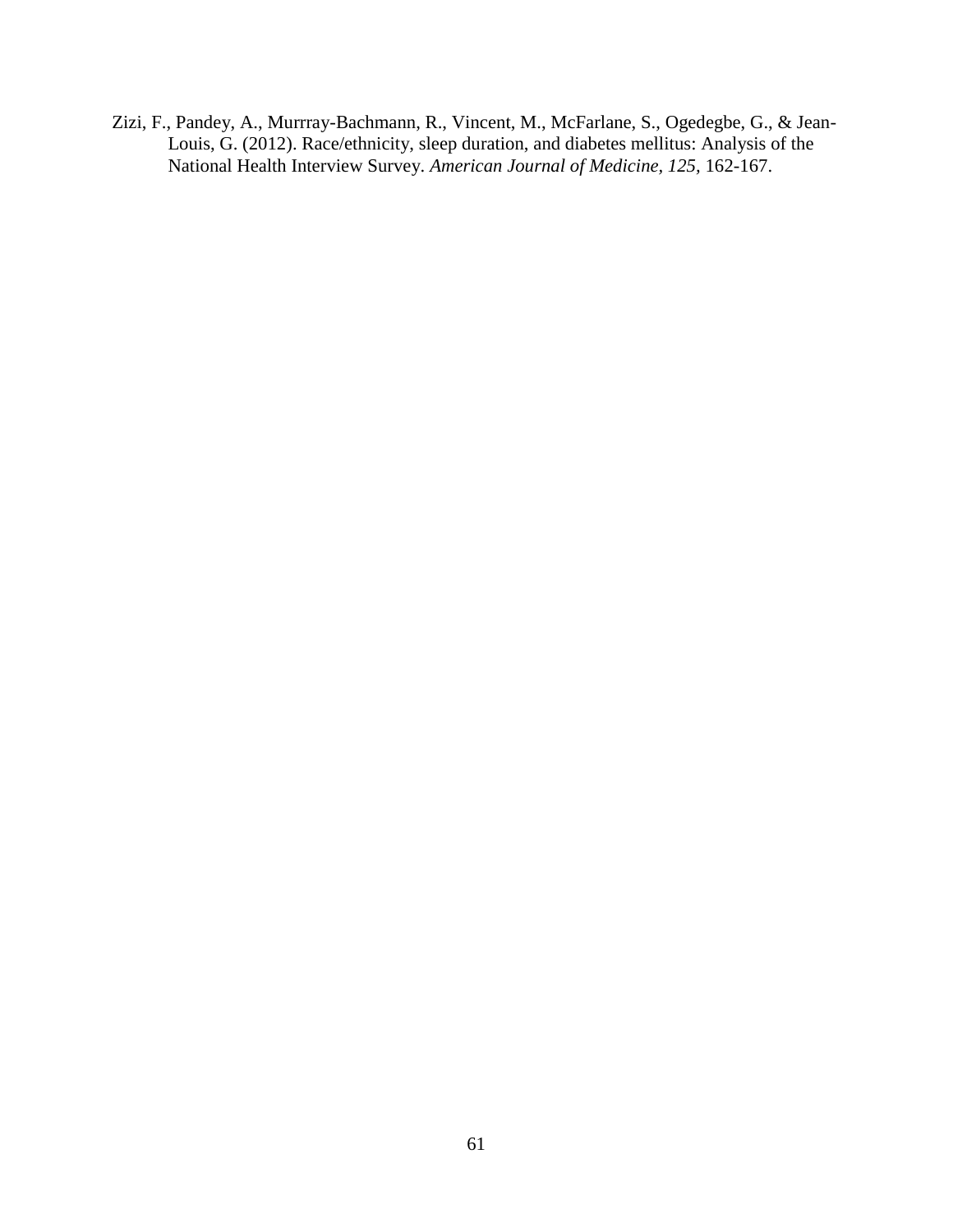# **Appendix 1**

### HEALTH SURVEY

|                                                                        | Please PRINT and Supply ALL Information                                                                                                 |  |  |  |  |  |  |  |  |
|------------------------------------------------------------------------|-----------------------------------------------------------------------------------------------------------------------------------------|--|--|--|--|--|--|--|--|
|                                                                        |                                                                                                                                         |  |  |  |  |  |  |  |  |
|                                                                        |                                                                                                                                         |  |  |  |  |  |  |  |  |
|                                                                        | 1. Do you have a sleep problem? yes or no<br>If yes, describe (e.g., trouble falling asleep, long or frequent awakenings, sleep apnea): |  |  |  |  |  |  |  |  |
| If yes, on average, how many nights per week do you have this problem? |                                                                                                                                         |  |  |  |  |  |  |  |  |
|                                                                        |                                                                                                                                         |  |  |  |  |  |  |  |  |
| 2.                                                                     | Please indicate whether you or your bed partner have noticed any of the following:<br>Are you a heavy snorer? yes no                    |  |  |  |  |  |  |  |  |
|                                                                        | Do you have difficulty breathing or gasp for breath during sleep? yes no                                                                |  |  |  |  |  |  |  |  |
|                                                                        | Do your legs jerk frequently during sleep or do they feel restless before sleep onset? yes no                                           |  |  |  |  |  |  |  |  |
|                                                                        | Do you have sleep attacks during the day or paralysis at sleep onset? yes no                                                            |  |  |  |  |  |  |  |  |
|                                                                        | If yes to any of the questions under #2, please explain and indicate how often symptoms occur:                                          |  |  |  |  |  |  |  |  |
|                                                                        |                                                                                                                                         |  |  |  |  |  |  |  |  |
|                                                                        | 3. Indicate with a check mark if you have the following health problems, and put the number of years<br>you've had each problem:        |  |  |  |  |  |  |  |  |
|                                                                        | Yes Years                                                                                                                               |  |  |  |  |  |  |  |  |

- \_\_\_ \_\_\_\_\_\_\_\_Heart disease
- $\qquad \qquad \qquad \text{Cancer}$
- $\overline{\phantom{a}}$   $\overline{\phantom{a}}$   $\overline{\phantom{a}}$   $\overline{\phantom{a}}$   $\overline{\phantom{a}}$   $\overline{\phantom{a}}$   $\overline{\phantom{a}}$   $\overline{\phantom{a}}$   $\overline{\phantom{a}}$   $\overline{\phantom{a}}$   $\overline{\phantom{a}}$   $\overline{\phantom{a}}$   $\overline{\phantom{a}}$   $\overline{\phantom{a}}$   $\overline{\phantom{a}}$   $\overline{\phantom{a}}$   $\overline{\phantom{a}}$   $\overline{\phantom{a}}$   $\overline{\$
- \_\_\_ \_\_\_\_\_\_\_\_ High blood pressure
- \_\_\_ \_\_\_\_\_\_\_\_ Neurological disease (ex: seizures, Parkinson's)
- \_\_\_ \_\_\_\_\_\_\_\_ Breathing Problems (ex: asthma, emphysema)
- \_\_\_ \_\_\_\_\_\_\_\_ Urinary problems (ex: kidney disease, prostate problems)
- \_\_\_ \_\_\_\_\_\_\_\_ Diabetes
- \_\_\_ \_\_\_\_\_\_\_\_ Chronic Pain (ex: arthritis, back pain, migraines)
- \_\_\_ \_\_\_\_\_\_\_\_ Gastrointestinal (ex: stomach, irritable bowels, ulcers)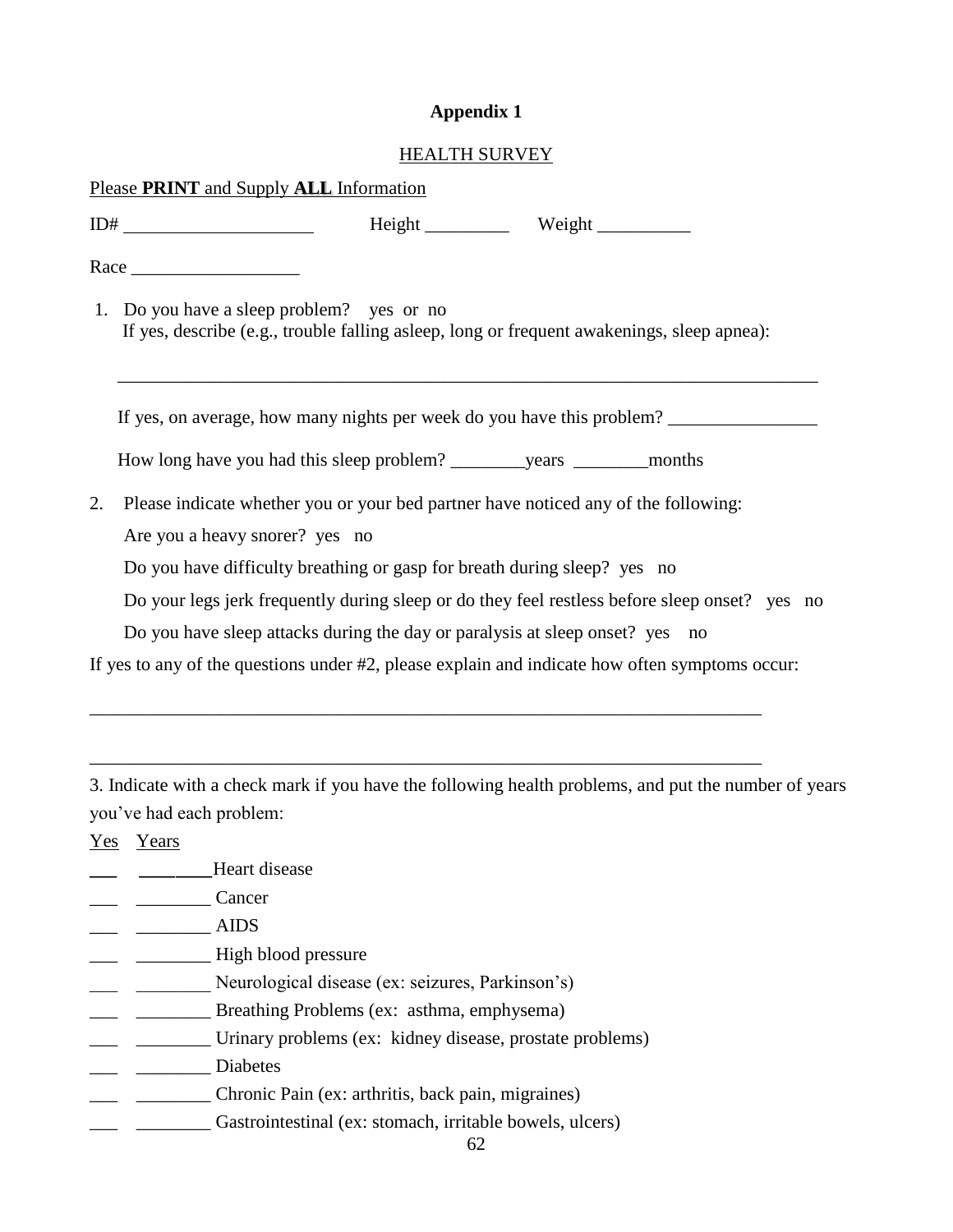4. Please list any mental health disorders you have and the number of years you've had the disorder(s)

5. List any other health problems you have (and the number of years you've had the problem).

\_\_\_\_\_\_\_\_\_\_\_\_\_\_\_\_\_\_\_\_\_\_\_\_\_\_\_\_\_\_\_\_\_\_\_\_\_\_\_\_\_\_\_\_\_\_\_\_\_\_\_\_\_\_\_\_\_\_\_\_\_\_\_\_\_\_\_\_\_\_\_\_\_\_\_\_\_

6. Medical and mental health disorders may disrupt sleep. Medication may also disturb sleep. Please list any disorder or medication that affects your sleep and describe how it affects sleep.

7. List ALL **medications** taken within the past month, the frequency with which they are taken (e.g., daily, 3 times a day, weekly), time of day, and the purpose of the medication.

|    | Medicine                                                                                                                                                                       | <b>Frequency</b>                                                                                                       | Time of Day | Purpose |  |  |  |  |  |
|----|--------------------------------------------------------------------------------------------------------------------------------------------------------------------------------|------------------------------------------------------------------------------------------------------------------------|-------------|---------|--|--|--|--|--|
| a. |                                                                                                                                                                                | <u> 1989 - Johann Stoff, deutscher Stoffen und der Stoffen und der Stoffen und der Stoffen und der Stoffen und de</u>  |             |         |  |  |  |  |  |
| b. |                                                                                                                                                                                |                                                                                                                        |             |         |  |  |  |  |  |
| c. |                                                                                                                                                                                | <u> 1989 - Johann Stoff, amerikan bestein de stad i stoff fan de ferskearre fan de ferskearre fan de ferskearre</u>    |             |         |  |  |  |  |  |
| d. |                                                                                                                                                                                |                                                                                                                        |             |         |  |  |  |  |  |
| e. |                                                                                                                                                                                | ,我们也不会有什么。""我们的人,我们也不会有什么?""我们的人,我们也不会有什么?""我们的人,我们也不会有什么?""我们的人,我们也不会有什么?""我们的人                                       |             |         |  |  |  |  |  |
| f. |                                                                                                                                                                                |                                                                                                                        |             |         |  |  |  |  |  |
| g. |                                                                                                                                                                                |                                                                                                                        |             |         |  |  |  |  |  |
| 8. |                                                                                                                                                                                |                                                                                                                        |             |         |  |  |  |  |  |
|    | List ALL vitamins taken within the past month, the frequency with which they are taken (e.g.,<br>daily, 3 times a day, weekly), time of day, and the purpose of the medication |                                                                                                                        |             |         |  |  |  |  |  |
|    | Vitamin                                                                                                                                                                        | Frequency                                                                                                              | Time of Day | Purpose |  |  |  |  |  |
| a. |                                                                                                                                                                                |                                                                                                                        |             |         |  |  |  |  |  |
| b. |                                                                                                                                                                                | and the control of the control of the control of the control of the control of the control of the control of the       |             |         |  |  |  |  |  |
| C. |                                                                                                                                                                                | <u> 1989 - Johann Stoff, deutscher Stoffen und der Stoffen und der Stoffen und der Stoffen und der Stoffen und der</u> |             |         |  |  |  |  |  |
| d. |                                                                                                                                                                                | <u> 1989 - Johann Stoff, deutscher Stoffen und der Stoffen und der Stoffen und der Stoffen und der Stoffen und de</u>  |             |         |  |  |  |  |  |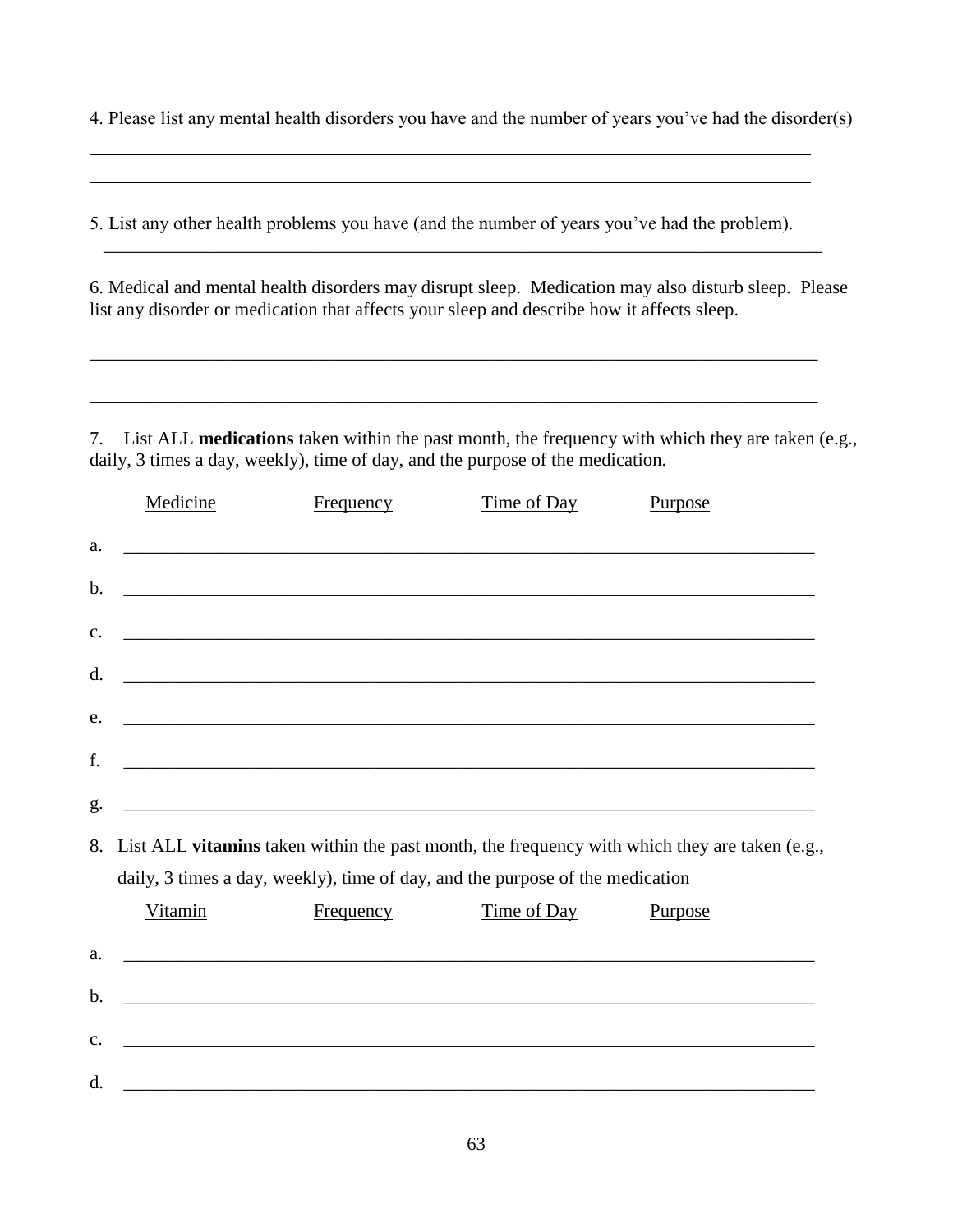- 9. On average, how many alcoholic drinks do you drink per week? \_\_\_\_\_\_\_\_\_\_\_\_\_\_\_\_
- 10. On average, how many cigarettes do you smoke per day? \_\_\_\_\_\_\_\_\_\_\_\_\_\_\_\_\_\_\_\_\_\_
- 11. On average, how many caffeinated drinks do you have per day? \_\_\_\_\_\_\_\_\_\_\_\_\_\_\_
- 12. What is your highest level of education?
- 13. If you have a spouse, what is his or her highest level of education?